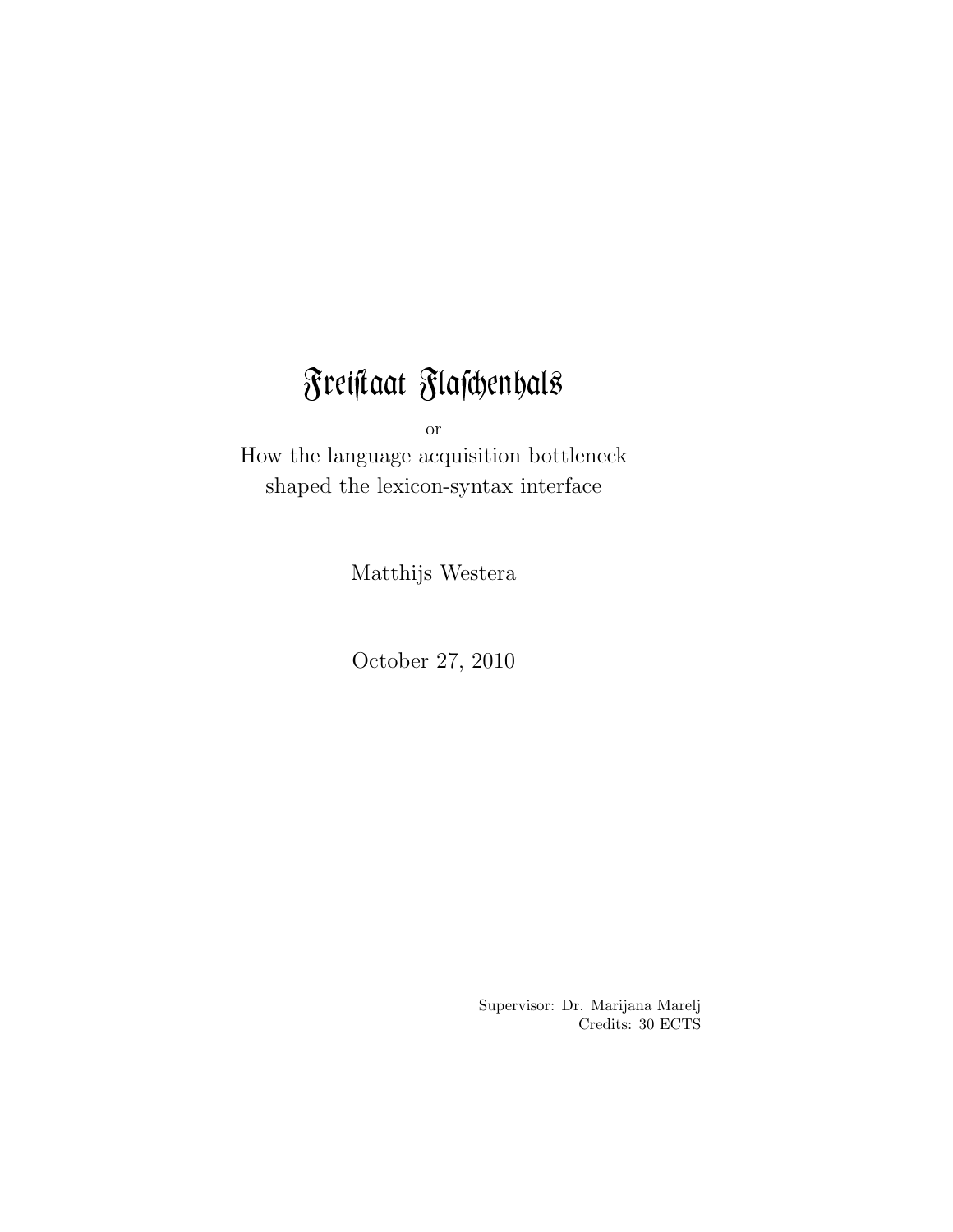## **Contents**

| $\mathbf{1}$ |     | Introduction                                                                   | $\mathbf{1}$   |
|--------------|-----|--------------------------------------------------------------------------------|----------------|
|              | 1.1 |                                                                                | $\mathbf{1}$   |
|              | 1.2 | The lexicon-syntax interface $\dots \dots \dots \dots \dots \dots \dots \dots$ | $\mathbf{1}$   |
|              | 1.3 |                                                                                | $\overline{4}$ |
|              |     | 1.3.1                                                                          | $\bf 5$        |
|              |     | 1.3.2                                                                          | $\overline{7}$ |
|              |     | 1.3.3                                                                          | 8              |
|              | 1.4 |                                                                                | 11             |
|              |     | 1.4.1                                                                          | 11             |
|              |     | 1.4.2                                                                          | 14             |
|              | 1.5 |                                                                                | 16             |
|              |     | 1.5.1                                                                          | 17             |
|              | 1.6 |                                                                                | 18             |
| $\bf{2}$     |     | An acquired active lexicon                                                     | 20             |
|              | 2.1 |                                                                                | 20             |
|              |     | Three views of an active lexicon $\ldots \ldots \ldots \ldots$<br>2.1.1        | 21             |
|              | 2.2 |                                                                                | 23             |
|              | 2.3 | The acquisition of lexicon operations $\ldots \ldots \ldots \ldots \ldots$     | 25             |
|              | 2.4 | Acquisition in a syntax-driven approach                                        | 27             |
|              | 2.5 |                                                                                | 29             |
| 3            |     | The origins of verb frame alternations                                         | 30             |
|              | 3.1 |                                                                                | 30             |
|              |     | An intuitive (but wrong) explanation $\ldots \ldots \ldots \ldots$<br>3.1.1    | 31             |
|              | 3.2 |                                                                                | 32             |
|              | 3.3 |                                                                                | 36             |
|              | 3.4 |                                                                                | 38             |
|              | 3.5 |                                                                                | 40             |
|              | 3.6 | Conclusion                                                                     | 43             |
| 4            |     | The linking procedure                                                          | 44             |
|              | 4.1 |                                                                                | 44             |
|              |     | Communication, thought and the linking procedure<br>4.1.1                      | 45             |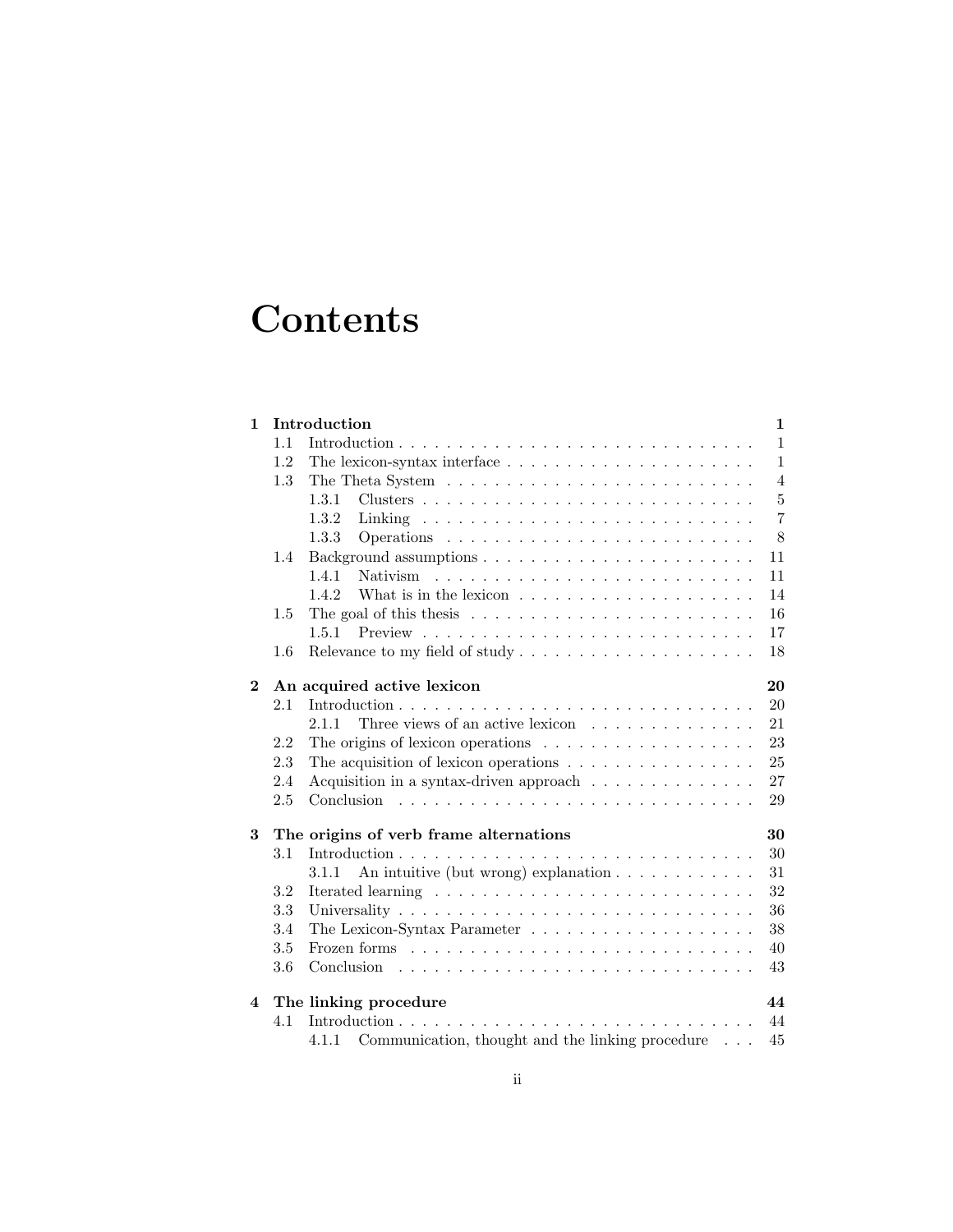### CONTENTS iii

| References |                                                                                |    |  |  |
|------------|--------------------------------------------------------------------------------|----|--|--|
|            | 5 Conclusion                                                                   | 61 |  |  |
|            |                                                                                |    |  |  |
|            | 4.4.4 I-thematic distinctness through iterated learning 59                     |    |  |  |
|            | 4.4.3 Carlson (1998): event individuation $\dots \dots \dots \dots \dots$ 56   |    |  |  |
|            | 4.4.2 L-thematic distinctness through iterated learning $\dots$ 55             |    |  |  |
|            | 4.4.1 Parsons (1990): event semantics $\dots \dots \dots \dots \dots \dots$ 53 |    |  |  |
| 4.4        |                                                                                |    |  |  |
| 4.3        |                                                                                |    |  |  |
|            | 4.2 The linking procedure and semantic bootstrapping  46                       |    |  |  |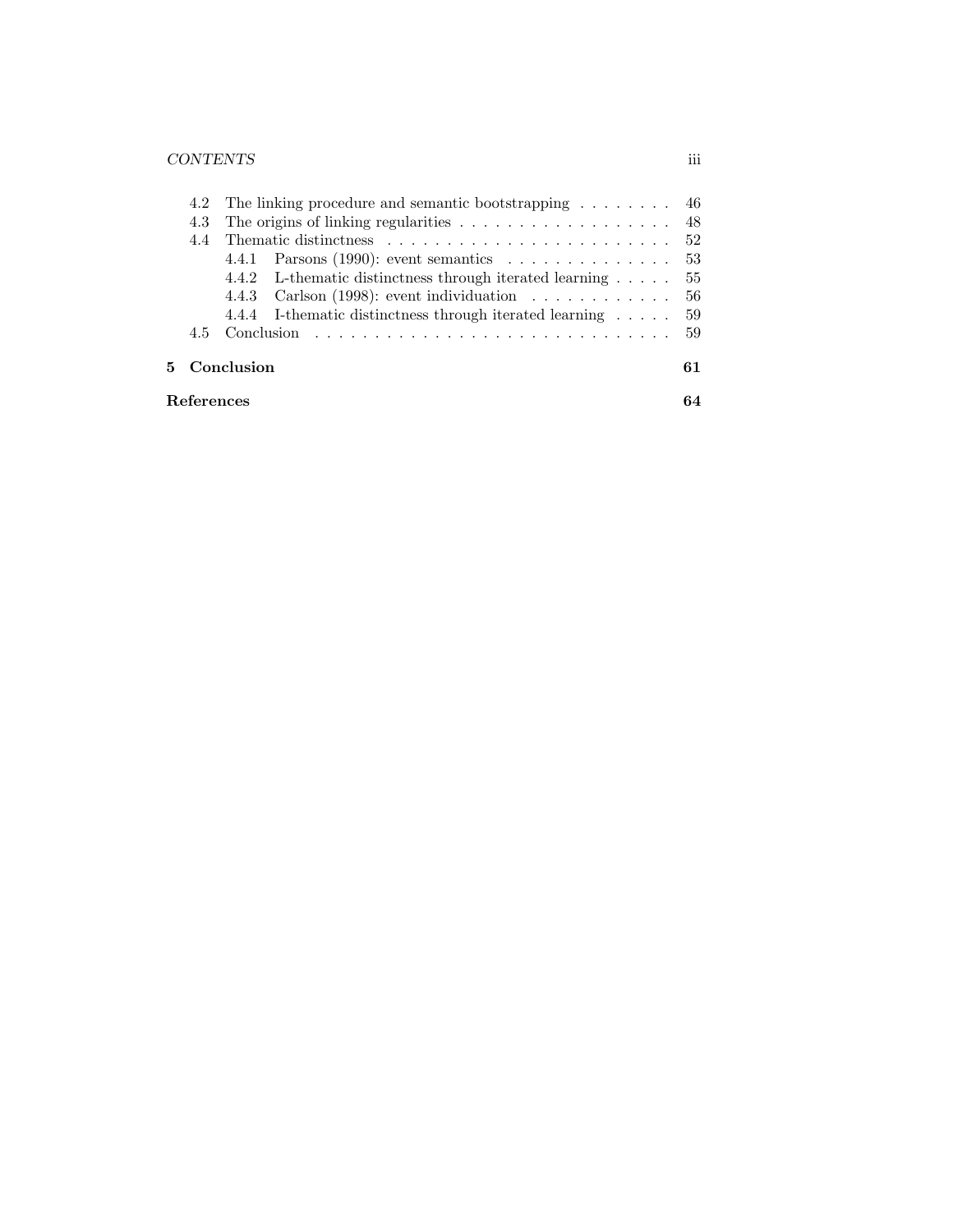## Acknowledgements

Many, many thanks to Marijana Marelj for the pains she went through in order to get me to focus, clarify, focus, make my assumptions explicit, focus, make my assumptions explicit, clarify, and ultimately finish my thesis. I am unsure why progress was so slow in this respect. I appreciated our intense discussions (by and large) and I hope Anna did too.

Thanks to Hanna de Vries for helpful initial discussions and comments on an early draft.

Many thanks to Eric Reuland and Albert Visser, whose critical yet encouraging Sunday-afternoon comments I wish I had gotten earlier (the blame is on me). Processing them has not only improved my thesis, it has also taught me that all one really needs is a ten-minute powernap every twenty-four hours and a steady supply of slow sugars and tea.

Well, and fruit and biscuits. Thank you Miekee Lam, for feeding me throughout the final showdown.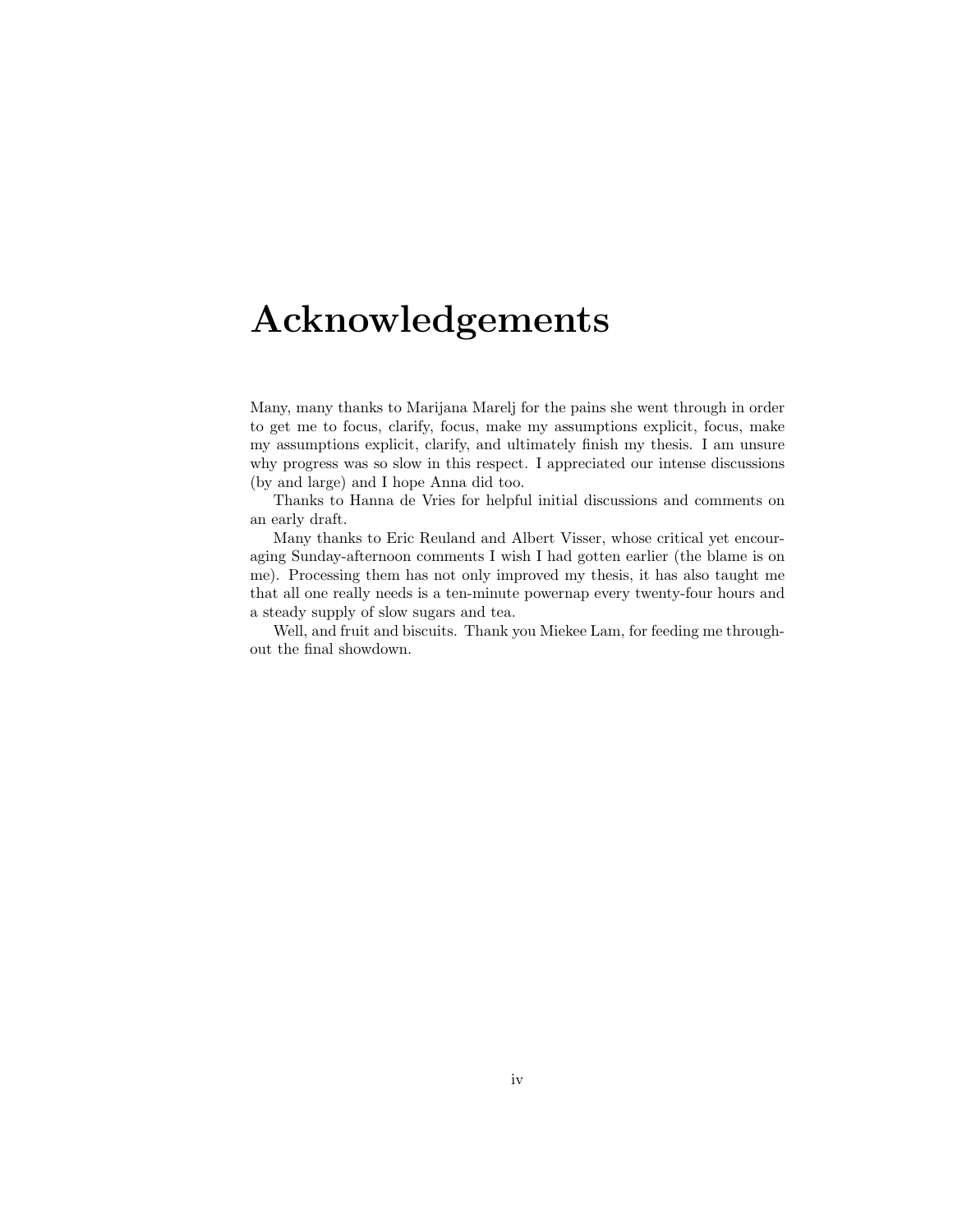## Chapter 1

## Introduction

## 1.1 Introduction

Because this introductory chapter is of considerable length (indeed, it is the longest chapter in the entire thesis), an introduction to the introduction is in place. My goal in this thesis is to approach a theoretical framework from the field of generative linguistics from a new angle, tentatively dropping some of the background assumptions to see how much of the framework can be maintained. The framework under consideration is called the *Theta System*, and it is a theory of, mainly, how the meaning of a word determines its syntactic behaviour. The link between word meaning and syntax exists at what is called the *lexicon-syntax* interface, which is introduced in section 1.2. Section 1.3 gives an overview of the Theta System. Section 1.4 discusses the background assumptions that I wish to get rid of, at least partially. Section 1.5 provides a more detailed description of the goal of this thesis and an overview of its chapters. Section 1.6 explains why this goal is relevant to my field of study, Cognitive Artificial Intelligence.

## 1.2 The lexicon-syntax interface

Human languages consist of a collection of lexical elements (words and elements that make up words, but also fixed expressions) and ways to recursively combine these lexical elements into an infinity of larger expressions (ultimately sentences). By assumption, lexical elements are stored in the human mind in the lexicon and the combination of lexical elements takes place in the syntax. From the syntax, syntactic structures are passed on to the sensori-motor system, where they are turned into speech and gestures, and to the *inference system*, where they are interpreted and inference take place.<sup>1</sup> Each of these systems,

<sup>&</sup>lt;sup>1</sup>I adopt the terminology of the literature on the Theta System, which I discuss below (e.g. Reinhart, 2002). In the literature on the Theta System, the lexicon is equated with the 'system of concepts'. The inference system is also sometimes called 'interpretation system' (e.g. Reuland, 2010) or the conceptual-intentional system (e.g. Hauser, Chomsky, & Fitch,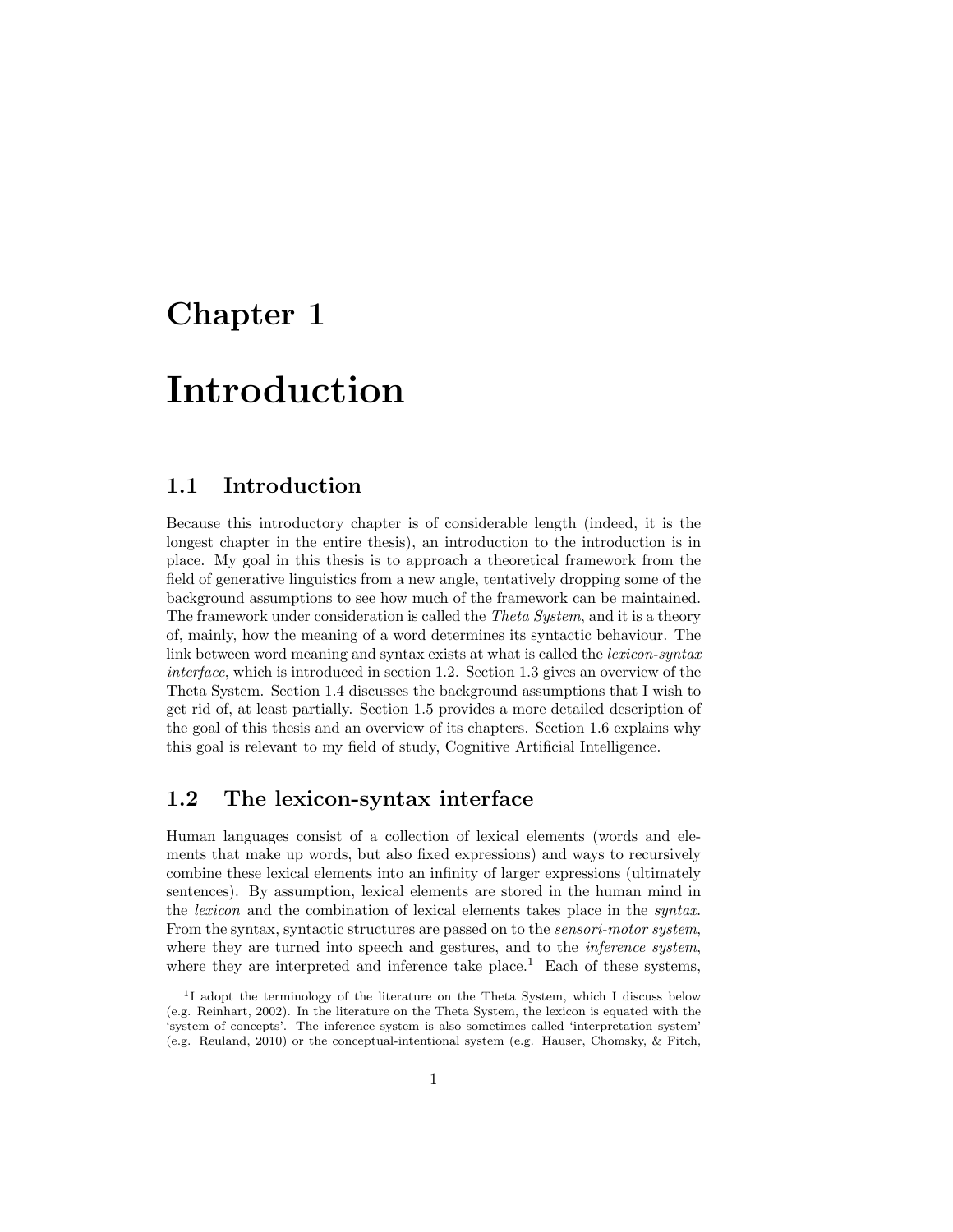perhaps along with some others, is contained in what Hauser et al. (2002) call the faculty of language in the broad sense (FLB).

One may wonder to what extent FLB can really be split up into those components, i.e. to what extent they are informationally encapsulated modules in Fodor's (1983, 2000) sense. I do not wish to go into this discussion, and in this thesis I simply assume that they are modules (an intuitive argument for a syntax module is that we can understand semantically strange, implausible or peculiar sentences, like 'cats chase dogs' (Foster, 1979)). At the interfaces between modules, information is filtered and perhaps preprocessed/postprocessed. Syntax, together with its interfaces to other cognitive systems, is what Hauser et al. (2002) call the faculty of language in the narrow sense (FLN). Because FLN seems to be uniquely human (as opposed to the other components of FLB), Hauser et al. tentatively propose the hypothesis that FLN is the only part of FLB that is an evolutionary adaptation exclusively for language (but for discussion, see Pinker & Jackendoff, 2005; Fitch, Hauser, & Chomsky, 2005; Jackendoff & Pinker, 2005).

This thesis concerns the lexicon and its interface with syntax. Lexical entries may impose requirements on the structures in which they occur (at least in one branch of approaches, as I discuss further below). Lexical entries that take arguments, like verbs, impose three kinds of requirements on their arguments: selection for particular semantic types ('s-selection'), selection for particular syntactic categories ('c-selection') and assignments of arguments to syntactic positions like Subject and Object ('linking') (Pesetsky, 1995). Throughout this thesis I will mark s-selection violations by  $\sharp$ , c-selection and linking violations with  $'$ , and semi-violations of any kind by '?'.

- (1) S-selection:
	- a. Alan/the heat defrosted the ice
	- b. Alan/#his binoculars saw the mountain
	- c. Bertrand drank soy milk/#a veggie burger.
- (2) C-selection:
	- a. John asked the time.
	- b. \*John wondered the time.

(Pesetsky, 1995, p.3)

- (3) Linking:
	- a. Bill threw the ball.
	- b. \*The ball threw Bill. (with Bill as Agent)
	- (Pesetsky, 1995, p.3)

In addition, some lexical entries may occur in more than one *thematic form*, yielding regular verb frame alternations such as the causative-inchoative alternation:

2002).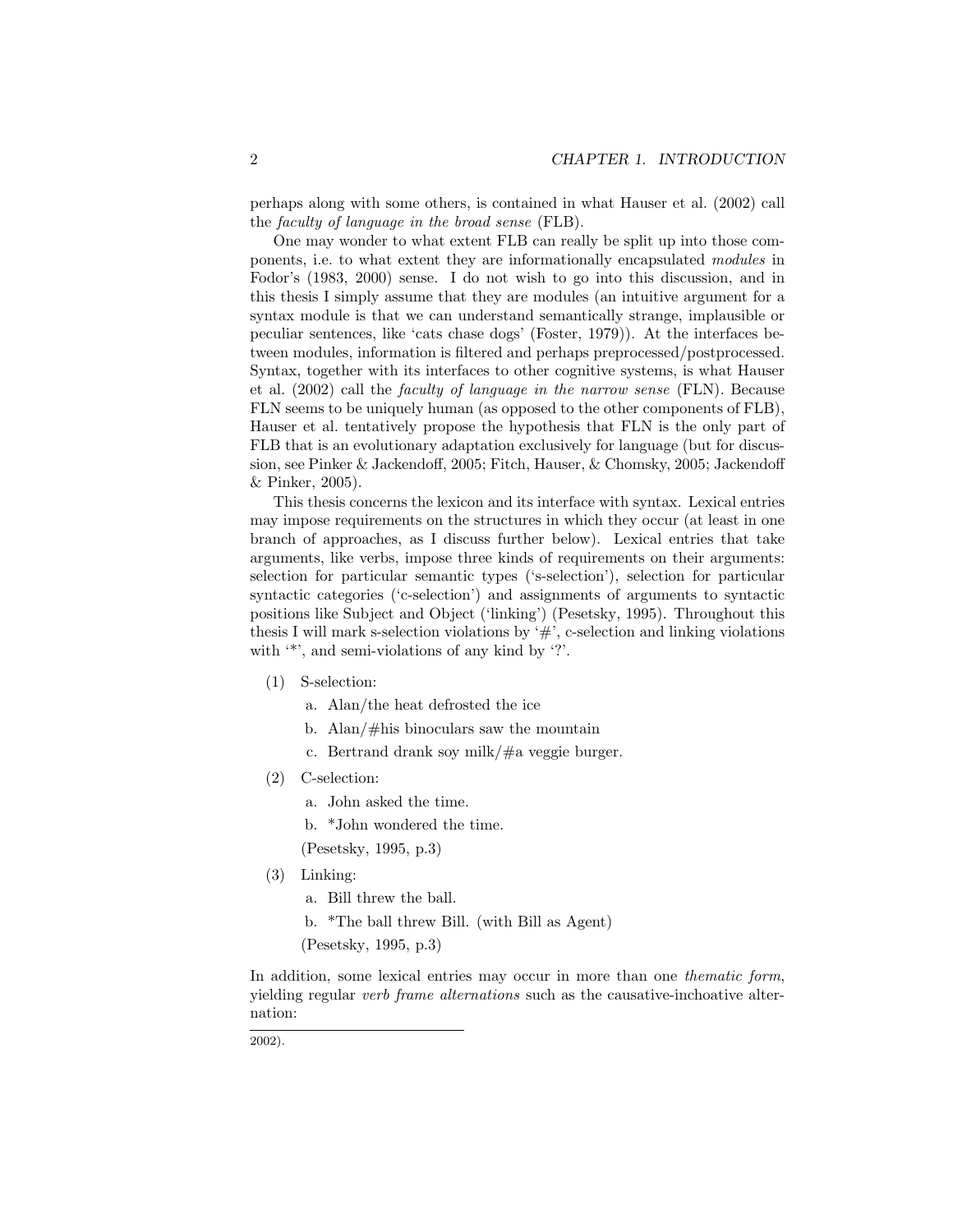- (4) a. Alan/the heat defrosted the ice. (causative)
	- b. The ice defrosted. (inchoative)
	- c. Alan/#his binoculars saw the mountain.
	- d. \*The mountain saw. (with the mountain as the thing being seen)

One of the aims of linguistics is to relate the syntactic behaviour of a lexical entry to its meaning, i.e. to reduce c-selection, linking and verb frame alternations to s-selection. For instance, the contrast in (3) may be due to the fact that Agents must always merge in Subject position rather than Object position, and the contrast in (4) may be due to the fact that see, and not defrost, requires an animate argument. The main motivation for grounding generalisations over syntactic behaviour in generalisations over meaning is that it reduces the number of entities that have to be postulated in a linguistic theory. Pesetsky (1995) motivates this reduction in terms of lexicon acquisition:

Since s-selection itself is an aspect of lexical semantics, we will have the best theory of the lexicon we can hope for: children learn pairings of sound and meaning, UG [Universal Grammar] does the rest. (Pesetsky, 1995, p.4)

The links between s-selection and c-selection and linking facilitate lexicon acquisition regardless of whether the links are innate, as Pesetsky proposes (Universal Grammar), following mainstream generative linguistics, or acquired, as e.g. Pinker proposes (cf. section 1.4).

Two branches of approaches exist that aim to capture the part of a lexical entry's meaning (s-selection) relevant for argument projection (c-selection, linking, verb frame alternations). Following the terminology of (Levin & Rappaport-Hovav, 1995), in predicate decomposition approaches, a predicate's meaning is decomposed into a nested structure of primitive predicates, some of which take one or several of the original predicate's arguments (e.g. Jackendoff, 1987; Levin & Rappaport-Hovav, 1995; Pustejovsky, 1995 could be grouped with these). In role-list approaches, a predicate's meaning is decomposed into the properties of its arguments, captured in a list of thematic roles or theta roles (Dowty, 1991; Tenny, 1994; Reinhart, 1991 et seq.). But as long as one does not assume that the parts of meaning affecting argument projection are represented separately from the rest of a lexical entry's meaning (as e.g. Jackendoff assumes), role-list approaches and predicate decomposition approaches are but different descriptions of the same thing, and they are representationally equally powerful (though each probably has different methodological advantages and disadvantages). Hence, the majority of the points made in this thesis with regard to the Theta System, a typical role-list approach, will equally apply to predicate decomposition approaches.

Another apparent distinction commonly found in the literature is that between thematic approaches and event-structure-based approaches (Arad, 1998; Benua & Borer, 1996; Borer, 2004). But this distinction cuts no ice. Typical 'thematic' approaches such as (Dowty, 1991; Reinhart, 2002) often invoke typical 'event-related' entailments like causation and change of state; Pylkkäanen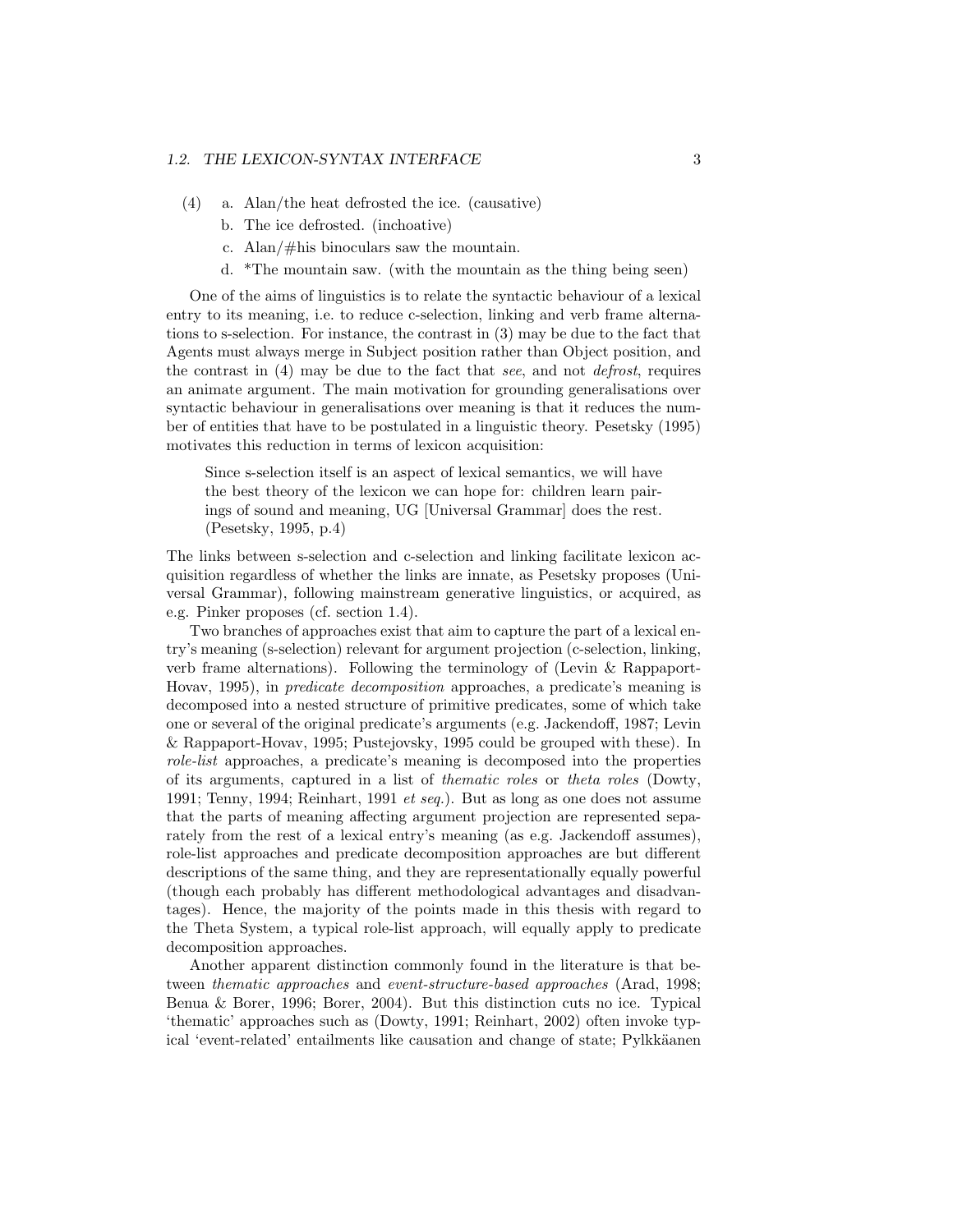(1997) argues that the typically 'thematic' notion of experience be included in event structure by means of a perceive-predicate; Grimshaw (1990) argues that thematic and aspectual properties together determine argument projection; Tenny (1994) invokes a set of thematic roles defined in terms of event structure (Tenny calls these 'aspectual roles'); and Borer (2005) likewise defines roles in terms of an event structure such as 'originator' and 'subject-of-change'. Hence, the distinction should be made not between approaches, but between different parts of meaning: the thematic component and the event-related (or aspectual) component. If anything, the literature shows convergence on the idea that both meaning components (if they can be separated at all) affect argument projection.

A more essential distinction, and one that divides the linguistic field, is that between lexicon-driven and syntax-driven approaches (Borer (2005) uses the terms 'endo-skeletal' and 'exo-skeletal' to refer to the same distinction). The Theta System, introduced below, is a lexicon-driven approach: syntax projects from the information contained in a lexical entry. In syntax-driven approaches, lexical entries contain only the root component of meaning, while the rest of the meaning is contributed by one of several syntactic templates that exist independently of lexical entries (e.g. Hale & Keyser, 2002; Arad, 1998; Borer, 2005). In other words, the relation between semantics and syntax (i.e. between s-selection and c-selection, linking and verb frame alternations in lexicon-driven approaches) is moved from the lexicon-syntax interface to the syntax-inference interface. The main source of disagreement between lexicon-driven and syntaxdriven approaches is whether the variable behaviour of words in a language is best captured by means of a set of syntactic templates in which each word may appear, or by means of an active lexicon in which one form is derived from the other. A considerable portion of this thesis is devoted to arguing that the lexicon is active. Since the Theta System is currently the most elaborate lexicon-driven approach, this conclusion will retroactively motivate my choice to devote my thesis to the Theta System.

## 1.3 The Theta System

The Theta System is the result of a lexicon-driven role-list approach that has been under development since the nineties (Reinhart, 1991 et seq., for an overview see Reinhart, 2002). The Theta System enables the interface between the lexicon and syntax and, via syntax, the inference system. It encodes lexical concepts in a way that is legible to syntax (linking instructions) and inference (sets of features). In addition to enabling the interface, the Theta System was developed to capture the relatedness between various thematic forms of a given verb. It consists of three components:

• A formal encoding of predicates in terms of a theta grid, in which the thematic roles of each argument are represented as clusters of semantic features. The features are legible to the inference system as entailments.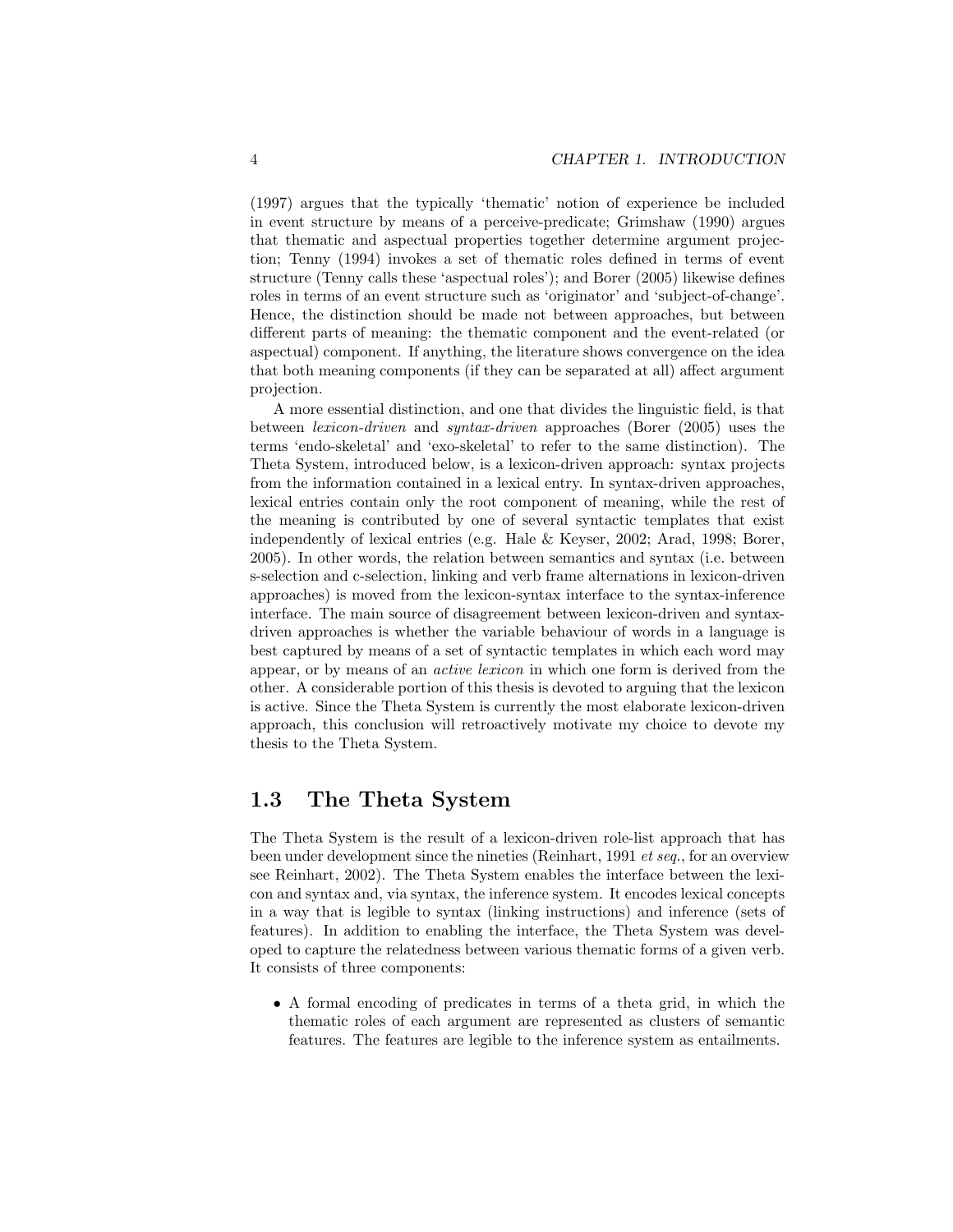- A linking procedure that derives linking instructions from the theta grid. The output of the linking procedure is legible to syntax.
- A set of operations on theta grids that derive one thematic form from another.

#### 1.3.1 Clusters

In the Theta System, theta roles are clusters composed of two binary features  $[\pm c]$  and  $[\pm m]$  that specify the causal involvement and mental involvement of the role bearer, respectively. The decomposition of thematic roles into features was first proposed by Dowty (1991) as a solution to the ill-definedness of thematic roles at the time. Reinhart (2002) defines causal involvement as a perceptiondriven property, that holds of an argument if it is perceived to be a *necessary* and sufficient condition for the event to take place.<sup>2</sup> A reliable way to test the causal involvement of an argument is to paraphrase the sentence with 'cause to' or 'make', as in (5)

- (5) a. Alan broke the vase / Alan caused the vase to break
	- b. Alan spun the wheel / Alan made the wheel spin

The feature  $[\pm m]$  denotes not whether an event participant is an animate being, but whether it is mentally involved in a way relevant to the event being described. Hence, [+m] entails animacy, but not vice versa.

Each feature can be specified (plus or minus) or unspecified, giving rise to nine possible clusters:

- (6) All-plus clusters:
	- a.  $[-c+m]$  (Agent)
	- b.  $[-c]$  (Cause)
	- c. [+m] (Sentient)
- (7) All-minus clusters:
	- a. [-c-m] (Theme)
	- b. [-c] (Recipient Goal/Benefactor)
	- c. [-m] (Subject Matter/Source)
- (8) Mixed clusters:
	- a. [+c-m] (Instrument)
	- b. [-c+m] (Experiencer)
- (9) Empty cluster:
	- a.  $\lceil (?) \rceil$

<sup>2</sup>Here the 'perceived to be' does the trick. After all, logically, if all participants of the event described by 'The rock broke the window' are necessary, how can any one of them be sufficient, i.e. a cause?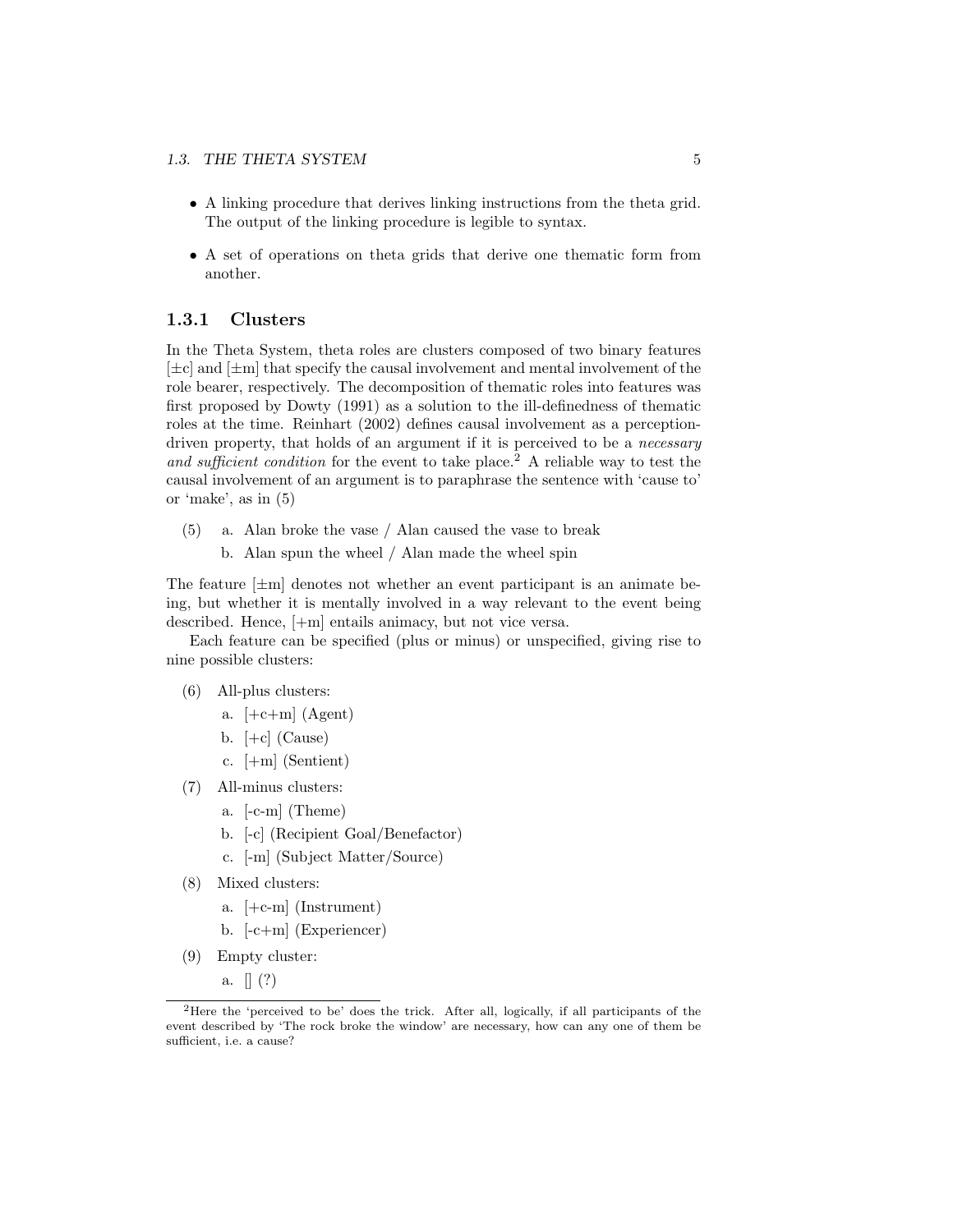As indicated in parentheses, eight of these clusters can be roughly paired with the more traditional role labels (only roughly, for the traditional labels are all but clear).<sup>3</sup> The four (non-empty) underspecified clusters are ambiguous. For example, while *eat* only has an agentive reading (10), *break*, taking an underspecified  $[-c]$  role, has both a non-agentive and an agentive reading  $(11):^4$ 

- $(10)$   $eat([-c+m][-c-m])$ 
	- a. Alan ate three slices of bread.
	- b. #The spoon ate three slices of bread.
- $(11)$  break([+c][-c-m])
	- a. The rock (#volitionally) broke the window.
	- b. Alan (volitionally) broke the window.

In (Dimitriadis, 2004; Reinhart & Siloni, 2003; Marelj, 2004), Parsons' (1990) neo-Davidsonian event semantics is used as a model for information at the level of inference. The neo-Davidsonian event semantics analysis, which incorporates thematic roles into the event semantics of Davidson (1967), is believed to be superior to other accounts of sentence meaning because it captures the entailment relations that exist between propositions. For example, (12a) entails  $(12b)$ ,  $(12c)$  and  $(12d)$  (but not vice versa), and  $(12b)$  and  $(12c)$  entail (12d) (but not vice versa). These entailments can be accounted for by assuming the event semantic representation for (12a) in (13) (and similar for the other sentences).

- (12) a. Brutus stabbed Caesar in the back with a knife.
	- b. Brutus stabbed Caesar in the back.
	- c. Brutus stabbed Caesar with a knife.
	- d. Brutus stabbed Caesar.
- (13)  $(\exists e)$ [STABBING $(e)$ &Agent $(e, Brutus)$ &Theme $(e, Caesar)$ &  $In(e, back) \& With(e, knife)$

The feature clusters of the Theta System can be straightforwardly used to spell out the entailments denoted by the labels Agent, Theme, etcetera, in the event semantic representation.

Two constraints on theta clusters exist, formulated in (Marelj, 2002), of which one will play a marginal role in the present thesis. For completeness sake, I will mention them both here. First is the Full Interpretation of Thematic Roles (14), which captures the fact that the expansion of underspecified clusters, e.g. of  $[-c]$  as either  $[-c-m]$  or  $[-c+m]$ , is mandatory for interpretative purposes.

<sup>3</sup>The function of the empty cluster (both feature values unspecified) is irrelevant in this thesis, but see (Marelj, 2004) for a possible use of the empty cluster as denoting the arbitrary human event participant of middles.

<sup>4</sup> I follow the Theta System's conventional notation for lexical entries and their theta grids, like  $break([-c-m])$  in the example.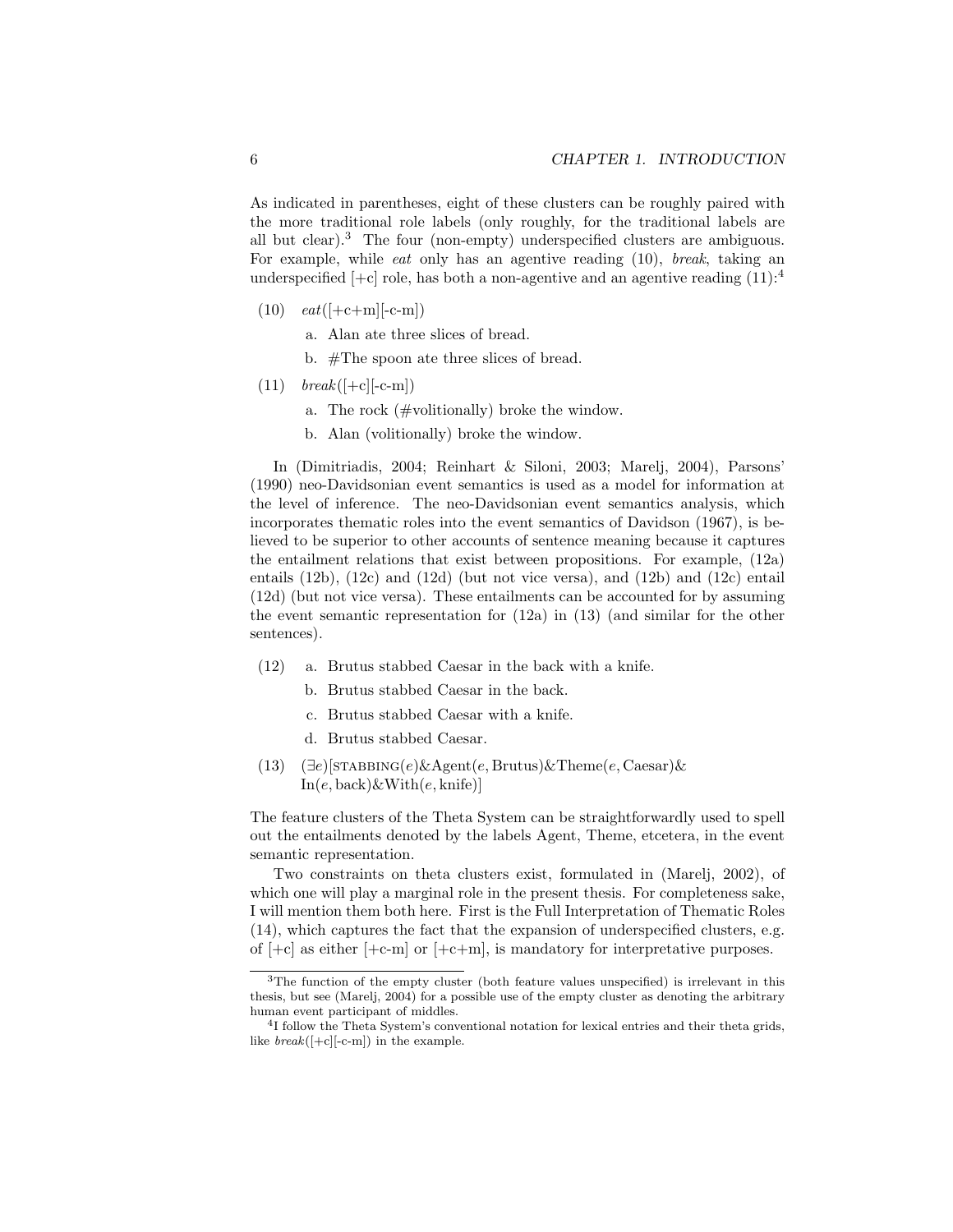#### (14) Full Interpretation of Thematic Roles (FITR):

For the purposes of interpretation, all clusters must be fully specified. (Marelj, 2002, p.3)

Second is the Identity Constraint (15), which is widely assumed in the literature, though under different names (e.g. Parsons, 1990; Carlson, 1998).

#### (15) Identity Constraint (IC): Two identical theta-roles cannot realize on the same grid. (Marelj, 2002, p.2)

The Identity Constraint captures the observation that there are no verbs like skick, meaning kick but with two Agents, as in 'Alan skicked the ball Betrand' (Carlson, 1984). Marelj assumes that the Identity Constraint holds at the interface between the lexicon and syntax as well as at the interface between syntax and the inference system.

#### 1.3.2 Linking

Following the prevailing view in the literature (e.g Grimshaw, 1981; Chomsky, 1986; Pesetsky, 1995), the Theta System contains a procedure for predicting a verb's linking from its s-selectional restrictions (i.e. its theta grid). The linking procedure consists of two steps. The first step marks each theta role of a verb with an index depending on the polarity of its features. The second step takes a marked lexical entry and, based on the indices, merges the arguments internally (Object position) or externally (Subject position). Formally, both steps happen as follows:

- (16) Marking: given an *n*-place verb-entry,  $n > 1$ 
	- a. Mark clusters an all-minus cluster ([-c], [-m], [-c-m]) with index 2
	- b. Mark clusters an all-plus cluster  $([-c], [+m], [+c+m])$  with index 1
	- c. If the entry includes an all-plus cluster  $([-c], [+m], [+c+m])$  and in addition [-c+m] or [-c-m], mark the verb with the ACC feature (i.e. the entry assigns accusative case).
- (17) Merging:
	- a. When nothing rules this out, merge externally
	- b. The bearer of a role marked 2 merges internally
	- c. The bearer of a role marked 1 merges externally

Note that the linking instructions, i.e. the indices 1 and 2 and the ACC feature, are the only aspects of a lexical entry that are legible to syntax. The content of the theta clusters is only passed on through syntax to the inference system. It is assumed in the Theta System that the linking instructions are derived every time a lexical entry is used. That is, they are not stored on lexical entries.

A transitive verb like see yields the derivation in (18), and an unergative intransitive verb like buzz yields the derivation in (19). So-called unaccusative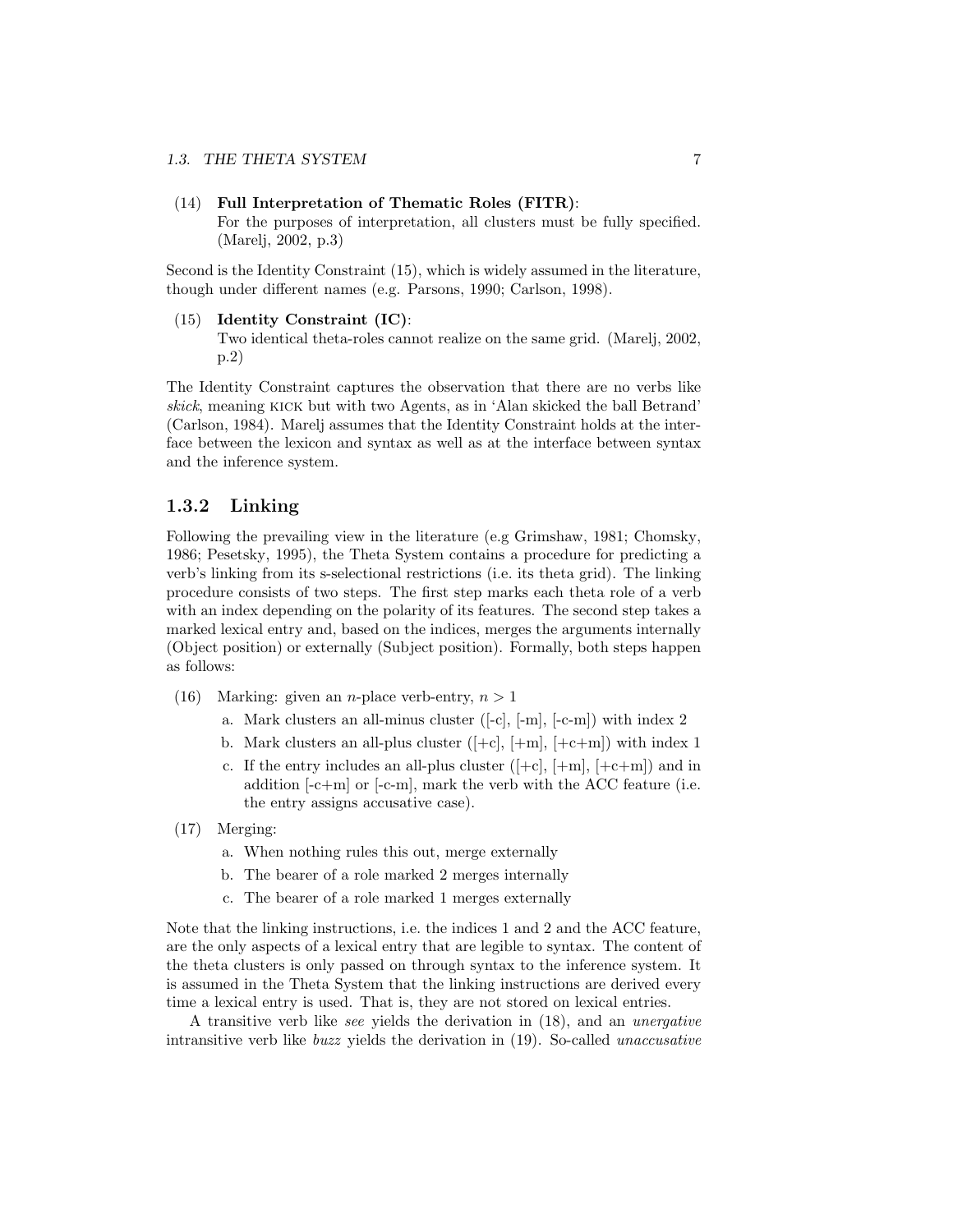intransitive verbs seem to violate the linking procedure, in that its single argument merges in Object position (afterwards moving to Subject position, leaving a trace) (20). The Theta System explains the behaviour of such verbs by allowing changes to the theta grid to occur in between marking and merging, according to a set of operations that I discuss below. Unaccusative intransitive verbs are assumed to derive from two-place entries that have lost their  $[+c]$  argument due to decausativisation, leaving an argument marked '2' that merges in Object position despite the verb being intransitive.

- (18) Transitive derivations
	- a. Max saw him
	- b. Base entry:  $see([+m], [-c-m])$
	- c. Marking:  $\sec_{ACC}([+m]_1, [-c-m]_2)$
	- d. Merging:  $Max$  ([+m]<sub>1</sub>) merges externally, he ([-c-m]<sub>2</sub>) merges internally and checks accusative case (him)
- (19) Unergative derivations
	- a. The bell buzzed
	- b. Base entry:  $buzz([-c-m])$
	- c. Marking: buzz ([-c-m]) (base entry is intransitive, hence no marking)
	- d. Merging: the bell ([-c-m]) merges externally

(Marelj, 2004, p.26)

- (20) Unaccusative derivations
	- a. The vase<sub>i</sub> broke  $\_\_i$
	- b. Base entry:  $break([+c], [-c-m])$
	- c. Marking:  $break_{ACC}([+c]_1,[-c-m]_2)$
	- d. Decausativisation operation:  $break([-c-m]_2)$
	- e. Merging: the vase  $([-c-m]_2)$  merges internally

(Marelj, 2004, p.26)

These are just three examples of the enormous empirical coverage of the Theta System that is due largely to this simple linking procedure in combination with with a set of operations, to be treated next.

#### 1.3.3 Operations

As sketched in 1.2, many verbs can appear in various thematic forms. For instance, the causative-inchoative alternation is available cross-linguistically for verbs that assign a  $[+c]$ -role, like *defrost*:

- (21) a. Alan/the heat defrosted the ice. (causative)
	- b. The ice defrosted. (inchoative)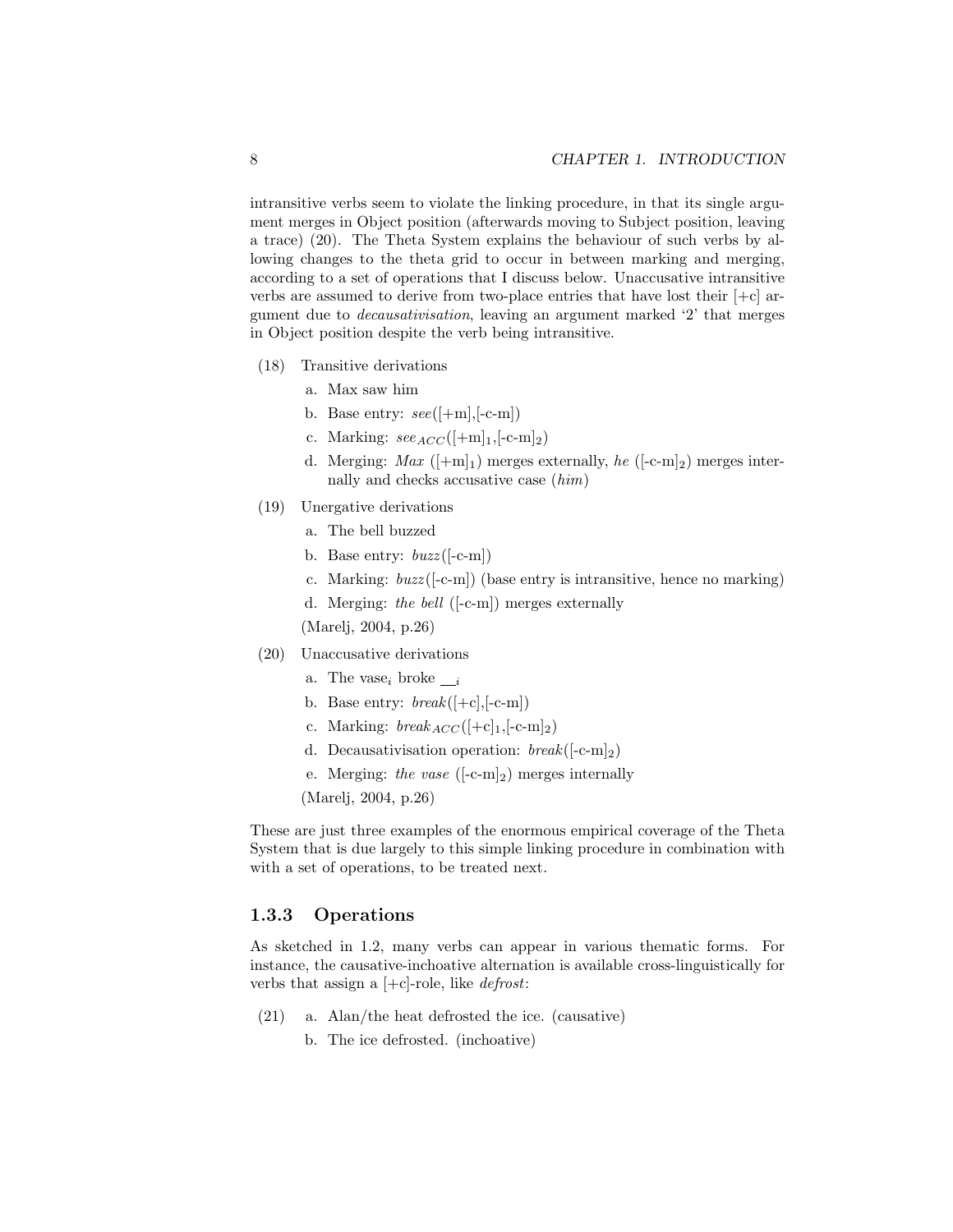These verbs are not only phonologically identical (and in most languages they share a morphological root), the causative logically *entails* the inchoative. The Theta System captures such relations between verb frames by assuming that for each verb the lexicon contains only one basic verb entry, with one thematic structure, from which the other thematic forms can be derived via *lexicon op*erations. This is formulated in the Lexicon Uniformity Hypothesis, which lies at the heart of the Theta System:

#### (22) Lexicon Uniformity Hypothesis

Each verb-concept corresponds to one lexical entry with one thematic structure. The various thematic forms of a given verb are derived by lexicon operations from one thematic structure. (From Reinhart, 2000, p.20)

A similar strategy for explaining verb frame alternations is pursued in e.g. (Chierchia, 1989; Levin & Rappaport-Hovav, 1995; Pesetsky, 1995; Pustejovsky, 1995). The Theta System contains at least the following operations (Reinhart, 2002):

- (23) Saturation existentially closes an argument, which is then available for interpretation but normally not realised in the syntax. When applied to the external argument, this operation forms passives:
	- Alan<sub> $[-c]$ </sub> hit Bertrand $[-c-m]$  / Bertrand<sub>[-c-m]</sub> was hit (by something<sub>[+c]</sub>)

Saturation also forms middles and impersonals (Chierchia, 1995; Marelj, 2004).

- (24) Decausativisation (also: expletivisation or external reduction) applies to a polyadic entry that assigns a  $[+c]$  role, and removes this role from the theta grid. Decausativisation applies after the marking procedure, leaving the indices of the remaining roles intact (but removing the ACC feature from the verb entry). Decausativisation derives unaccusative verbs like intransitive break, but also intransitive experiencer verbs like worry. The incompatibility of an instrument with decausativised entries shows that the role is removed entirely.
	- Alan<sub>[+c]</sub> broke the window<sub>[-c-m]</sub> (with a rock) / The window<sub>[ $-c-m$ ]</sub> broke  $($ <sup>\*</sup>with a rock)
	- Alan<sub> $[-c]$ </sub> worried Bertrand $[-c+m]$  / Betrand $[-c+m]$  worried
- (25) Reflexivisation (also: bundling) identifies two roles, creating a verb with reduced arity in which a single argument fulfills two thematic roles. Reflexivisation applies to (a subset of) agentive verbs, i.e. verbs that assign a  $[+c+m]$  role. Like decausativisation, it removes the ACC feature from the verb entry.
	- Alan<sub>[+c+m]</sub> washed himself<sub>[-c-m]</sub> / Alan<sub>[+c+m]&[-c-m]</sub> washed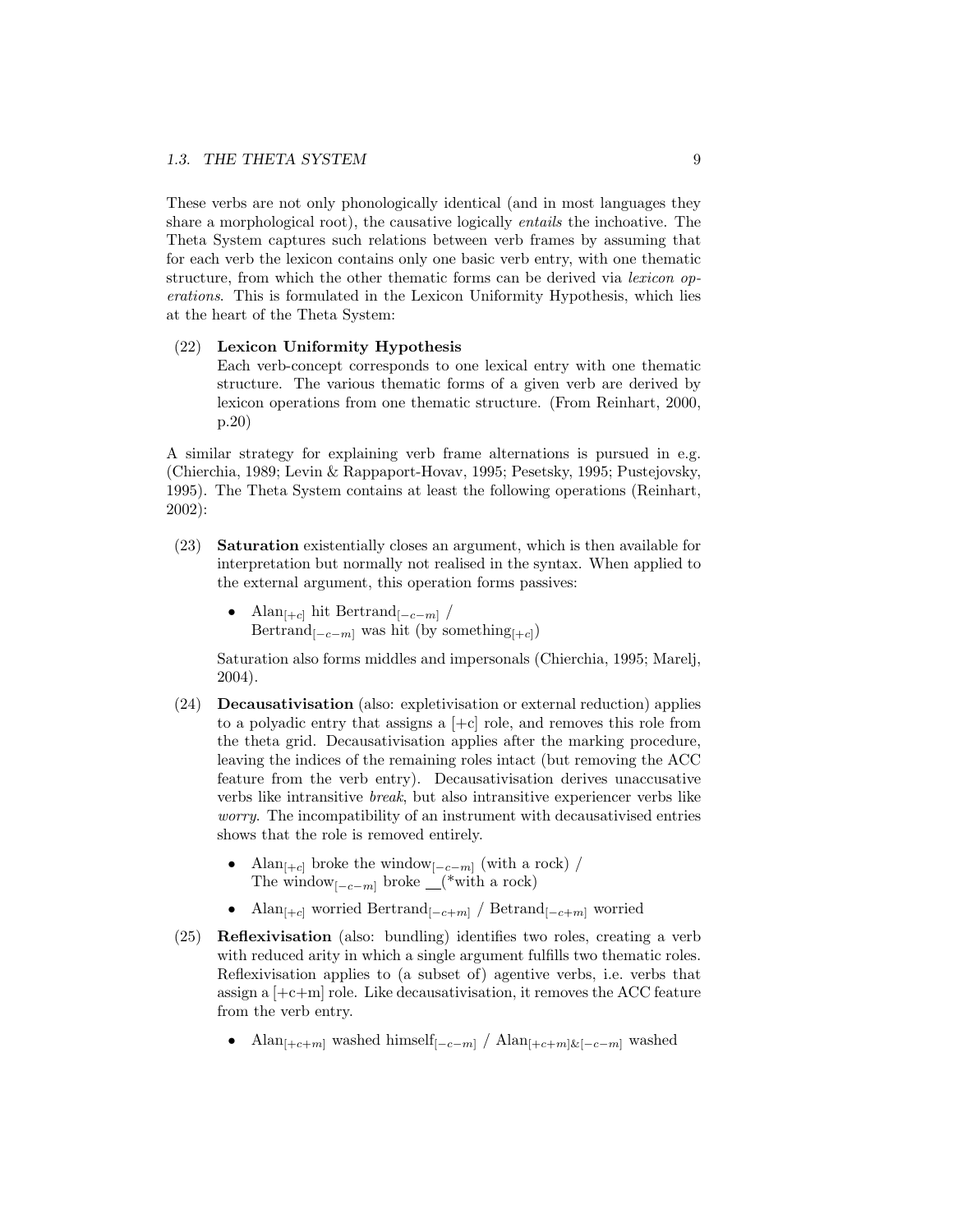Reciprocalisation, an operation reminiscent of reflexivisation, forms reciprocal meanings instead.

- (26) **Agentivisation** (also: lexical causativisation) adds a  $[-c+m]$  role. If the original verb entry already contained a cluster with a  $[+c]$  feature, the feature of that cluster is inverted to [-c]. Agentivisation drastically changes the theta grid, hence the marking procedure must apply afterwards.
	- The horse<sub>[+c+m]</sub> galloped / Alan<sub>[+c+m]</sub> galloped the horse<sub>[-c+m]</sub>

Considerable cross-linguistic variation is explained in the Theta System by assuming that operations may take place either in the lexicon or in the syntax, depending on the language's setting of the Lexicon-Syntax Parameter.

#### (27) The Lexicon-Syntax Parameter:

UG [universal grammar] allows thematic arity operations to apply in the lexicon or in syntax. (Reinhart & Siloni, 2003)

- (28) Some languages (Reinhart & Siloni, 2003, p.19):
	- a. Lexicon setting: Hebrew, Dutch, English, Russian, Hungarian
	- b. Syntax setting: Romance, German, Serbo-Croatian, Czech, Greek

One of the many diagnostics given in (Reinhart & Siloni, 2003) to determine a language's parameter setting is the unavailability of reflexive agent nominals in syntax languages. Since the nominalisation of verbs (e.g. deriving dresser from the verb dress) takes place in the lexicon, a reflexive verb is able to nominalise only if it can be reflexivised already in the lexicon, which is possible in English but not in French:

- (29) a. She dresses slowly because she is an elegant dresser
	- b. Jean est un excellent habilleur/ maquilleur Jean is an excellent dresser/ make-up-er (of others only - no reflexive reading)

While all operations can apply in the lexicon, not all operations can apply in the syntax, according to the Lexicon Interface Guideline (see Marelj, 2004 for a more parsimonious explanation in terms of inclusiveness in syntactic derivations):

#### (30) The Lexicon Interface Guideline:

The syntactic component cannot change theta grids: Elimination and modification of a theta role as well as addition of a role to the theta grid are illicit in syntax. (Siloni, 2002, p.2)

It follows that decausativisation and agentivisation can only apply in the lexicon. Indeed, no cross-linguistic variation of the sort reflexivisation is subject to is attested with respect to those operations.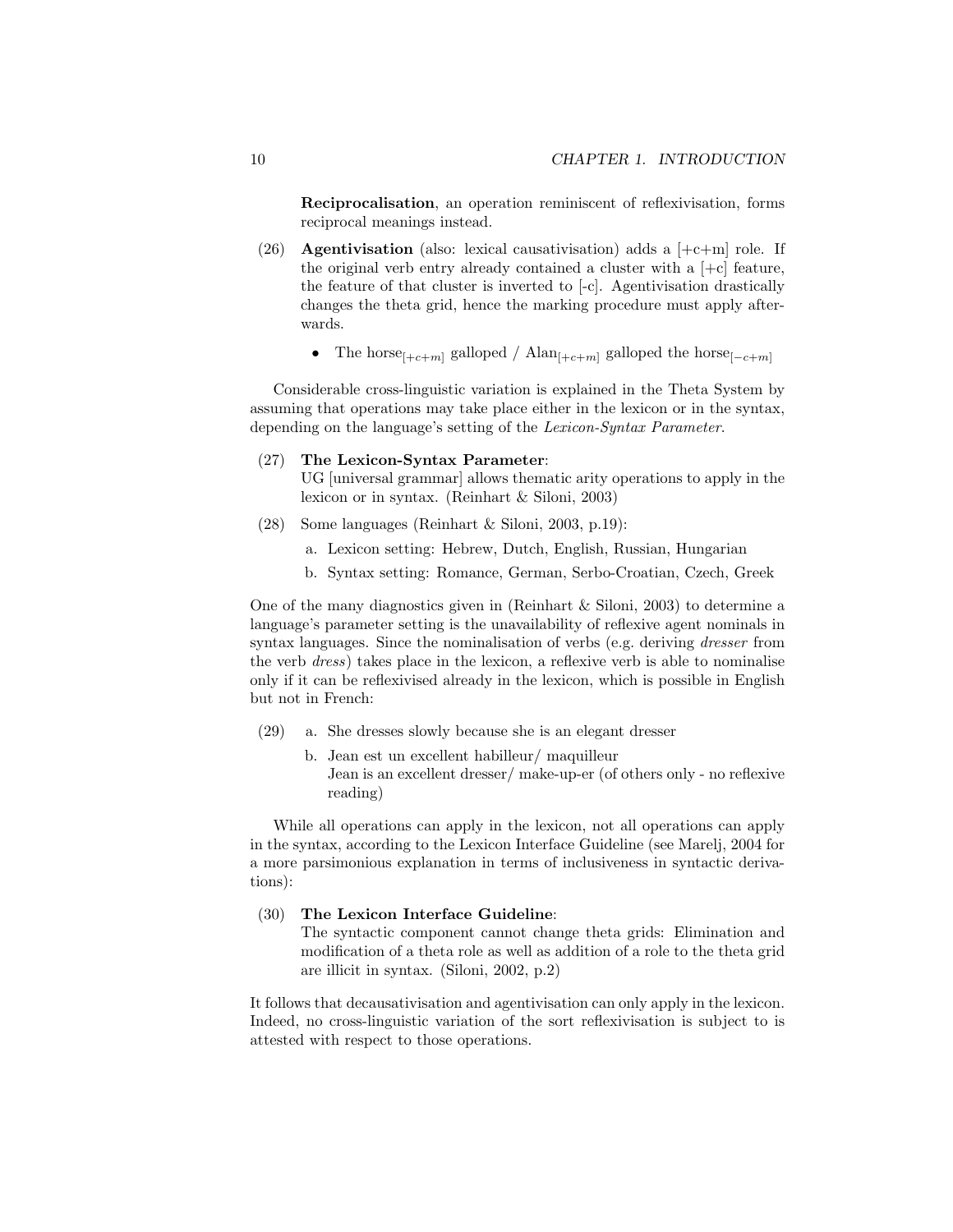### 1.4 Background assumptions

The Theta System is not just an concise description of linguistic data. It comes with a number of background assumptions, some firmly rooted in Chomskyan generative linguistics, other more theory-internal. In what follows I make explicit the somewhat unorthodox position that I take in this thesis with regard to the Theta System, and explain the reason why.

#### 1.4.1 Nativism

#### I-language, E-language and Universal Grammar

Chomsky (1997) distinguishes I-language, where 'I' stands for individual and internalised, from E-language, where 'E' stands for extensional and externalised. An I-language is a state of the language faculty, i.e. it is a computational system implemented on the human brain that performs the kind of processing required for creating and understanding linguistic utterances. To study I-language is to study the language faculty in the brain.

The term 'E-language' is harder to define; an E-language could be a collection of utterances used in a particular linguistic community or collected in a particular corpus, for instance the corpus of all English newspapers. But this would only raise additional questions: what is a linguistic community, what is English? Speakers of what one would intuitively consider to be the same language inevitably differ in how they interpret certain words and in the constructions they find grammatical. The sets of utterances used in any group of individuals, i.e. candidate referents for the word 'E-language', are bound to lack the homogeneity required of phenomena suitable for scientific study of what it means to be a human language. Hence, according to Chomsky, the object of study for linguists is I-language: language as a computational system represented in the brain. In my thesis, too, I-language is the primary object of study.

Closely related to the study of I-language is the study of Universal Grammar, which is defined as the state of the language faculty prior to acquiring a specific language like English or Chinese. It is what allows humans, contrary to other animals, to acquire a human language, and to acquire such a language despite an acquisition bottleneck, or Chomsky's (1965) 'poverty of the stimulus'. This has also been called the *logical problem of language acquisition*: How can infants acquire one out of an infinity of grammars capable of producing an infinity of sentences, through exposure to only a finite sample of those sentences (Chomsky, 1965)?

Universal Grammar, though a necessary solution to the logical problem of language acquisition, does not need to explain all linguistic universals. For instance, the fact that in most languages a sound like mama denotes MOTHER is an obvious consequence of the fact that mama is one of the earliest sounds uttered by an infant; the universality of a regular signal-meaning mapping can perhaps partly be explained as a result of gradually accumulating language change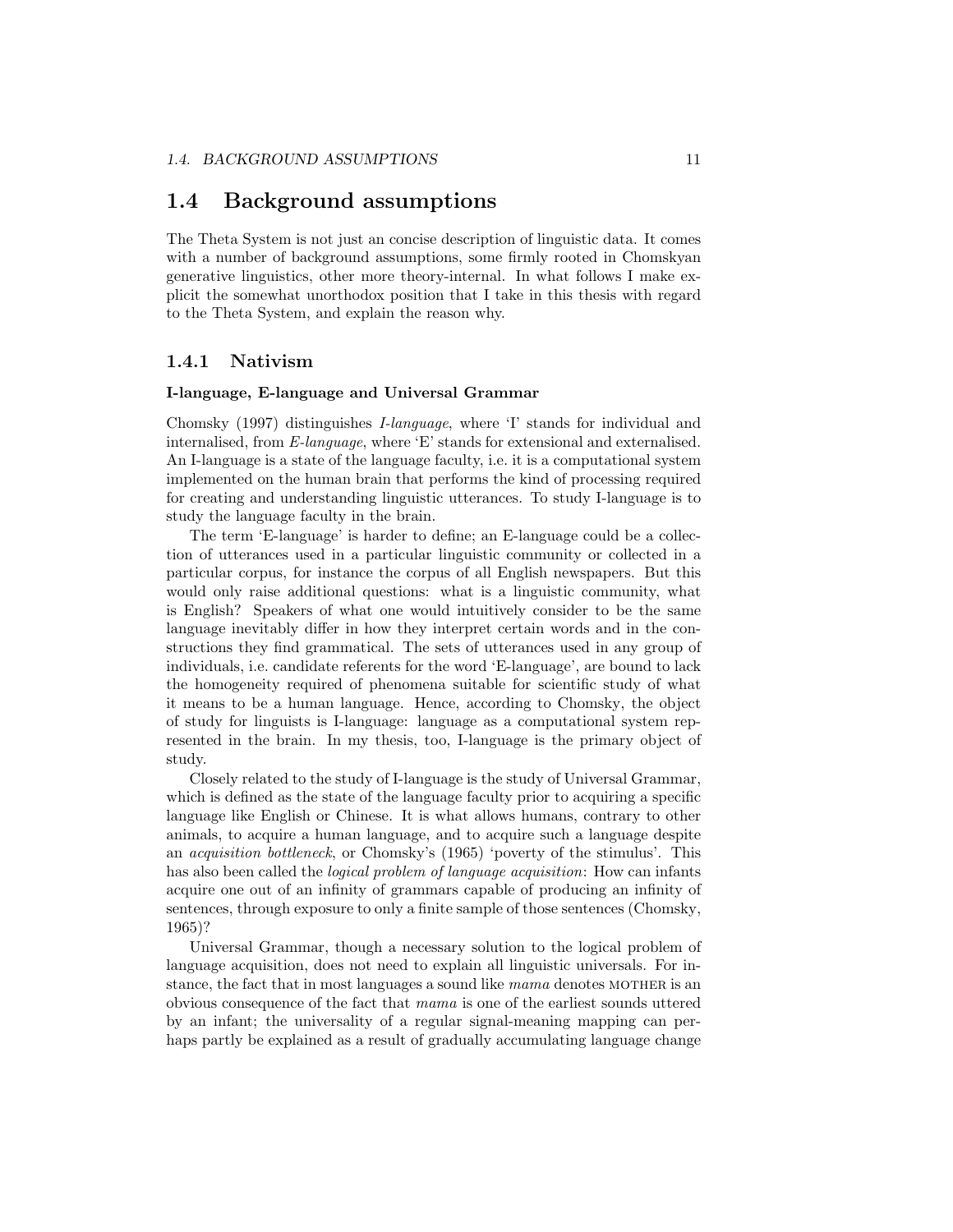(Kirby & Hurford, 2002, see section 3.2 below); basic-level categories in the  $lexicon/vocabulary$  (e.g. CHAIR as opposed to FURNITURE or ROCKING CHAIR) are universal because they are the most useful for communication (Rosch, 1978, see section 3.3 below).

#### Why the origins of language universals are relevant

It is important that we know which universals are due to Universal Grammar, and which universals have other causes. Aside from the fact that Universal Grammar is an interesting entity in its own right, such an understanding is necessary for a deeper understanding of I-language, which is the ultimate goal. If we could freely postulate anything in Universal Grammar, then *any* mechanism in I-language would be equally plausible. For all we know, UG may contain all sentences (down to a certain depth of recursion) in a simple (but huge) look-up dictionary, reducing I-language to a mechanism for looking up the right sentence - but obviously this does not qualify as a proper scientific explanation of the linguistic data. In Chomsky's (1995) Minimalist Program, the parsimony of generative linguistic theory is increased by reducing Universal Grammar to two simple operations, Merge and Agree, together with some properties that follow from general computation (e.g. cognitive economy).<sup>5</sup>

Why is this relevant for my account of the Theta System? We can only evaluate the claim that I-language contains an active lexicon if we can explain how it got there. The Theta System explains the existence of an active lexicon in I-language by postulating that an active lexicon is innate, i.e. part of Universal Grammar. But innate lexicon operations may be unnecessary for the logical problem of language acquisition - at least, I am unaware of an argument to the contrary. And if innate lexicon operations are not necessary for the logical problem of language acquisition, then their postulation is only supported by empirical data. Perhaps the same data could be explained without postulating innate lexicon operations. What I wish to stress is that the innateness of lexicon operations, though a fine working hypothesis, need not be taken for granted.

#### Concept nativism

Related to the logical problem of language acquisition is the problem of word learning. How do language learners learn the amount of words they do, at the speed they do? A possible answer is that concepts are innate, while only the labels for concepts are acquired (Fodor, 1983, but see Fodor, 2000 for nonnativist view). Chomsky (1997) remarks:

<sup>5</sup>Although a promising step towards a more explanatory linguistic theory, the economydriven Minimalist Program may be misguided from an evolutionary perspective (Parker, 2006). Though I do not wish to dwell on this, her main argument is that language shows signs not of perfection, but of complexity, redundancy and adaptation, containing many extraneous operations and features, as witnessed also, she argues, in explicitly minimalist accounts.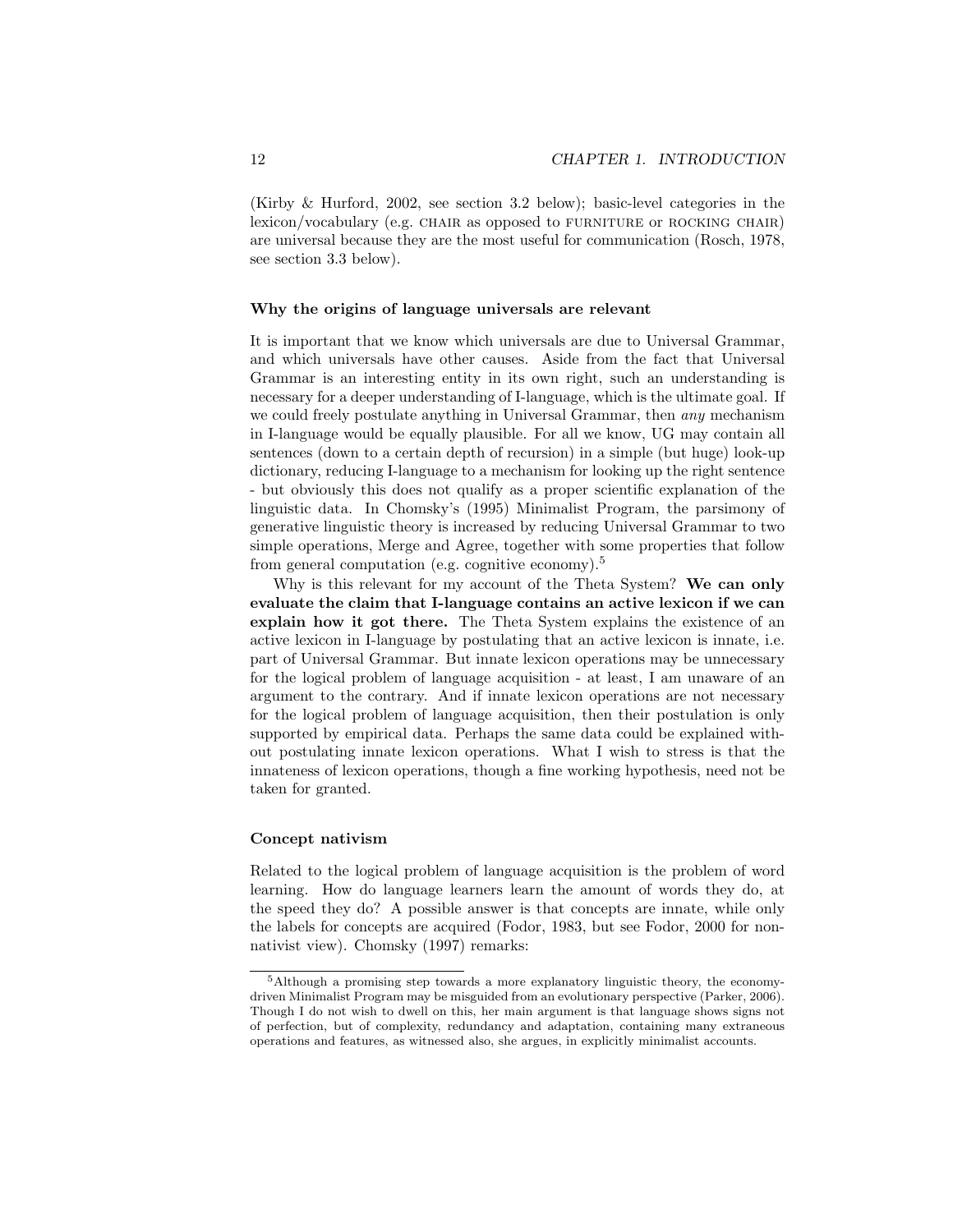#### 1.4. BACKGROUND ASSUMPTIONS 13

This [the ease by means of which infants seem to acquire new words] can only mean that the concepts are already available, with all or much of their intricacy and structure predetermined, and the child's task is to assign labels to concepts, as might be done with very simple evidence. (Chomsky, 1997, p.29)

Horvath and Siloni (2005) call what is acquired the vocabulary of a language, which is a list of labels, as opposed to the *lexicon*, which is the innate system of concepts. A possible, intuitive rationale for concept nativism is that some kinds of concepts just happen to come naturally, given the architecture of our brains, while others do not.

Concept nativism is a background assumption in generative linguistics and, hence, the mainstream Theta System. But in the Theta System a particular kind of concept nativism is advocated, according to which some thematic forms of a verb concept are innate while others are not 'just innate', but derived from other themtic forms via a set of innate operations. For instance, there is a group of intransitive verbs of which the denotations are derived from a causative concept. Apparently there is something about the denotations of such intransitive verbs due to which they do not 'come naturally', or at least not as naturally as the denotations of other intransitive verbs. There seem to be concepts that do not come naturally to us, such as categories of four-dimensional objects, so it is possible in principle. However, the great mystery of the set of intransitive verbs under consideration is that it cannot be characterised semantically. There is nothing about the denotations of such verbs that could possibly explain why they are 'less innate' than the denotations of other intransitive verbs. The only difference between these and other intransitive verbs is that their denotations are derived from those of causative verbs, but that is precisely the difference that I would like to see explained. In the same vein, there is no semantic difference that can explain why the causative alternates of some intransitive verbs are innate while the causative alternates of other intransitive verbs are not.

Perhaps we must take for granted that the innate system of concepts comes with a large class of exceptions, i.e. a semantically uncharacterisable set of intransitive verb concepts that must be derived. Perhaps the intuitive rationale for concept nativism, that some concepts happen to 'come naturally', is completely wrong. Perhaps I have overlooked something, as has often been the case during my adventures in the field of generative linguistics. But in any case, it will not hurt to explore what other options are available:

- There are no lexicon operations; or
- Concepts are not innate.

Neither option seems particularly easy to reconcile with the mainstream Theta System and with generative linguistics in general. Nevertheless, in this thesis I shall assume, only as a working hypothesis, the second option: concepts are not innate. If we ignored the acquisition problem that motivates concept nativism, hoping that sooner or later a solution to it will be discovered, where would that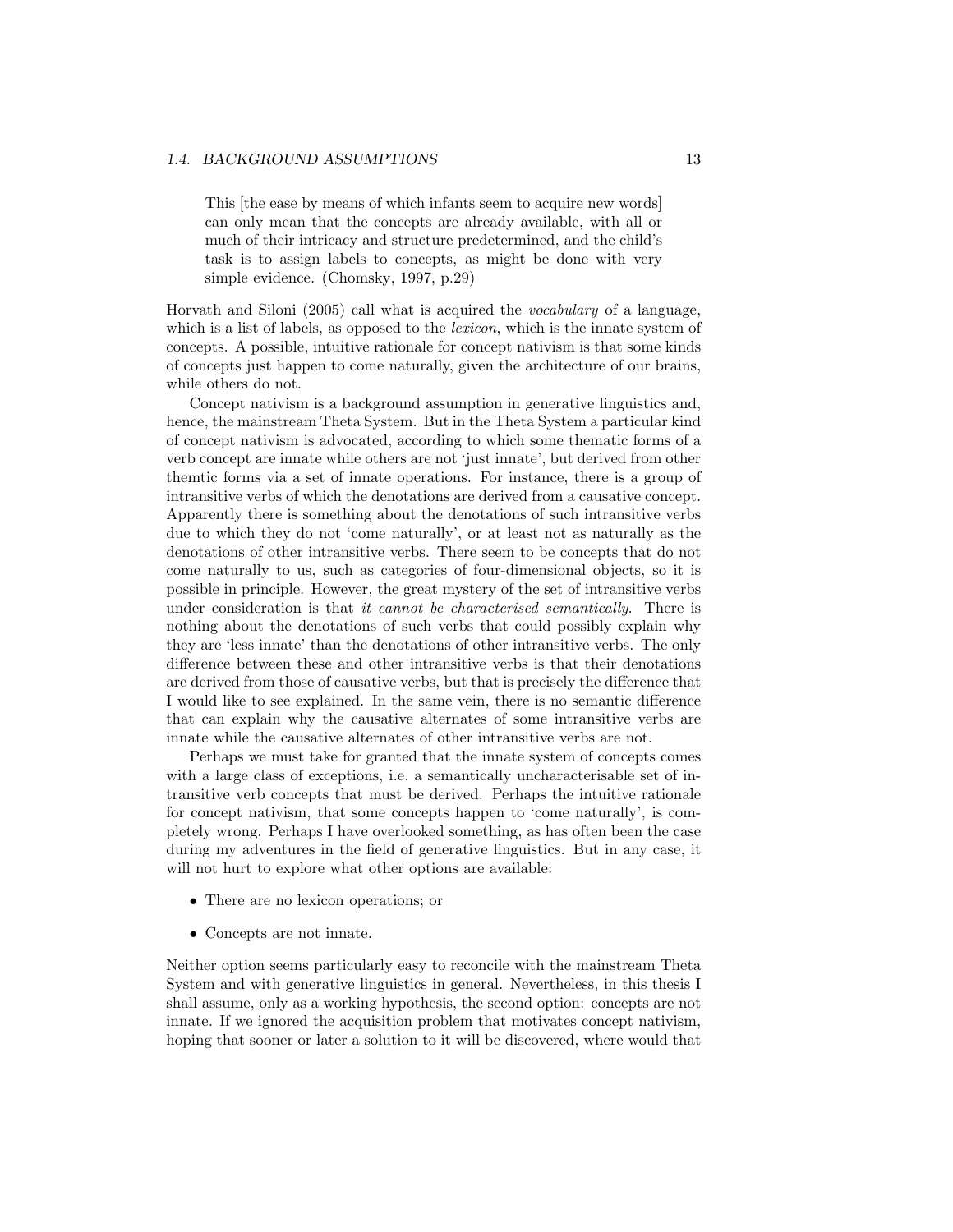lead us? What would be the consequences for the Theta System? Would its case in favor of an active lexicon be strengthened, or weakened? Would its empirical coverage remain intact? In this thesis I pursue such questions. I will give the long and short of my approach in section 1.5.

Under the assumption that concepts are acquired, the difference between lexicon and vocabulary fades and they coalesce into one storage facility, which I will simply call 'lexicon' - accepting the risk of confusion in order to avoid 'lexabulary' or 'voxicon'.

#### E-language/primary linguistic data

Because my working hypothesis is that concepts are not innate but acquired, it will be necessary to occasionally refer to what many linguists call primary linguistic data. But I will use the term 'E-language', properly defined below, rather than 'primary linguistic data', because (i) the word 'linguistic' in 'primary linguistic data' is not very well-defined (it cannot mean I-linguistic, after all), (ii) the term 'E-language' is not uncommon in this sense in language evolution research (e.g. Kirby & Hurford, 2002; Smith, Kirby, & Brighton, 2003), upon which some aspects of my account of the Theta System will be based, and (iii) 'E-language' and 'I-language' sound very harmonious together.

I propose the following definition of E-language:

#### (31) E-language:

An E-language consists of all the data used for acquiring an I-language.

Figure 1.1 schematically depicts the E-languages, defined as such, of two speakers,  $x$  and  $y$ , who each construct their own I-language from it. This simple definition is very broad ('all the data' must include not only tons and tons of utterances, but also the contexts in which they were used and by whom they were uttered), but it is clearly delineated where it matters. By defining E-language in terms of I-language (a computational system in the brain of an individual), I avoid the problem of having to define what constitutes a suitable corpus, a linguistic community or a language like English. I believe this definition captures the sense in which 'E-language' has been used in language evolution research, although it has never been made explicit.<sup>6</sup>

#### 1.4.2 What is in the lexicon

The mainstream Theta System makes two rather strong claims about what is not in the lexicon. First, the first clause of the Lexicon Uniformity Hypothesis demands that only one thematic form of each verb is stored in the lexicon. Second, the linking instructions (the indices and the case feature) of a lexical entry are not stored in the lexicon. Both claims strike me as peculiar for three reasons. The first two are orthogonal to the concept nativism debate, the third

<sup>&</sup>lt;sup>6</sup>I have seen language evolutionists equate E-language with Chomsky's notion of *perfor*mance once, though I am positive that it was my definition they actually intended to convey.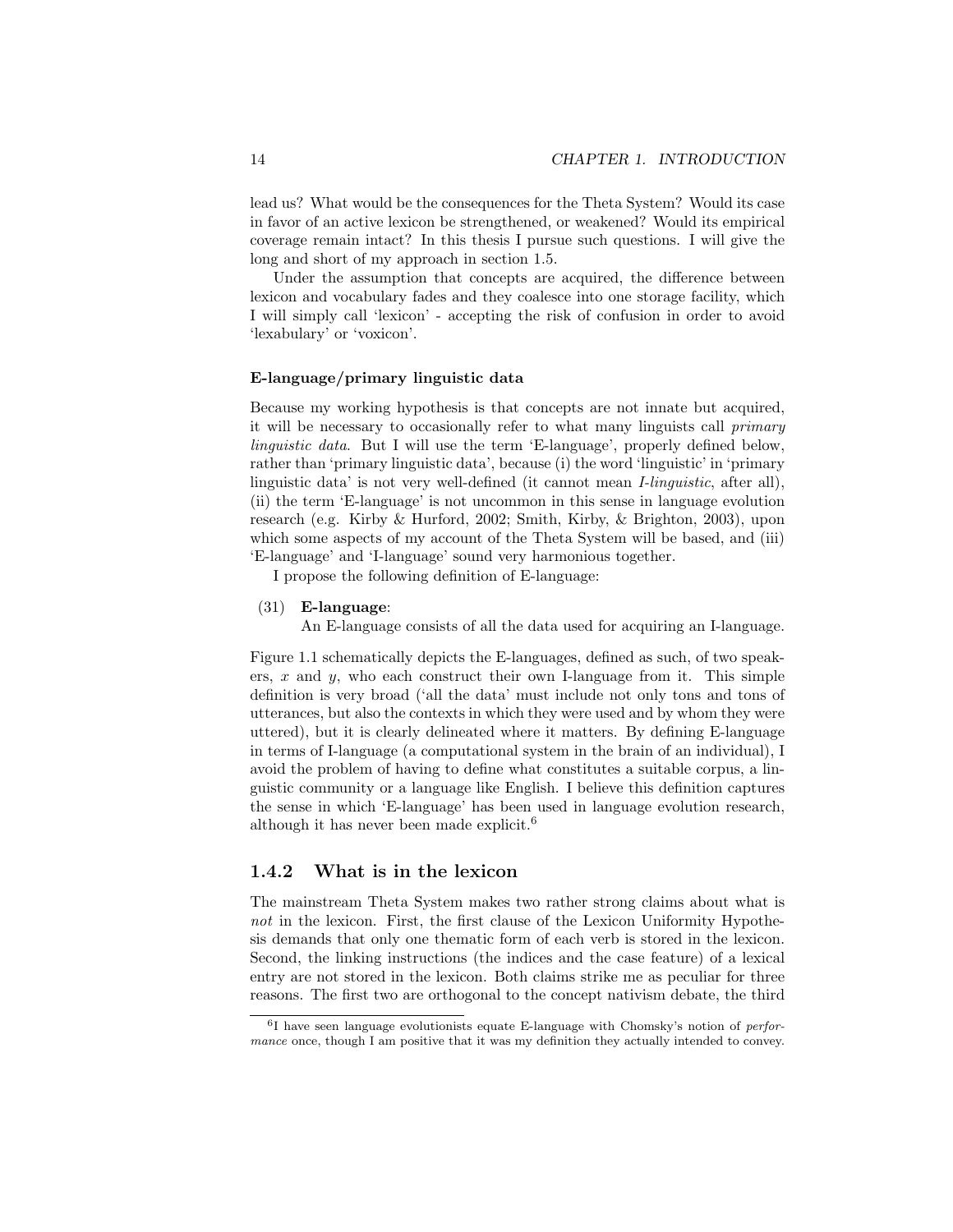

Figure 1.1: A schematical depiction of E-language, defined as the data used in constructing an I-language.

has a concept-non-nativist version and a concept-nativist version. My first reason, more an intuition than a proper reason, is as follows. Both claims concern the non-storage of something plainly visible in the input to a learner: argument structure. While one cannot rule out that our system of concepts has evolutionarily developed a language-specific trait to ignore anything of linguistic interest in the input, it does sound a little strange.

Second, the speaker would have to perform the same linking procedure and the same lexicon operation every time a particular concept must be expressed, which seems terribly inefficient. The learner may as well store them for later usage - long-term storage capacity never seems to be a problem for the human brain. The capacity of working memory, on the other hand, presumably the locus of temporary storage of derived thematic forms, is limited.

Third (concept-non-nativist version), if concepts are acquired, both claims make it impossible to acquire exceptions to the verb frame alternations and exceptions to the linking generalisations. How could a learner possibly know that hit does not decausativise, if it has not stored any of the thematic forms in which it was encountered? And how could a learner possibly know that break is perfectly regular, if (s)he does not have any record of its past usage? Because a learner does not know beforehand whether something will turn out to be an exception or not, it must keep track of the thematic forms and linking instructions of every verb.

Third (concept-nativist version), since vocabulary items are acquired, the link between vocabulary items and thematic forms of concepts must be acquired and stored. For instance, the infant must learn that *die* denotes inchoative DIE while kill denotes causative DIE. How can the link between die and inchoative die be stored if the lexicon only contains causative die? If inchoatives are not stored in the lexicon, then the vocabulary itself must contain some (abstract? simplified?) representation of inchoative DIE to which die can be linked. It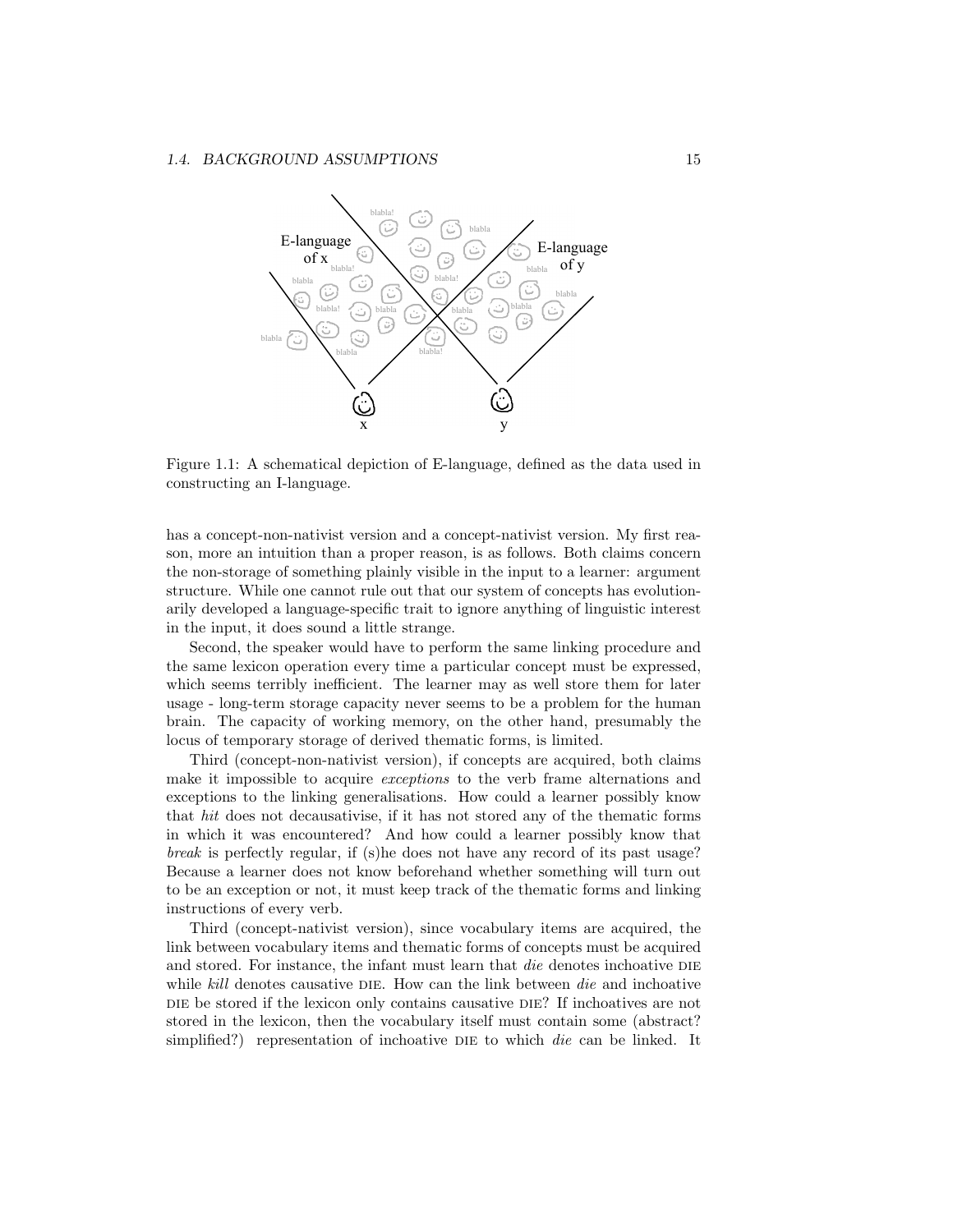seems easier if inchoative forms are just stored in the lexicon, like all other concepts.

While I do not believe these arguments can be decisive against the two claims, they at least outnumber the zero arguments in favour of them. Therefore, I will assume in this thesis the following: all thematic forms of a verb concept are stored in the lexicon, and lexical entries contain their linking instructions. The resulting view of the lexicon is similar to the one assumed in Lexical Functional Grammar, in which all thematic forms are stored as separate entries in the lexicon, related by 'lexical redundancy rules' (Kaplan & Bresnan, 1982). A considerable part of my account of the Theta System will hinge on this decision, thereby retroactively supporting it.

### 1.5 The goal of this thesis

The Theta System is a concise system with enormous empirical coverage, but its background assumptions - the combination of concept nativism with lexicon operations, as well as the stripped-down view of the lexicon - are perhaps not unproblematic. Even when staying within the framework of generative linguistics, the Theta System's reliance on Universal Grammar (innate lexicon operations, UG parameters, an innate linking procedure<sup>7</sup>) for the explanation of universals is not particularly 'minimalist'. Recall, from the section on concept nativism, the two options I considered as a working hypothesis:

- There are no lexicon operations; or
- Concepts are not innate.

In this thesis I will pursue the second option. While this leaves open either innate or acquired lexicon operations, and either an innate or acquired linking procedure, I will maximally pursue non-nativism and reduce as many of the Theta System's postulates to acquisition as I can. I will not claim that Universal Grammar is empty - indeed, something must be innate in order to solve the logical problem of language acquisition. I will only explore the idea that, be in Universal Grammar what may, perhaps it is not the Theta System. I will call my account of the Theta System the 'non-nativist account' or, more often, 'my account', as opposed to the 'mainstream Theta System'.

I will approach the Theta System from a fresh angle, centered on language acquisition and language change rather than nativism, and reinterpret/reconstruct its postulates from the very basics. Obviously this goal does not translate into a single research question. But I will suggest answers to at least the following questions. Is the lexicon really active? What are the origins of lexicon operations? Why is there a Lexicon-Syntax parameter? What are the origins of the linking procedure? Why do verbs never assign two identical roles?

<sup>7</sup>Though I admit it is not trivial why a linking procedure could be un-innate, given that language must be used for thought as well as language. I will get back to this much later in the thesis.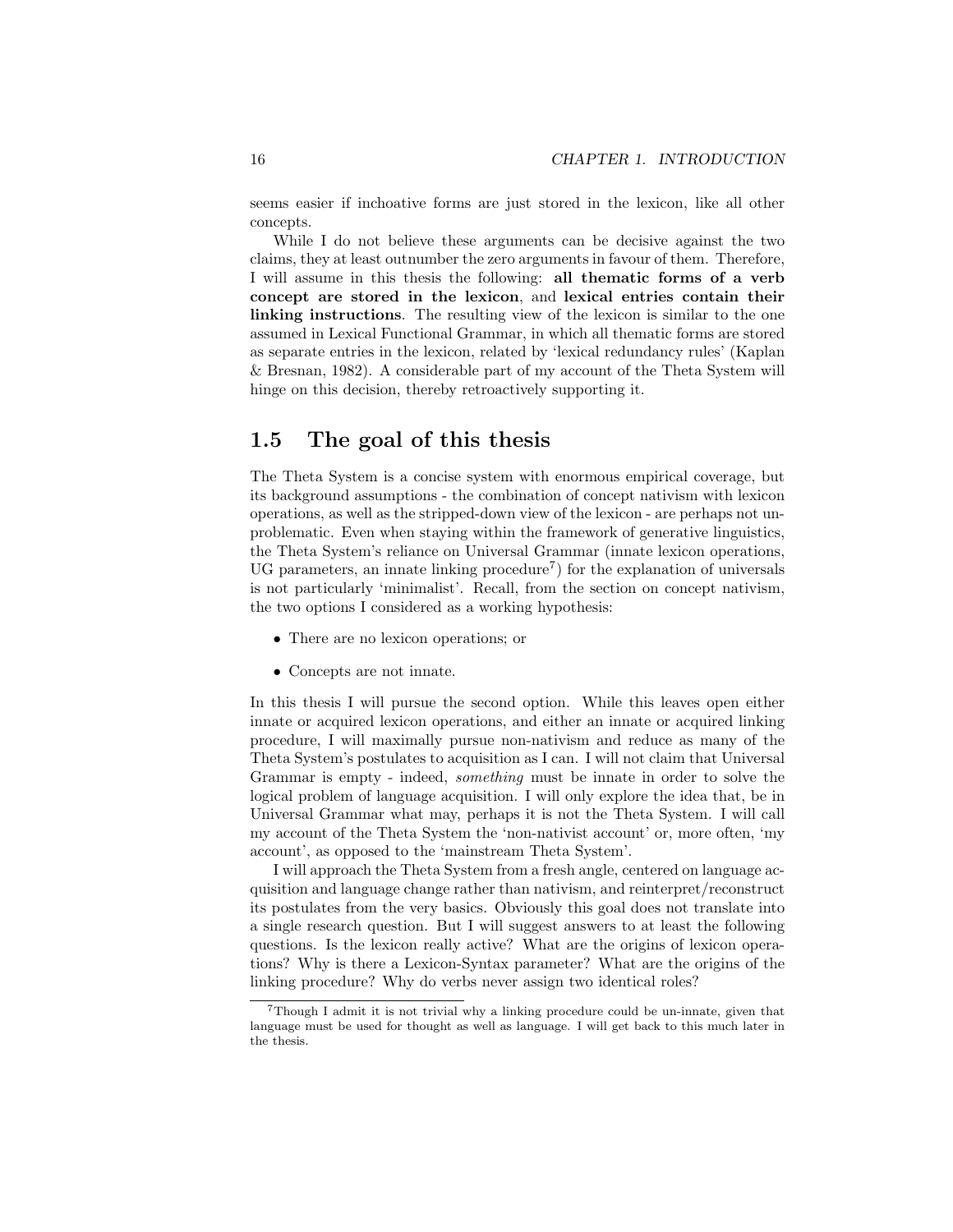The core mechanism that I will invoke for answering these questions is *iter*ated learning (e.g. Kirby & Hurford, 2002). Summarizing, iterated learning is the process whereby each generation acquires an I-language from the E-language produced by the previous generation. Iterated learning of lexical concepts or, for the concept nativist, vocabulary labels, is subject to an acquisition bottleneck: only some proportion of the words in a language is acquired entirely from direct evidence. Small changes to a language due to imperfect learning may accumulate over time, resulting in universal patterns; universal patterns that, I will attempt to show in this thesis, may explain the postulates of the Theta System. Hence the title of my thesis: How the language acquisition bottleneck shaped the lexicon-syntax interface.<sup>8</sup>

In chapter 2 I argue, from the perspective of 'my account' of the Theta System, in favor of an acquired active lexicon. In chapter 3 I explain the origins of verb frame alternations as a result of accumulating language change due to the acquisition bottleneck. Together, both chapters form a strong argument in favor of the active lexicon and against syntax-driven approaches. Chapter 4 explains the origins of the linking procedure and targets some open questions raised by the preceding chapters on the interaction between lexicon operations and the linking procedure. Chapter 5 concludes this thesis.

#### 1.5.1 Preview

Despite the radical differences between mine and the mainstream Theta System's core assumptions, I will show that the Theta System in my account can remain largely intact. Its postulates can be explained without nativism, in terms of language acquisition and language change, and, as far as I can discuss this within the scope of the thesis, its empirical coverage stays almost the same.

Surprisingly, perhaps, there happens to be a fairly direct mapping between my account of the Theta System, which tentatively rejects concept nativism, and the other option, which maintains concept nativism but rejects lexicon operations. The core reasoning underlying this alternative branch, which I will call the 'concept nativist's account', is as follows:

- (32) a. All thematic forms are equally innate, there are no lexicon operations (this idea I motivated in section 1.4.1);
	- b. Ergo, more concepts are innate than end up in the vocabulary, for instance causative alternates of unergative intransitives never have a label in the vocabulary;
	- c. Ergo, the constraints on verb frame alternations must be due to constraints in the vocabulary;

<sup>8</sup>Freistaat Flaschenhals ('Free State Bottleneck') was a tiny free state the shape of a bottleneck, that existed in Germany from 1919 to 1923. Its existence, at the interface between the French and the American zones of occupation, was due to a simple measuring error. The incoming roads sealed off, the civilians of Freistaat Flaschenhals declared its independence and designed stamps and money, occasionally plundering a passing train.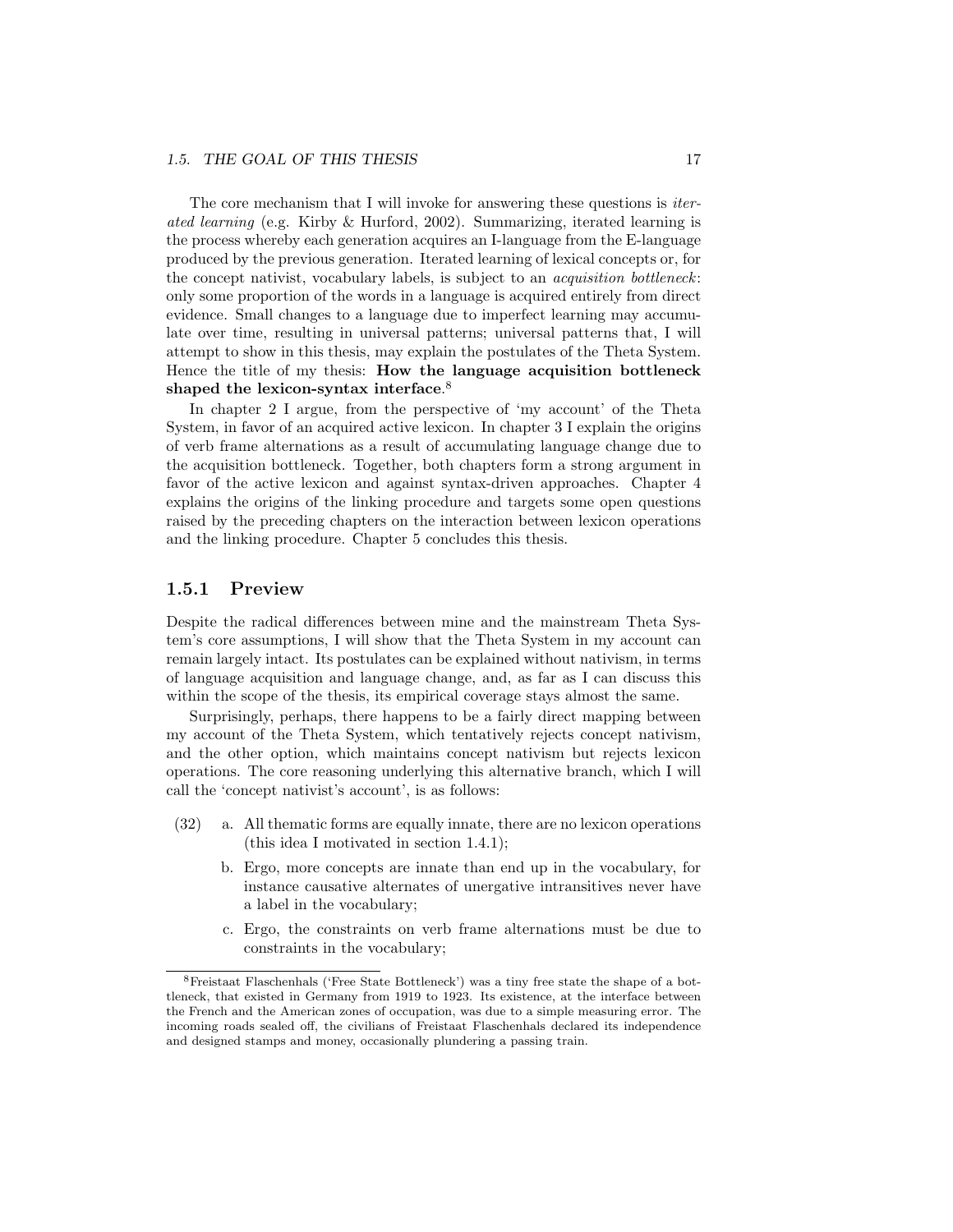d. A possible explanation is that there are no lexicon operations, but vocabulary operations.

Crucially, because vocabulary operations can be acquired (after all, the entire vocabulary is acquired), my account of acquired lexicon operations can be made concept-nativist-compatible by replacing 'lexicon' with 'vocabulary' in the appropriate places. The resulting Theta System will be one without an active lexicon, but with an active vocabulary, which can account for all the relevant data. A slightly more complex reasoning will show that an acquired linking procedure, too, is compatible with concept nativism - but I do not wish to run ahead of things. In the introduction to each of the main chapters, I will discuss the relation between the non-nativist account (or 'my account'), the concept nativist account and the mainstream Theta System.

I hope that advocates of the mainstream Theta System will see the merits of at least some of my proposals, perhaps maintaining concept nativism, but giving the 'active vocabulary' a serious chance. I also hope that opponents of the Theta System (most notably proponents of the syntax-driven approach) will see that an active lexicon is not 'just another way of describing language', but an undeniable, inevitable aspect of the human brain, combined with accumulating language change - at least in the two of three radically different ways of looking at it.

### 1.6 Relevance to my field of study

As an interdisciplinary programme, Cognitive Artificial Intelligence (CAI) at Utrecht University is the interface between cognitive science, linguistics, philosophy and computer science. It involves different methodologies, different background assumptions, different bodies of knowledge, and different kinds of people. That is often difficult, but also interesting and, sometimes, insightful. Likewise, my thesis combines two very different methodologies, with different bodies of knowledge, background assumptions and, perhaps, people. The Theta System is fundamentally rooted in Chomskyan generative linguistics, which is typically associated with nativism and the idea that language is primarily a means for thought, as opposed to communication. The framework based on which I give a new account of this Theta System is fundamentally anti-Chomskyan, in their focus on emergence in populations of speakers, as opposed to nativism. Interfacing these two methodologies has occasionally been very difficult, but (nearly) always interesting.

More down-to-Earth, this thesis is about language and, according to Chomskyan linguists, thought. Human-like language and thought are regarded as the ultimate goals of the field of artificial intelligence. In order to reach this goal, a deep understanding of human language and human thought is believed to be necessary. At least, this seems to be the concensus in the philosophy-based CAI (as opposed to computer-science-based AI at many other universities in The Netherlands and the rest of the world).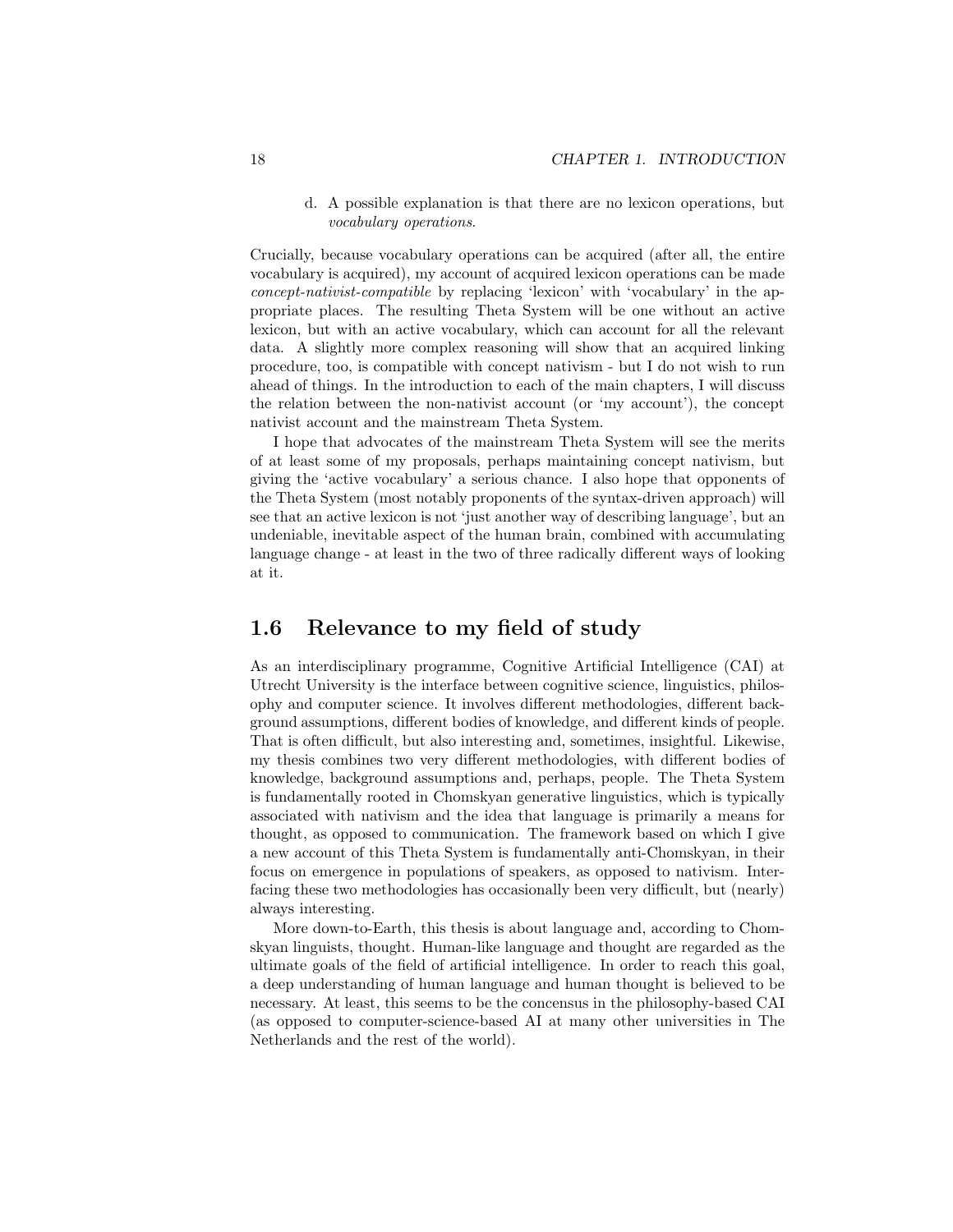#### 1.6. RELEVANCE TO MY FIELD OF STUDY 19

Throughout my BSc and MSc in CAI, language has been my main interest. In my BSc thesis I approach language from a cognitive science perspective. My MSc internship, at the Language Evolution and Computation Research Unit of the University of Edinburgh, revolved around the emergence of linguistic structure through language use. In this thesis I take a theory from generative linguistics and investigate, in a way, how applicable the Edinburgh methodology is.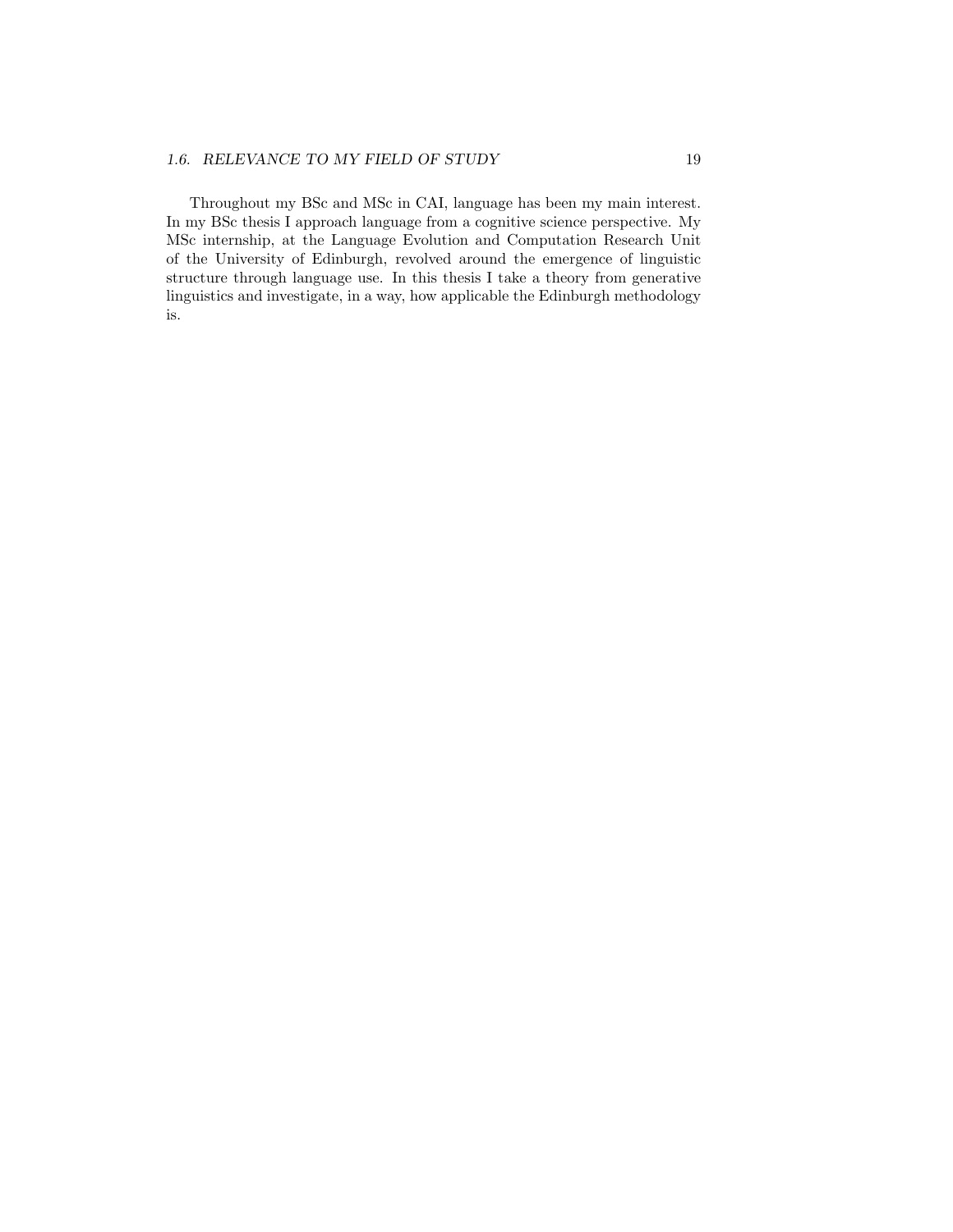## Chapter 2

## An acquired active lexicon

## 2.1 Introduction

The Theta System advocates an architecture of grammar that contains an active lexicon, a component of grammar that not only stores lexical concepts, but also applies operations to them prior to syntactic processing. For instance, the causative verb break can undergo a decausativisation operation, such that it enters syntactic processing as an inchoative verb. This notion of an active lexicon is not unique to the Theta System (e.g. Chierchia, 1989, 1995; Pesetsky, 1995; Pustejovsky, 1995; Levin & Rappaport-Hovav, 1995) but it is not universally accepted either. The active lexicon is rejected in particular in syntax-driven approaches, which seek to eliminate the role of the lexicon in grammar (e.g. Arad, 1998; Borer, 2005). In this chapter and the next I show why, in my account of the Theta system, the lexicon must be active.

Although I have chosen to tentatively abandon concept nativism, I will define the term 'active lexicon' in a way that should be meaningful to both concept nativists and non-concept-nativists. Siloni (2002) defines an active lexicon as follows:

An active lexicon is an inventory of coded concepts, a subset of which intrinsically take participants (bear theta-roles) and can undergo arity operations as specified by UG. (p.2)

I do not adopt this definition because the requirement that the set of arity operations is universal (i.e. 'specified by Universal Grammar') is unnecessary. After all, if two languages have completely different sets of arity operations, this would certainly not make the lexicon passive. I also wish to avoid the strong association Universal Grammar (especially when capitalised) has with innateness. Lexicon operations may be innate, as seems to be Siloni's proposal, or acquired, as I will propose in this chapter, but as long as they exist the lexicon should be considered active. Instead, I propose the definition in (33).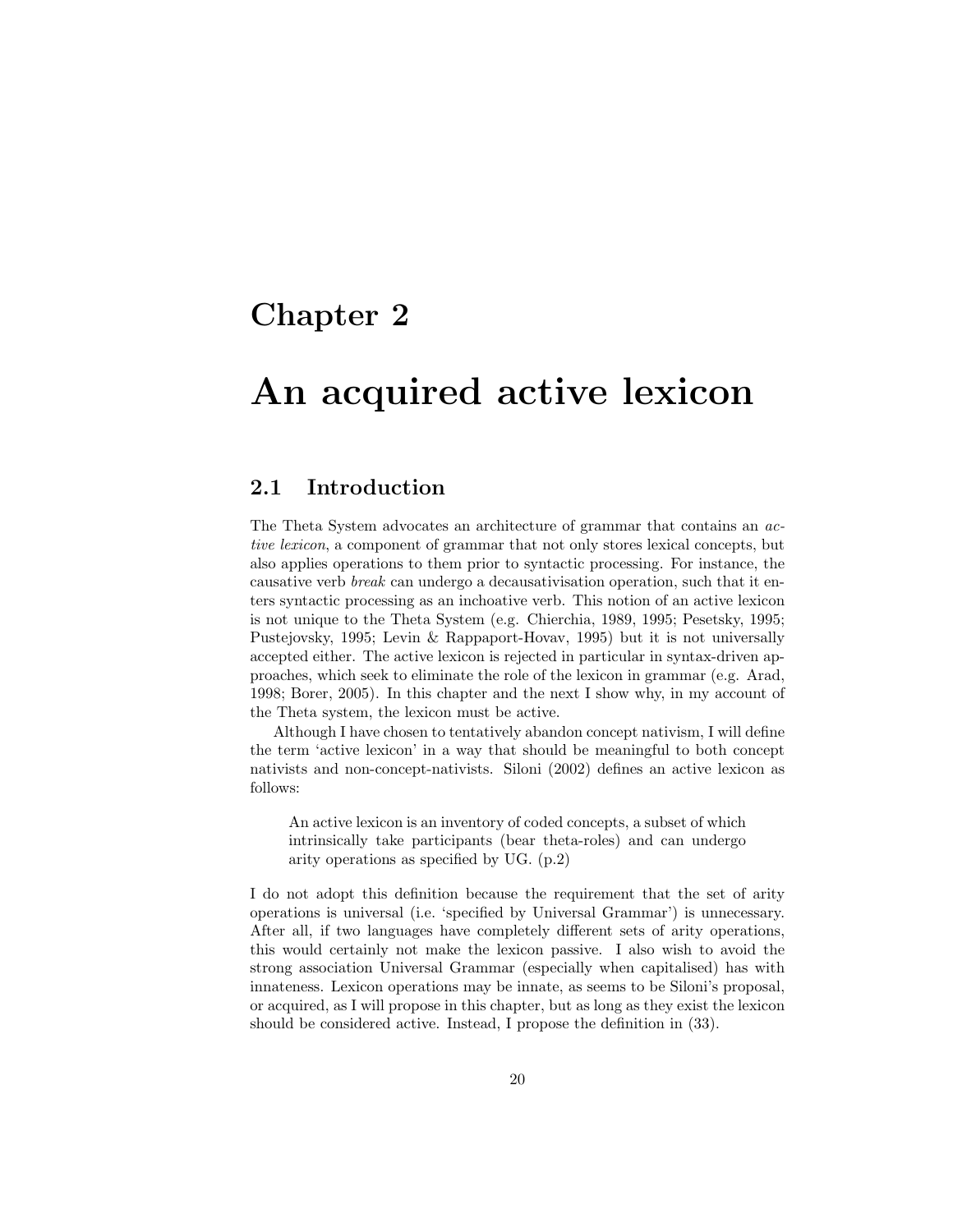#### 2.1. INTRODUCTION 21

#### (33) Active lexicon:

A lexicon is active if and only if the pre-syntactic availability of one or several thematic forms of a verb concept systematically leads to the presyntactic availability of new thematic forms for the same verb concept.

This definition relaxes a number of assumptions made in the Theta System about the active lexicon, in addition to Siloni's UG-requirement. First, it is neutral with respect to the first clause of the Lexicon Uniformity Hypothesis; new thematic forms may well be stored in the lexicon in addition to the base form. Second, it relaxes the assumption that some kind of operations apply immediately before a concept enters syntactic processing; they may as well apply during language acquisition. Third, the manner by which one thematic form is derived from another is unspecified. That is, as long as some thematic forms are derived from others, in whatever way, and as long as this happens systematically, i.e. according to a certain set of patterns, the lexicon is active. The somewhat tedious term 'pre-syntactic availability' should be general enough so as to not distinguish between the availability of labels (in the vocabulary) or thematic forms of concepts (in the lexicon). Although the definition I propose is weaker than the one advocated by Siloni, it is still a meaningful notion and its existence would directly oppose syntax-driven approaches.

#### 2.1.1 Three views of an active lexicon

There are three views that are compatible with this notion of active lexicon, corresponding to the mainstream Theta System, the concept nativist's account, and my account.

According to the mainstream Theta System's Lexicon Uniformity Hypothesis, the lexicon (i.e. the innate system of concepts) contains only one thematic form of each verb concept, deriving the others via lexicon operations. This situation is depicted in figure 2.1. The acquired vocabulary entries, i.e. phonological labels, are attached to these concepts in a largely predictable manner (at least in English), the exception that proves the rule being kill and die.

The evidence the mainstream Theta System tries to account for, by postulating an innate active lexicon, is a set of universal regularities in the vocabularies of languages: for instance, cross-linguistically, a polyadic verb that assigns a  $[+c]$ role tends to be available also as a verb without the  $[+c]$  role, one entailing the other. An alternative explanation for such regularities is the concept nativist's view: an innate, passive lexicon with an active vocabulary, as depicted in figure  $2.2<sup>1</sup>$  According to this view, we are innately endowed with many thematic forms for each verb, including, for instance, a causative alternate of an unergative, intransitive verb. But only some of these thematic forms, like inchoative and causative forms, have a corresponding entry in the vocabulary and, hence, have been the subject of the linguists' inquiry. The language learner (like the linguist) acquires the regularities in the vocabulary and may productively apply

<sup>&</sup>lt;sup>1</sup>So, in fact not the lexicon but the vocabulary is active - but the lexicon and vocabulary combined match my definition of 'active lexicon'.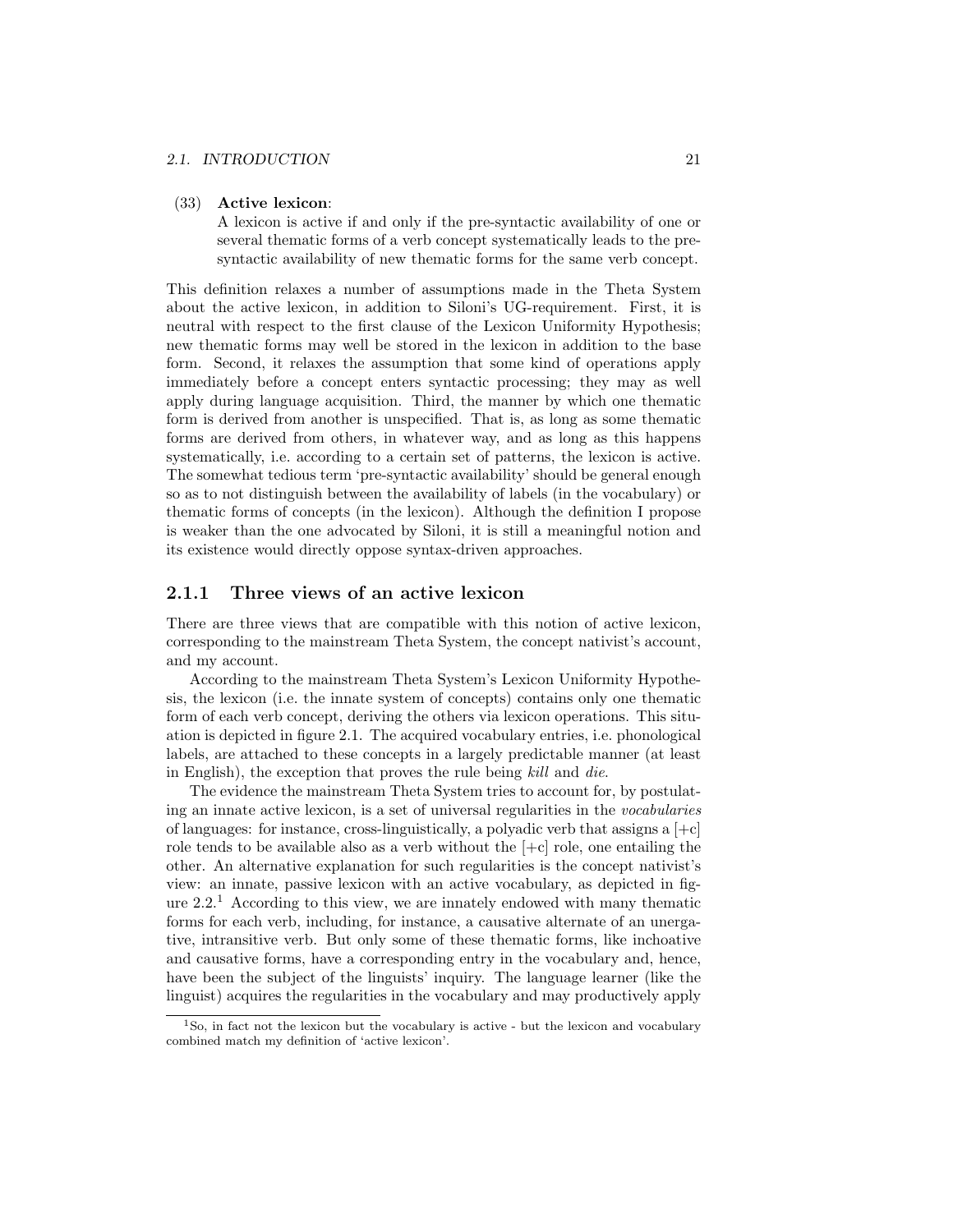

Figure 2.1: An innate, active lexicon, as postulated in the mainstream Theta System.



Figure 2.2: An innate, passive lexicon, in which many thematic forms are equally innate, linked to an active vocabulary. The constraints on verb frame alternations are captured in the vocabulary.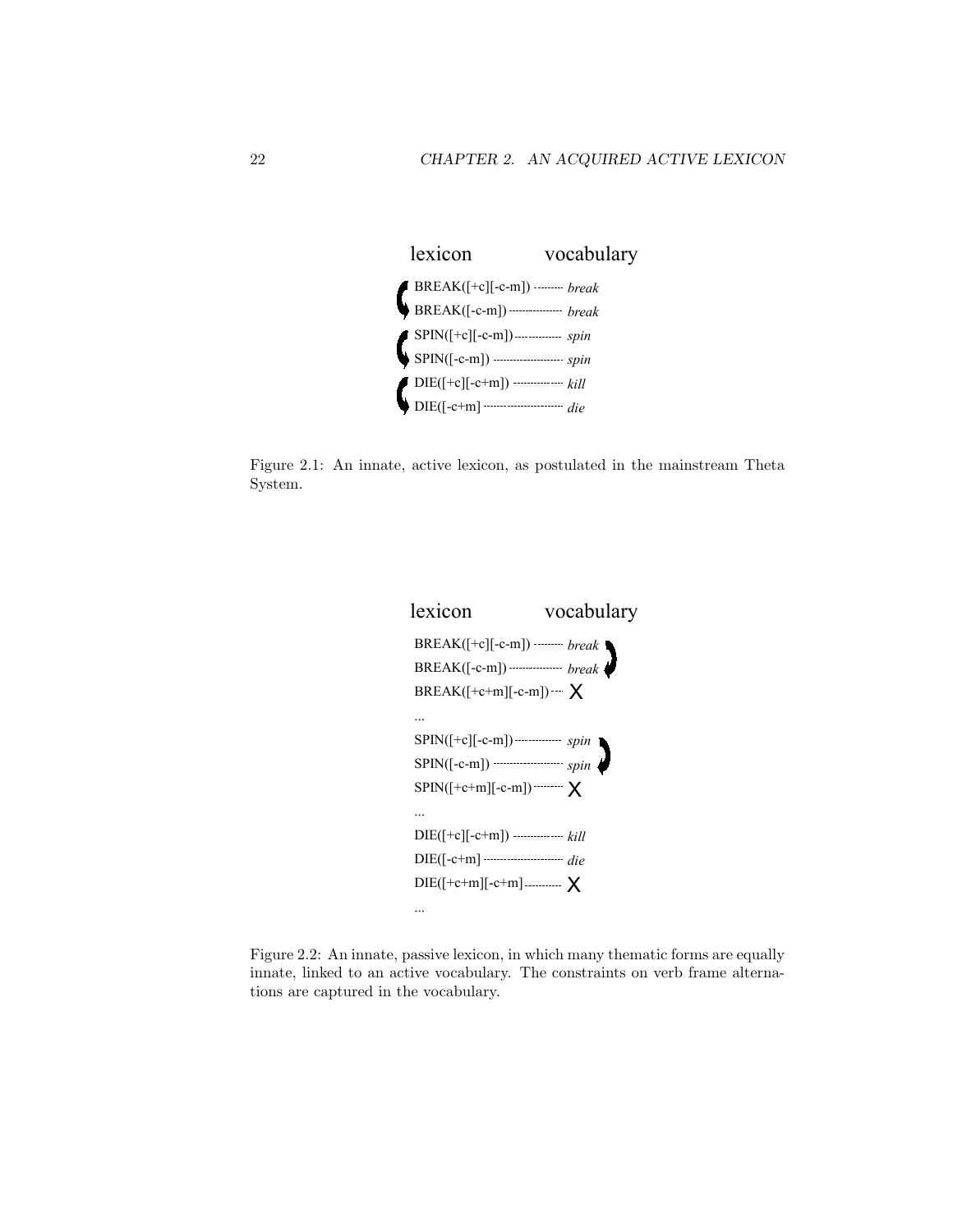

Figure 2.3: If concept nativism is tentatively rejected, lexicon and vocabulary coalesce into a single storage facility: an acquired, active lexicon.

them, i.e. predicting the inchoative form from a newly acquired causative verb. An advantage of this view is that a vocabulary must already be active anyway, in order to explain language-specific morphological regularities. And perhaps this view is more compatible with concept nativism than the mainstream view, as I have suggested in chapter 1. But only the next fourty-or-so pages will tell us whether the concept nativist's view of an active lexicon has any merit beyond that.

My non-nativist account of an active lexicon, which coalesces lexicon and vocabulary, is that of an acquired active lexicon, depicted in figure 2.3. This will be, primarily, the kind of active lexicon that I will argue in favour of in this chapter. However, as announced in chapter 1, the lion's share of this thesis can be translated fairly directly into the concept nativist's view, by substituting 'vocabulary' for 'lexicon' in strategic places. Occasionally throughout this thesis I will guide this mental exercise on the reader's part with short in-line remarks or footnotes.

In order to support the acquired active lexicon view (and the nativist's acquired active vocabulary view), in section 2.2 I consider briefly what I believe are advantages of an acquisition view in general. In section 2.3 I argue that the acquisition of an active lexicon in the sense of (33) is inevitable if a language exhibits verb frame alternations. In other words, an active lexicon in I-language is inevitable whenever the E-language contains verb frame alternations. In section 2.4 I turn this language acquisition perspective into a strong case against syntax-driven approaches. I give a brief conclusion in section 2.5.

## 2.2 The origins of lexicon operations

A convincing account of the origins of lexicon operations would strongly support the hypothesis that the lexicon is active. There are two possibilities: either lexicon operations are innate, or lexicon operations are acquired. The innateness view of lexicon operations - like any innateness view - raises the following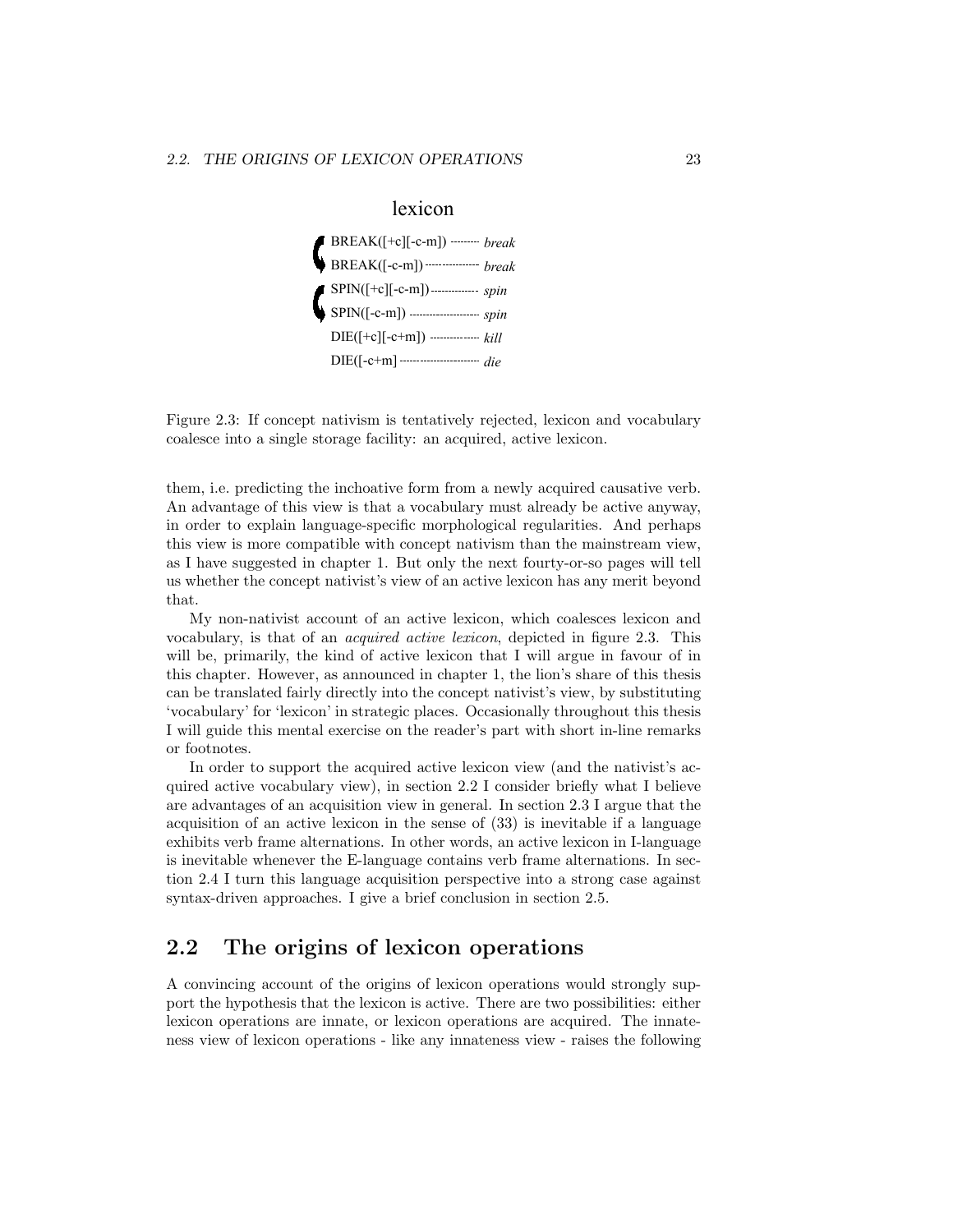question. What caused lexicon operations to be innate? (Chater, Reali, & Christiansen, 2009) argue that the only linguistic properties that could, in principle, end up in the human genome are those properties that remain constant over long periods of time. Such properties may be the asymmetry of merger or the fact that linguistic signs denote, and perhaps the decausativisation operation. But an operation like lexical reflexivisation does not exist in all languages (this is captured by the Lexicon-Syntax Parameter), so how could it have ended up in our genome? An alternative explanation for the innateness of lexicon operations is that they reflect deeper, language-independent cognitive mechanisms for conceptualising the world. Perhaps a decausativisation operation happens to come naturally with any neural processor. But this is so speculative that I do not believe it could yield a strong argument in favor of the innateness view. (Note that under discussion at this point is the innateness of lexicon operations, under the assumption that concepts are not innate).

The acquisition view of lexicon operations, on the other hand, seems to raise the following chicken-and-egg problem: do speakers acquire lexicon operations because languages contain certain verb frame alternations, or do languages contain such alternations because speakers have acquired lexicon operations? A possible way out of this apparent circularity may be found in the domain of gradually accumulating language change. For instance, there may be some process of language change through which every transitive verb with a  $[+c]$  role gradually comes to have an inchoative alternate, or vice versa, similar to the asymmetrical processes underlying grammaticalisation (Heine & Kuteva, 2002) and phonological change (e.g. Kirchner, 1996, from an Optimality Theory perspective). Alternatively, studies in the field of language evolution show that universal linguistic regularities can emerge due to the language acquisition bottleneck, through a process called iterated learning (Smith et al., 2003; Kirby, Cornish,  $\&$  Smith, 2008).<sup>2</sup> In any case I am more optimistic about solving the chicken-and-egg problem faced by the acquisition view, than about solving the origins problem faced by the innateness view.

Although the language acquisition data available at present are not decisive in deciding between a lexicon-driven approach and a syntax-driven approach (Sorace, 2004), they do suggest that if grammar is lexicon-driven, then the operations are most probably acquired. Pinker (1989) brings in a lot of evidence that suggests that infants go through an initial stage in which no lexicon operation is applied (i.e. the infant uses only those thematic forms of verbs which (s)he has acquired from direct evidence), followed by a stage of overapplication of lexicon operations (i.e. overgeneralisation). This overgeneralisation initially happens freely in all directions, though in some directions more likely than in others (Sorace, 2004). That is, infants both transitivise intransitive verbs and detransitivise transitive verbs, leading to such errors as  $(34)$ .<sup>3</sup>

 ${}^{2}$ For the concept nativist, patterns in the *vocabulary* may be the result of grammaticalisation or iterated learning, regardless of whether the underlying concepts are innate or acquired.

<sup>3</sup>For the concept nativist's account, these data are not decisive for an active lexicon. But they do, I believe, suggest an active vocabulary, which is what matters.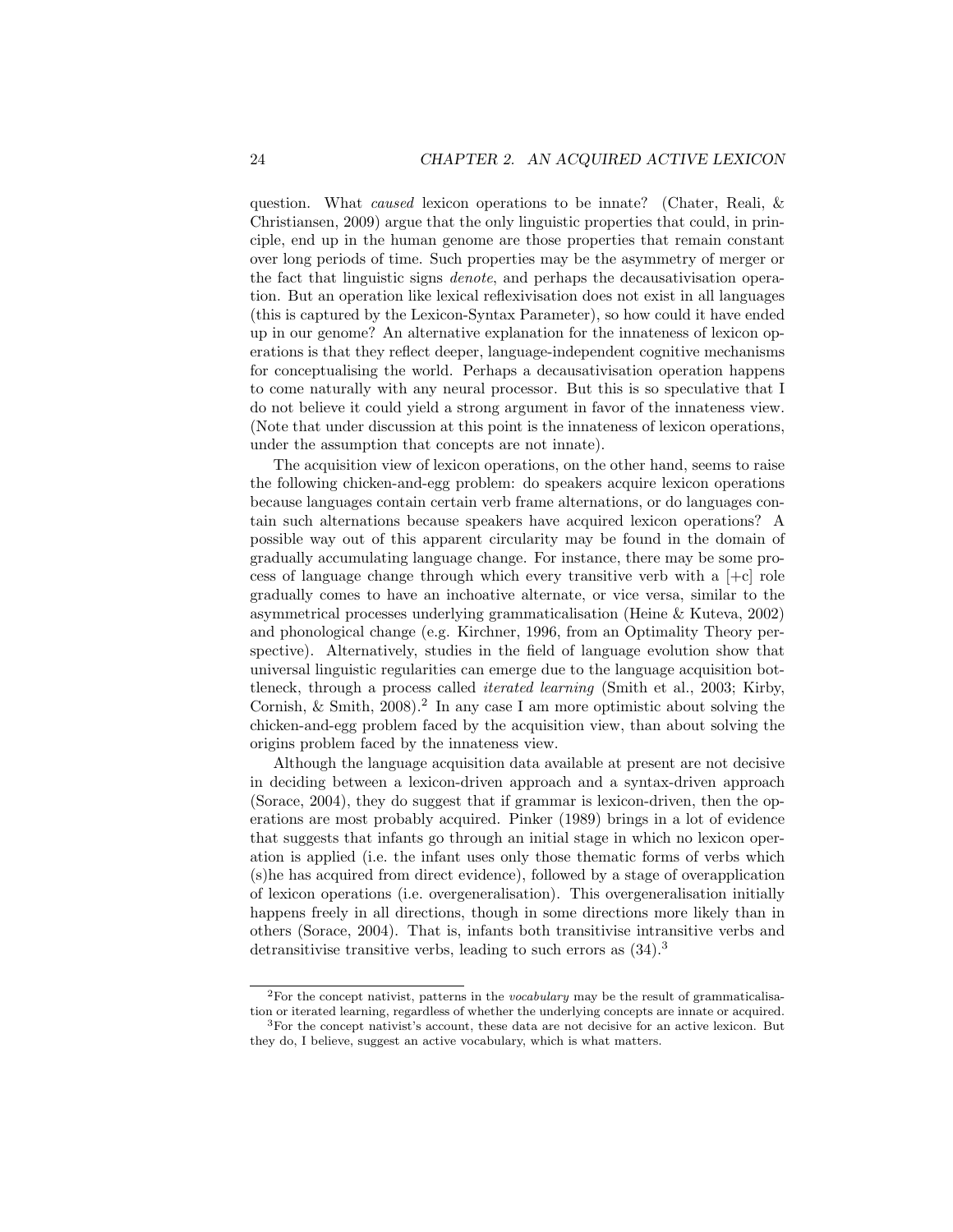$(34)$  Come back on the light.  $[=$  make it come back on Mommy, can you stay this open?  $[=$  make it stay open] I'm gonna just fall this on her.  $[=$  make it fall And the doggie had a head. And somebody fell it off.  $[=$  make it fall No, Mommy, don't eat her yet, she's smelly! [= feed] He's gonna die you, David. [= kill] . . . (Bowerman, 1982)

I will therefore assume that lexicon operations are acquired from linguistic data. In the next section I address how lexicon operations are acquired. In the next chapter I provide an account of the origins and universality of verb frame alternations, i.e. a way out of the chicken-and-egg problem.

## 2.3 The acquisition of lexicon operations

What is necessary for the acquisition of lexicon operaitons? In order to be able to discover patterns in the linguistic data, the lexicon must contain all thematic forms of a verb as separate lexical entries. For instance, the decausativisation operation could not be discovered unless the causative and inchoative form of each verb are both stored as lexical entries (an assumption that I motivate in section  $1.4$ ).<sup>4</sup> Consequently, under the acquisition view, lexicon operations are not mechanisms that apply every time a verb concept is used right before insertion in the syntax. Rather, lexicon operations are generalisations that help a language learner to fill in the gaps of incompletely acquired lexical entries. For instance, after acquiring the decausativisation operation and after encountering the novel verb twuck in sentence (35a) and (35b), the learner will infer that there must also be a lexical entry for inchoative twuck, as used in (35c), and the learner will store this derived verb in his/her lexicon.

- (35) a. The wind twucked the beehive
	- b. Alan twucked the beehive
	- c. The beehive twucked

Pinker (1989) calls this process 'productive generalisation' and the patterns that govern it 'lexical rules'. However, because my goal is to explain the entities postulated in the Theta System I will keep using the term 'lexicon operation', even though it seems to denote something more powerful than required. Nevertheless, a lexicon with lexicon operations in the sense of productive generalisation is still an active lexicon, according to my definition of the term given in  $(33)$ .<sup>5</sup>

<sup>4</sup>This condition on the acquisition of lexicon operations must be restated in concept nativist terms: the language learner learns a vocabulary operation by looking only at the lexical entries that have a corresponding label in the vocabulary. This makes sense: the language learner generalises only over the lexical entries that are available in the vocabulary.

<sup>&</sup>lt;sup>5</sup>And so is the combination of an innate, passive lexicon with an active vocabulary, with acquired vocabulary operations, in the concept nativist's parallel representation of the discourse.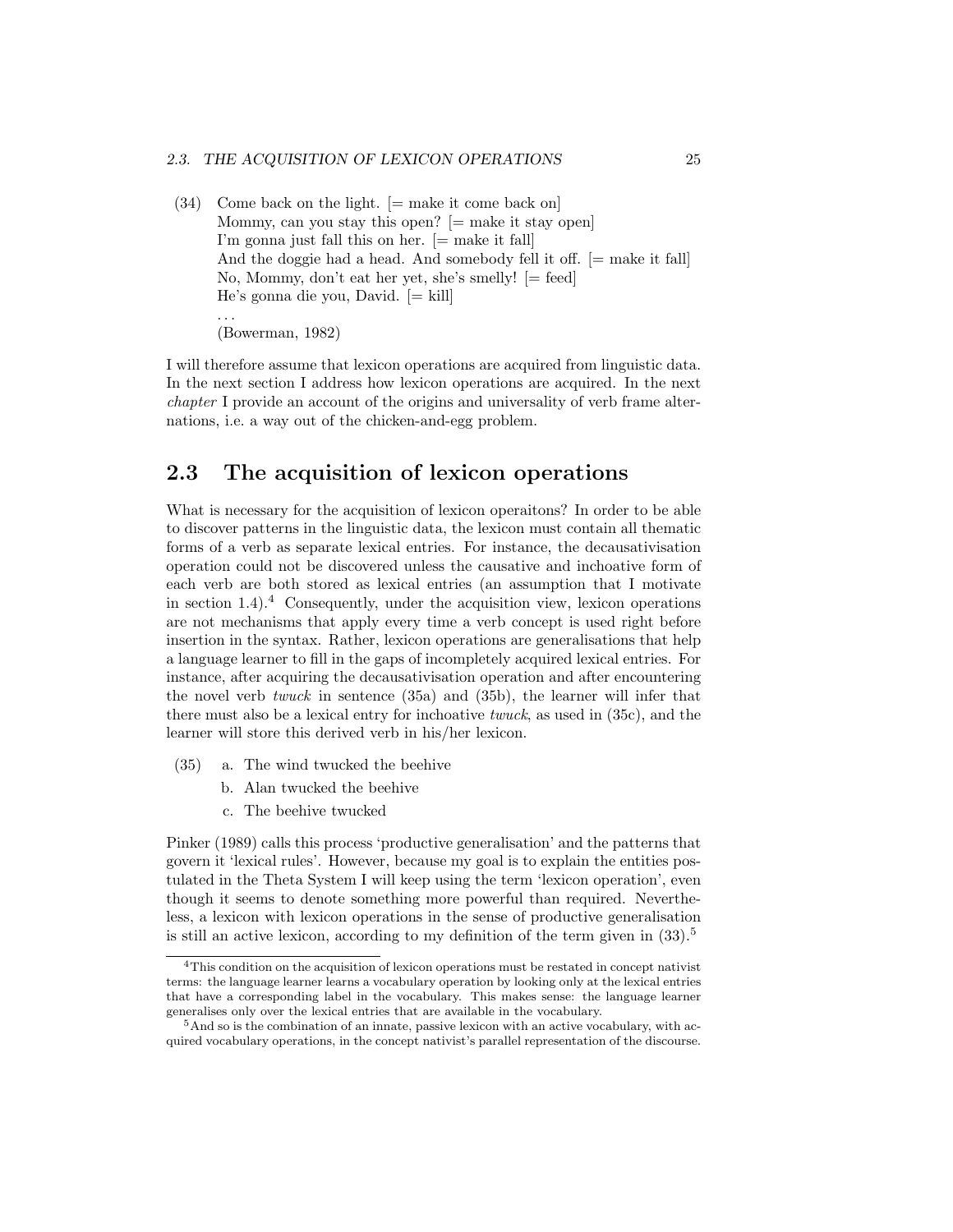Productive generalisation may come for free in neural networks. In *artificial* neural networks, the machine learning technique that most closely resembles the human brain, the distinction between storage and generalisation is blurred (Plate, 2002). An artificial neural network cannot store data without generalising; the act of storing itself introduces generalisations into the network. Hence, if a language contains verb frame alternations, it is impossible for an artificial neural network to store the language's lexical entries without also acquiring lexicon operations. Generalisation is a non-linguistic, domain-general mechanism; even if the lexicon (or vocabulary) is a language-specific module, the least we can expect it to do is generalise. If a language exhibits verb frame alternations, an active lexicon may be inevitable.

Although the acquisition of lexicon operations is straightforward in principle, this does not mean that acquiring the particular set of lexicon operations that correspond to verb frame alternations in natural language is a trivial task. The verb frame alternations found in natural language are typically constrained in a variety of ways involving often subtle semantic or phonological distinctions (Pinker, 1989):

- (36) a. John gave a dish to Sam. (also pass, tell, etc.)
	- b. John gave Sam a dish.
	- c. John donated a painting to the museum.
	- d. \*John donated the museum a painting.
- (37) a. John touched Fred.
	- b. Fred was touched by John. (also hit, see, like, kick, etc.)
	- c. John resembled Fred.
	- d. \*Fred was resembled by John.
- (38) a. Irv loaded eggs into the basket.
	- b. Irv loaded the basket with eggs. (also spray, cram, splash, stuff, etc.)
		- c. Irv poured water into the glass.
		- d. \*Irv poured the glass with water.
	- (Pinker, 1989, p.8)

The problem for the language learner is to find out that some verbs do not behave according to an otherwise productive generalisation, for no apparent reason and without (systematic) negative evidence. The problem for the linguist, in turn, is to explain why such constrained generalisations are nevertheless successfully acquired, generation after generation. Pinker calls this problem 'Baker's paradox', after (C. L. Baker, 1979). Pinker's solution, to his interpretation of Baker's paradox at least, is to show that many constraints are not arbitrary at all, and that in principle productive generalisation could pick up the relevant classes of lexical entries.<sup>6</sup> I will put my fate in the hands of 'the linguists' to

 $6$ The same problem would arise, and the same solution would be available, for the concept nativist. After all, according to the active vocabulary view, the learner must acquire generali-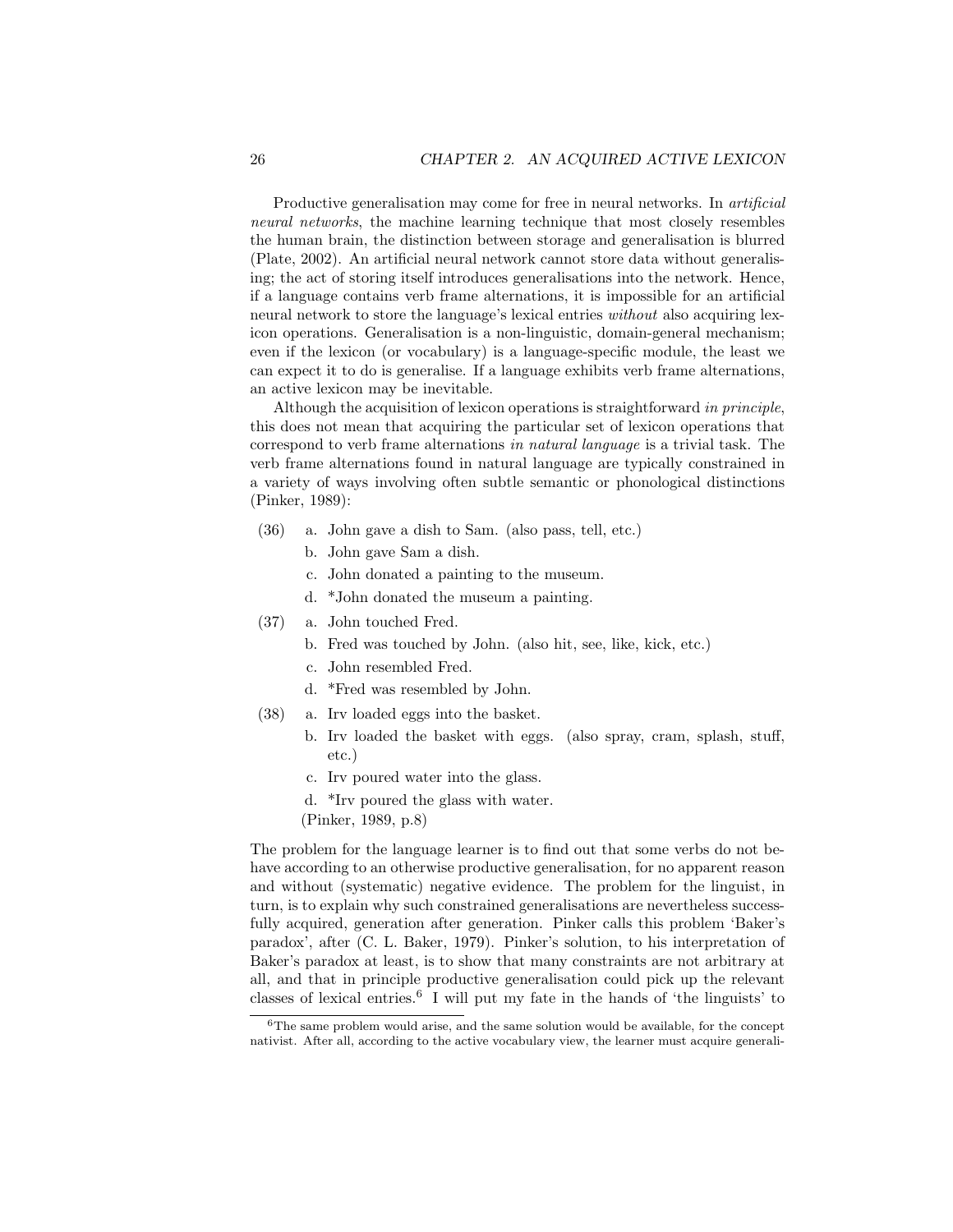find out whether this pursuit is tenable, and assume in the remainder of this thesis that lexicon operations can be acquired (in other words, and somewhat paradoxically, I will be assuming in the remainder of this thesis that a child can discover in a matter of years what linguists achieve in, perhaps, decades).

## 2.4 Acquisition in a syntax-driven approach

The most serious opponents of an active lexicon are the syntax-driven aproaches, mentioned only briefly in chapter 1. In syntax-driven approaches, recall, there exists a set of syntactic event structure templates into which category-neutral roots, so-called listemes, may be inserted. The following sentences, which are all grammatical (though not always semantically coherent), illustrate the core idea fairly well.

- (39) a. The dog boated three sinks.
	- b. The three sinks boated some dogs.
	- c. The sinks dogged the boat.
	- d. The boats dogged the sink.
	- e. The three dogs sank the boat.
	- f. The boat sank the dogs.
	- (Borer, 2005, p.13)

Syntactic templates serve to explain the variable behaviour of words, including verb frame alternations, giving them roughly the same function as lexicon operations in a lexicon-driven approach. But while lexicon operations, being semantic operations, are inherently semantically constrained, syntactic templates lack such inherent constraints. Hence, overgeneralisation and Baker's paradox are an even bigger problem for syntax-driven approaches.

In this section I discuss in particular Borer's (2005) solution to overgeneralisation, but I believe that any solution to overgeneralisation in syntax-driven approaches will contain roughly the same ingredients. Borer invokes idioms, which are listemes enriched with additional syntactic, semantic or phonological information that constrain their usage. The following are typical examples of idioms.

- (40) a. trousers (cf. shirts)
	- b. cross (that) bridge when (we) come to (it) (cf. cross that bridge when we come to it, literally)
	- c. depend on (cf. sit on)
	- d. kick the bucket (cf. kick the bucket, literally) (Borer, 2005, p.25)

sations over vocabulary labels which can be conditioned on the denoted concepts, no different from generalisations over lexical entries in Pinker's view and mine.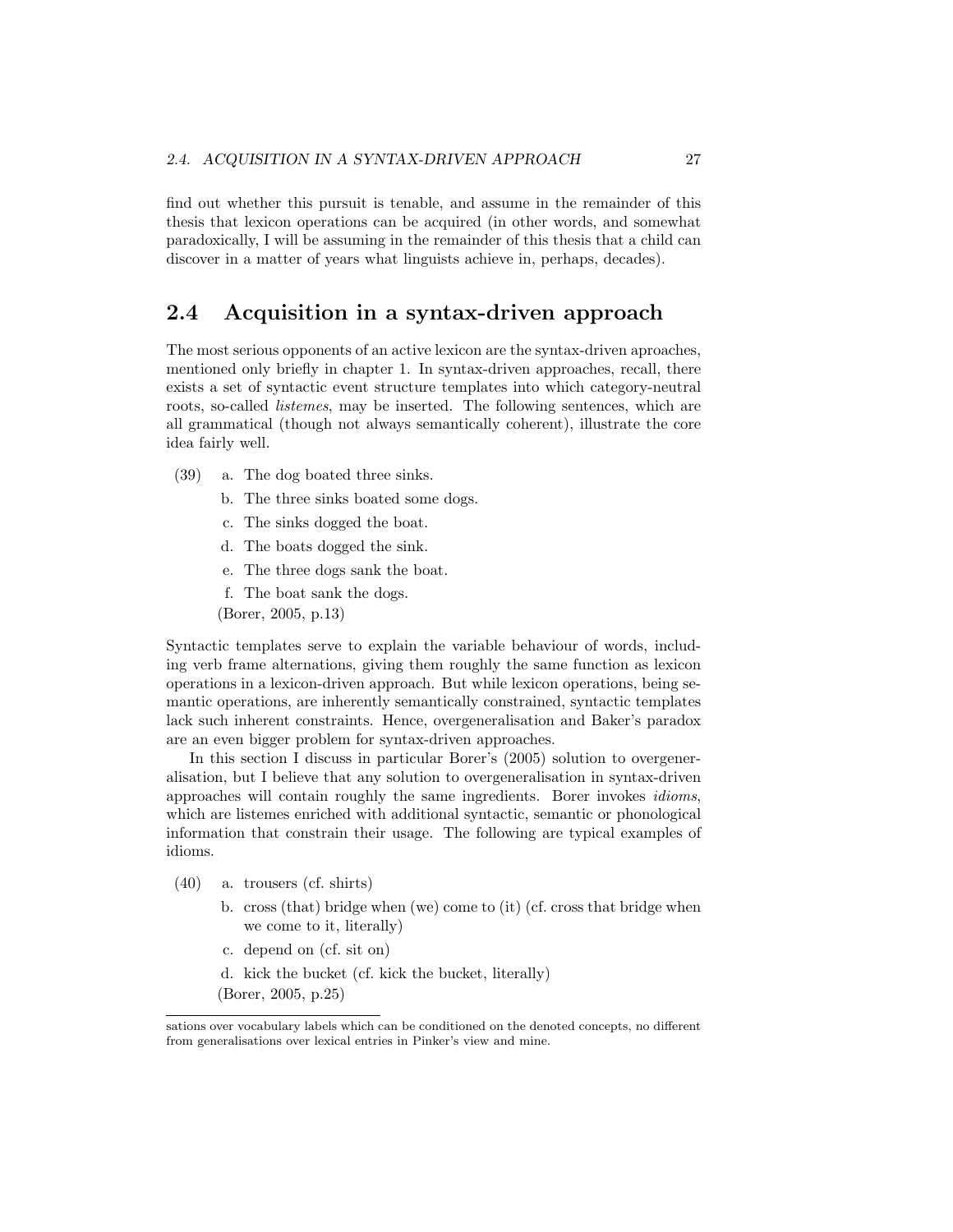But 'idiom' in Borer's approach has a broader meaning. The inventory of idioms contains regularities that reflect constraints on verb frame alternations. For instance, all achievement verbs in English are idioms that obligatorily take an object (Borer, 2004), all verbs with a polysyllabic root in English are idioms that cannot be used in the dative construction (Oehrle, 1976), and nearly all verbs in Hebrew are idioms (Borer, 2005). Obviously, then, Borer's solution to overgeneralisation does not solve Baker's paradox - rather, it gives rise to it. But the postulation of idioms has an additional consequence, as I show in the remainder of this section: the mechanism required for the acquisition of listemes and idioms is identical to the mechanism required for the acquisition of an active lexicon. Therefore, the acquisition of an active lexicon is inevitable even in syntax-driven approaches. In light of this paradoxical result, I will reject syntax-driven approaches.

Suppose that the acquisition of listemes and idioms is a two-stage process, as depicted in (41).

#### (41) E-language  $\longrightarrow$  proto-storage  $\longrightarrow$  storage of listemes/idioms

In the first stage, the linguistic data is preprocessed and stored in a hypothetical proto-storage, in such a way that listemes and idioms can be reliably acquired and stored. I invoke this hypothetical entity because I believe it facilitates a theory-neutral analysis of the acquisition of listemes and idioms.

What should the proto-storage be like in order for the acquisition of listemes and idioms to be possible? For the acquisition of listemes it would be sufficient to store only the root meaning in the proto-storage. However, since any thematic form of a verb may turn out to be an idiom - the language learner cannot possibly foresee such idiosyncracies - not only its root meaning but every thematic form it is witnessed in must be stored in the proto-storage. It is only after storing several verb frames that the language learner can guess with some certainty whether a verb occurs in all or in only a few verb frames, i.e. whether it is a listeme or an idiom. Even if the learner's default guess had been to store verbs as listemes - despite some languages relying almost completely on idioms, such as Hebrew - there has to be a backup mechanism for verifying and adjusting this choice if necessary. If the learner stores only the root meaning of each verb, (s)he will never be able to even check whether a root meaning has ever occurred in a particular verb frame. Hence, the proto-storage must not a priori ignore some of the data, because any semantic, syntactic or phonological feature could turn out to be relevant at a later stage.

In addition to this, because the learner cannot possibly acquire all features of all listemes and idioms from direct evidence (Chomsky's (1965) 'poverty of the stimulus'), (s)he must generalise over the data in the proto-storage. This is how the learner may discover, for instance, the idiosyncratic fact that English causative verbs with a polysyllabic root happen to be idioms that disallow dativisation, or the fact that all achievement verbs in English are idioms with an obligatory direct object. Experiments on the acquisition of novel verbs (e.g. Gleitman, 1990) confirm that these generalisations exist and remain active throughout a speaker's lifetime (and why wouldn't they?), suggesting that the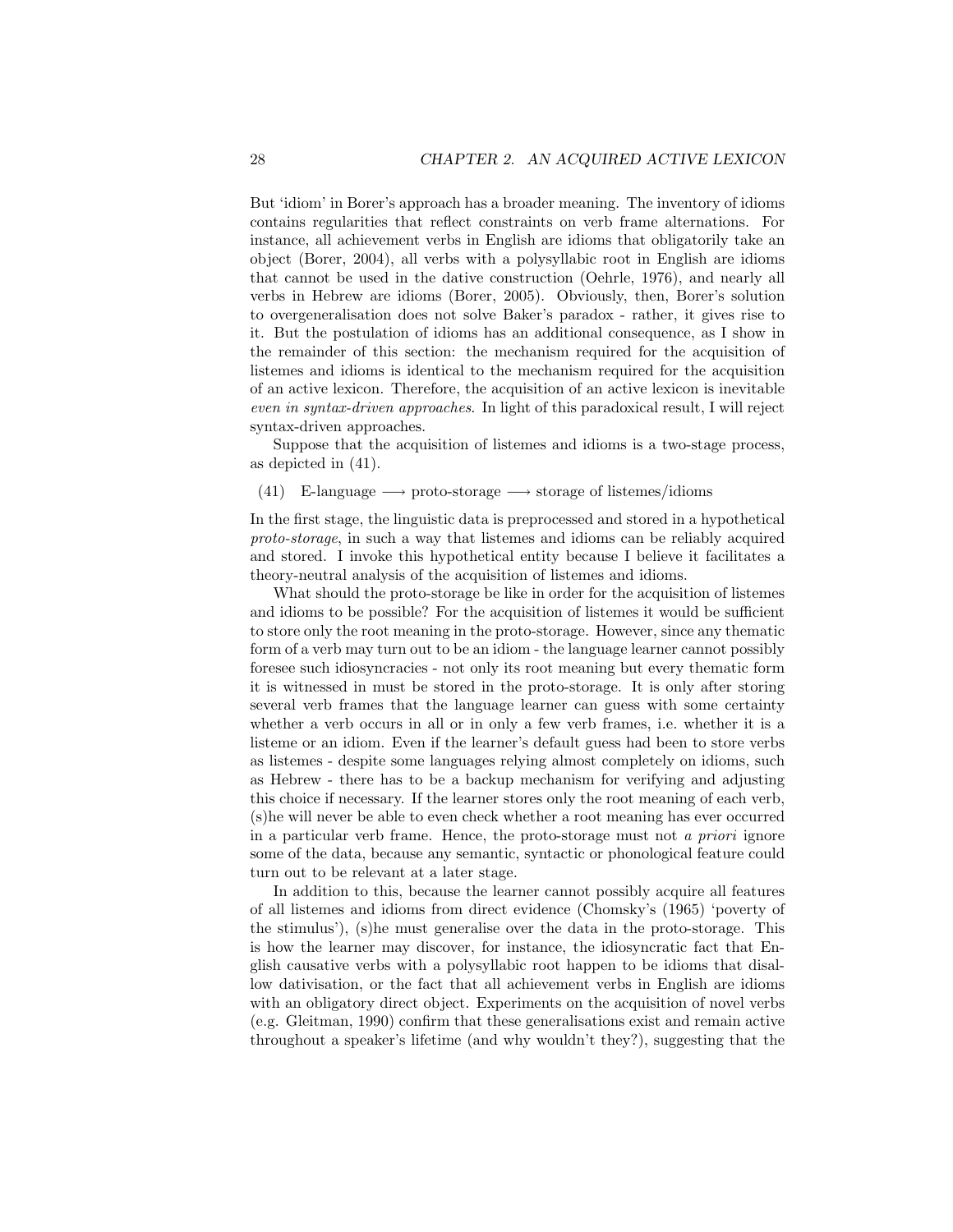proto-storage is not used for some initial stage in acquisition and then discarded, but maintained, shadowing the storage of listemes and idioms throughout a speaker's life.

In sum, the proto-storage must store each thematic form of a verb separately, including semantic, phonological and syntactic information of its usage, and the proto-storage must generalise over these data and productively apply relevant patterns. It turns out that the proto-storage is no different from an active lexicon. That is, if a language exhibits verb frame alternations, the protostorage will contain lexicon operations. Hence, the label 'proto-storage' in (41) can be replaced by 'active lexicon' as in (42).<sup>7</sup>

(42) E-language  $\longrightarrow$  active lexicon  $\longrightarrow$  storage of listemes/idioms

In light of (42), the proposal of syntax-driven approaches seems very strange indeed. The proposal requires that the language learner first constructs an active lexicon, and then constructs from it an impoverished storage of listemes and idioms that is stripped of most thematic forms and that ignores lexicon operations, postulating instead a set of syntactic templates the origins of which remain unexplained. If this is not a violation of Ockham's razor, nothing is. A lexicon-driven approach like the Theta System, on the other hand, can dispense with the storage of listemes/idioms and the syntactic templates  $(43)$ .

(43) E-language  $\longrightarrow$  active lexicon

The lexicon-driven approach looks reassuringly elegant, and this result retroactively motivates the focus of my thesis: the Theta System.

### 2.5 Conclusion

In my account of the Theta System, an acquired active lexicon in I-language is inevitable if E-language contains verb frame alternations. This requires no additional assumptions, as the acquisition of lexicon operations in principle is very straightforward (productive generalisation). The acquisition of the constrained lexicon operations required for the verb frame alternations in natural language is slightly more difficult (Baker's paradox), but it is no more problematic for lexicon-driven approaches than the acquisition of idioms is for syntax-driven approaches. Indeed, syntax-driven approaches implicitly require for the acquisition of listemes and idioms precisely the thing they most strongly oppose: an active lexicon. I conclude that a lexicon-driven approach, with an acquired active lexicon, is a more parsimonious approach. Furthermore, in the introduction and by means of short remarks throughout this chapter, I have tried to show that an acquired, active vocabulary is a possible substitute for innate lexicon operations. A pressing question remains, both for my account of the Theta System and for the concept nativist's parallel account: what are the origins of verb frame alternations? This question is dealt with in the next chapter.

<sup>7</sup> Indeed, this seems to be an active lexicon proper, rather than merely an active vocabulary, even for the concept nativist, because its entries contain syntactic and semantic information.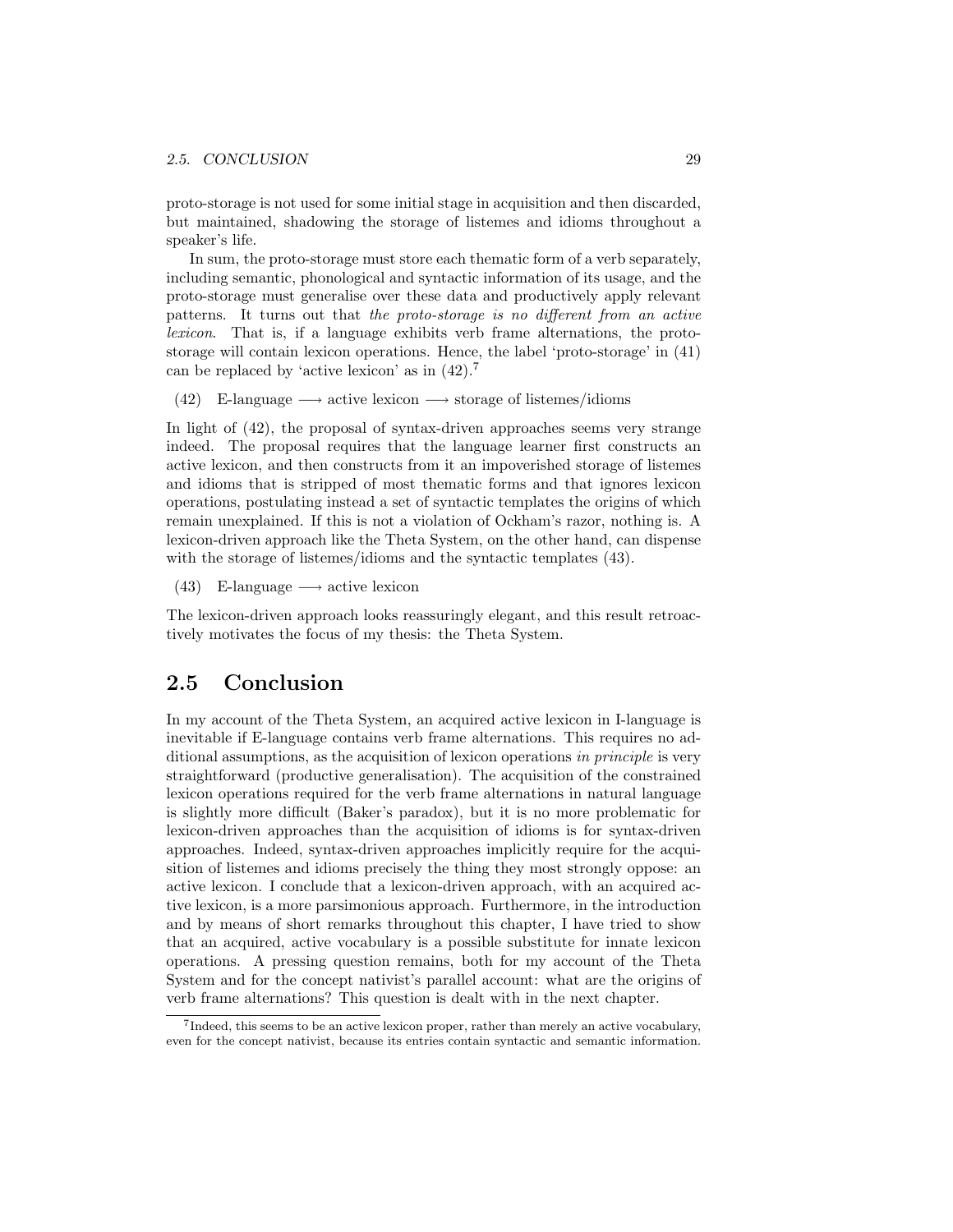## Chapter 3

## The origins of verb frame alternations

### 3.1 Introduction

In chapter 2 I proposed that lexicon operations are acquired, and that such acquisition is inevitable if there are regular verb frame alternations. This finding leads to the chicken-and-egg problem mentioned earlier: do speakers acquire lexicon operations because their languages contain regular verb-frame alternations, or do languages contain such verb-frame alternations because speakers have acquired lexicon operations? A possible way out of this circularity is to assume that verb frame alternations are the result of gradually accumulating language change. In this chapter I work out this possibility in considerable detail. Because language does not fossilise, solidifying how exactly verb frame alternations have emerged is difficult or impossible.<sup>1</sup> Nevertheless, I can show that even in a worst-case scenario, without invoking any special-purpose mechanisms, verb frame alternations inevitably emerge.

In this chapter I will not include as many footnotes for the concept nativist as in the previous chapter, for, having explained the basics, the substitutions required for the concept nativist (e.g. 'vocabulary operation' for 'lexicon operation') are straightforward. In assuming that all thematic forms of a verb are equally innate and that not the lexicon but the vocabulary contains operations, the concept nativist faces the exact same chicken-and-egg problem.

In section 3.2 I introduce the core mechanism responsible for the emergence of verb frame alternations: iterated learning. In section 3.3 I detail why verb frame alternations, most notably the causative-inchoative alternation, are universal; for instance, why does every causative verb have an intransitive alternate, but not vice versa? In section 3.4 I explain why some verb frame alternations are encoded in the lexicon in some languages but in the syntax in others, as

<sup>&</sup>lt;sup>1</sup>Not that it would have been easy if language had fossilized, I am aware after reading the chapter on paleontology in Bill Bryson's 'A Short History of Nearly Everything'.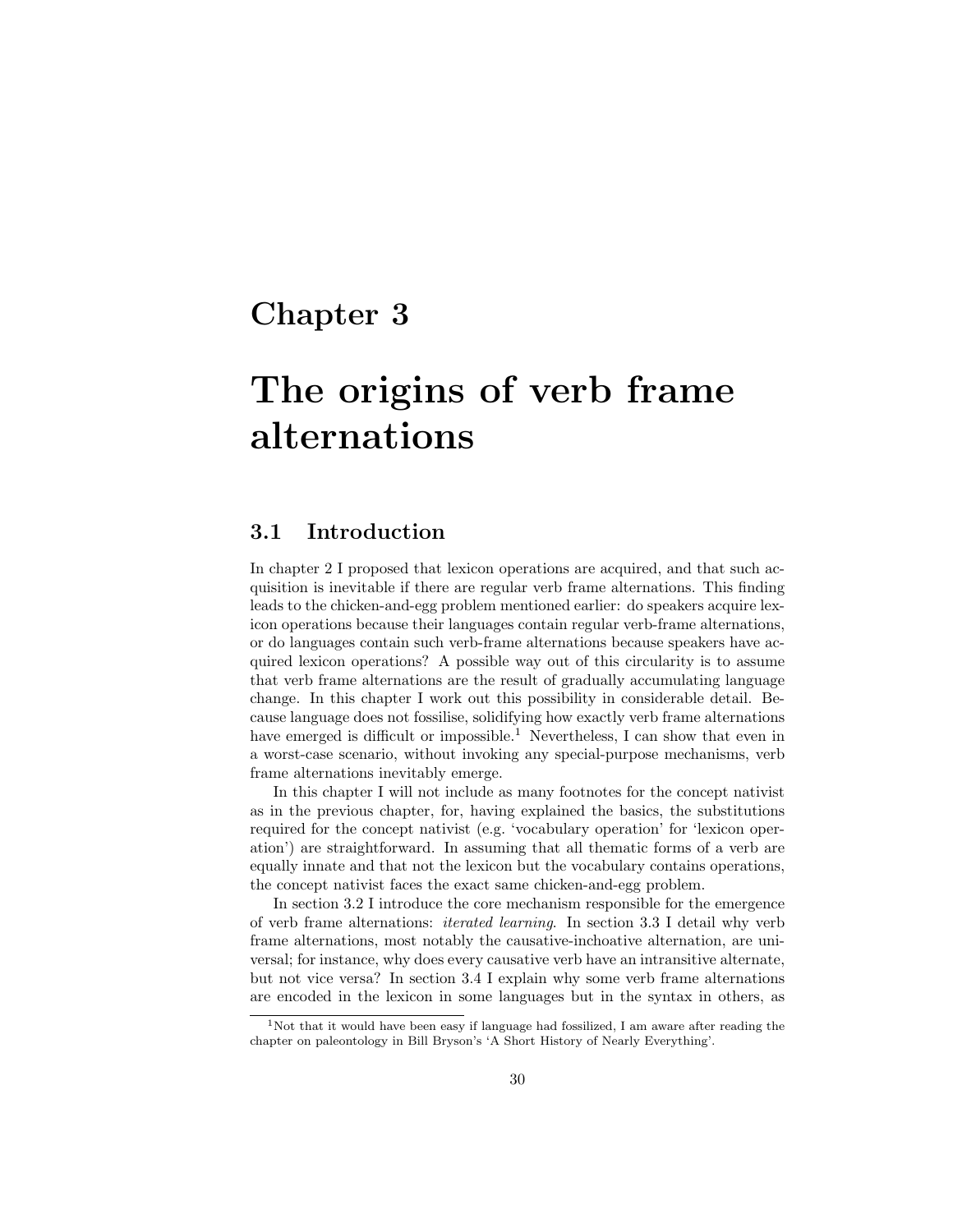

Figure 3.1: An intuitive explanation of the origins of verb frame alternations: every causative verb gradually comes to have an inchoative alternate, possibly replacing existing verbs like tyck (fictitious) in the process.

captured by the Lexicon-Syntax Parameter. In section 3.5 I reconcile Horvath and Siloni's (2005) idea of 'frozen forms' - words that are 'in the lexicon' but not 'in the vocabulary of a particular language' - with my account of the Theta System. Section 3.6 contains a conclusion.

But first, in the short section that follows, I discuss and reject what I believe would be a more intuitive line of inquiry. This serves two goals. First, I believe that contrasting the two explanations is insightful. Second, I fear that if I do not prove this intuition wrong right away, it will block a full appreciation of the proper explanation.

#### 3.1.1 An intuitive (but wrong) explanation

An intuitive explanation of the origins of verb frame alternations would be that there is some process of language change through which causative verbs have gradually gained an additional usage as inchoative verbs, as depicted in figure 3.1. What makes this explanation intuitive, I believe, is that the asymmetry of the hypothesised process of language change would directly parallel the asymmetry of lexicon operations. That is, we have a lexicon operation that derives inchoatives from causatives, rather than the other way around, because there's a mechanism of language change that derives inchoatives from causatives. A major challenge would be the fact that, to my awareness, no process is known whereby causative verbs come to have an inchoative alternate.<sup>2</sup> But in addition this explanation is faced by the following empirical problem.

Processes of language change may involve morphological markers. If morphological markers are the result of grammaticalisation, as is commonly assumed (for an overview, see Heine & Kuteva, 2002), a concept that ends up with a

 $2Of$  course, in today's languages, there is such a process: because the speakers of a language posess a decausativisation operation, any causative verb will instantaneously become available as an inchoative verb. But this process is only available after the verb frame alternation has already emerged, so it cannot be used in support of the intuitive explanation.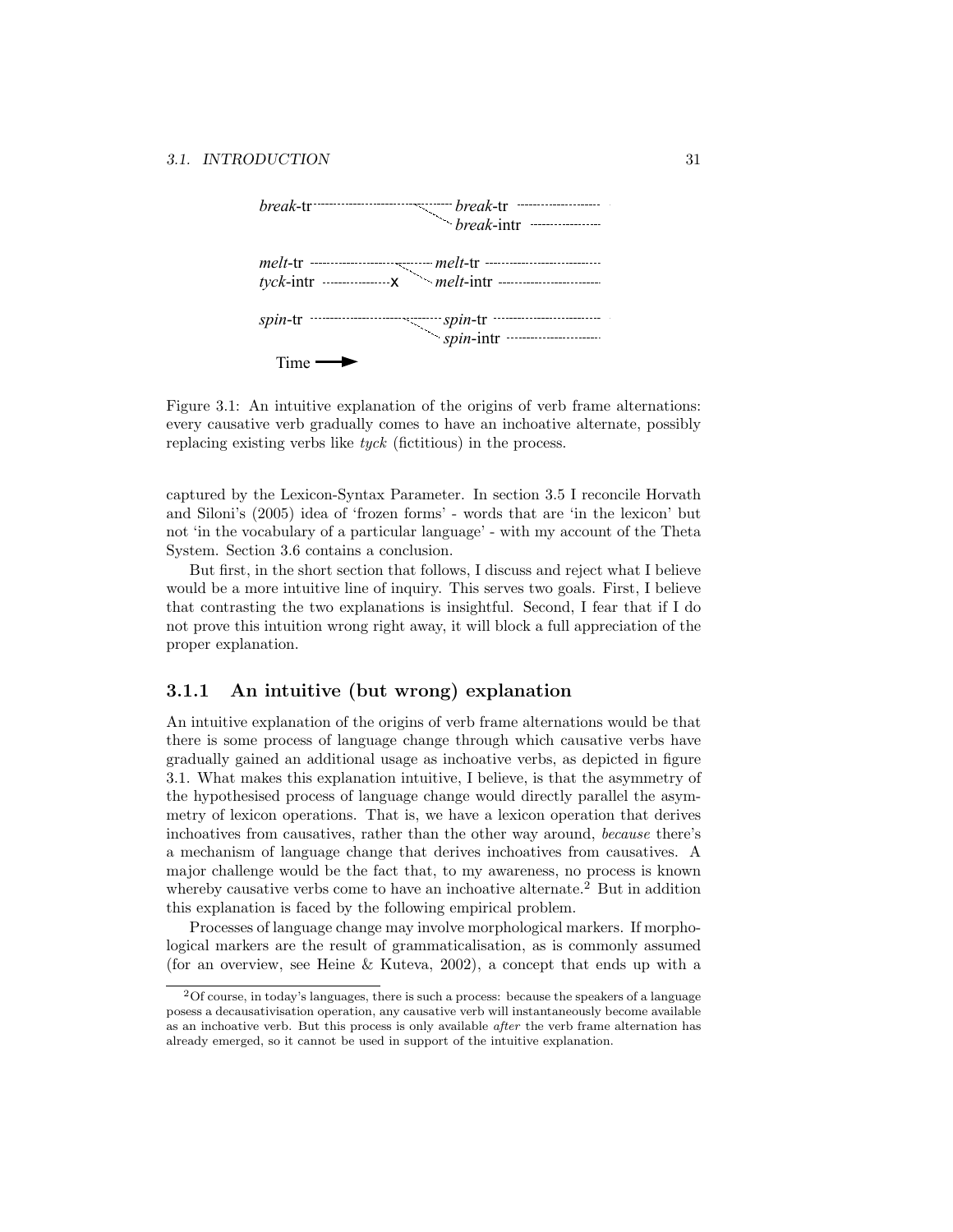morphologically marker is typically a concept that could initially be conveyed only through syntactic composition, in lack of a word denoting it. In this case, if the intuitive explanation presently under discussion is correct, one would expect the inchoative to be morphologically marked, because the inchoative was initially unavailable and had to be conveyed periphrastically. But this prediction is not borne out for the causative-inchoative alternation. In some languages the causative form is marked (44), while in other languages the inchoative form is marked (45) (all examples taken from Marelj's (2010) course notes):

- (44) Marking on the causative:
	- a. Georgian (Haspelmath, 1993):  $du\gamma$ -s ('cook-intr') / a-du $\gamma$ -ebs ('cook-tr') b. Khalka Mongolian (Piñon, 2001):
	- ongoj-x ('open-intr') / ongoi-lg-ox ('open-tr')
	- c. Japanese (Hasegawa, 2001): kawak-u ('dry-intr') / kawak-as-u ('dry-tr') ugok-u ('move-intr') / ugok-as-u ('move-tr')  $tob-u$  ('fly-intr') /  $tob-as-u$  ('fly-tr')
- (45) Marking on the inchoative:
	- a. Russian (Haspelmath, 1993): katat'-sja ('roll-intr') / katat' ('roll-tr')
	- b. Polish  $(Piñon, 2001)$ :  $z$ łamać-się ('break-intr') / złamać ('break-tr')
	- c. Serbo-Croat: otvoriti se ('open-intr') / otvoriti ('open-tr')
	- d. French: se casser ('break-intr') / casser ('break-tr')

These data are problematic for any explanation based on an asymmetrical process of language change, including the intuitive explanation presently under discussion. While in the mainstream Theta System the conclusion was drawn that morphological marking cannot tell you anything about the direction of derivation (a main argument against Distributed Morphology), I conclude that apparently, there is no direction of derivation as far as the causative-inchoative alternation is concerned. What is required instead is a process that yields two members of a verb frame alternation in no particular order, allowing the morphological marker to arise on either side. Such a process is discussed next.

## 3.2 Iterated learning

Iterated learning is schematically depicted in figure 3.2. Each generation constructs I-languages based on the E-languages generated from the I-languages of the previous generation. Because the acquisition of an I-language is subject to an acquisition bottleneck, each learner will have to fill in the gaps in the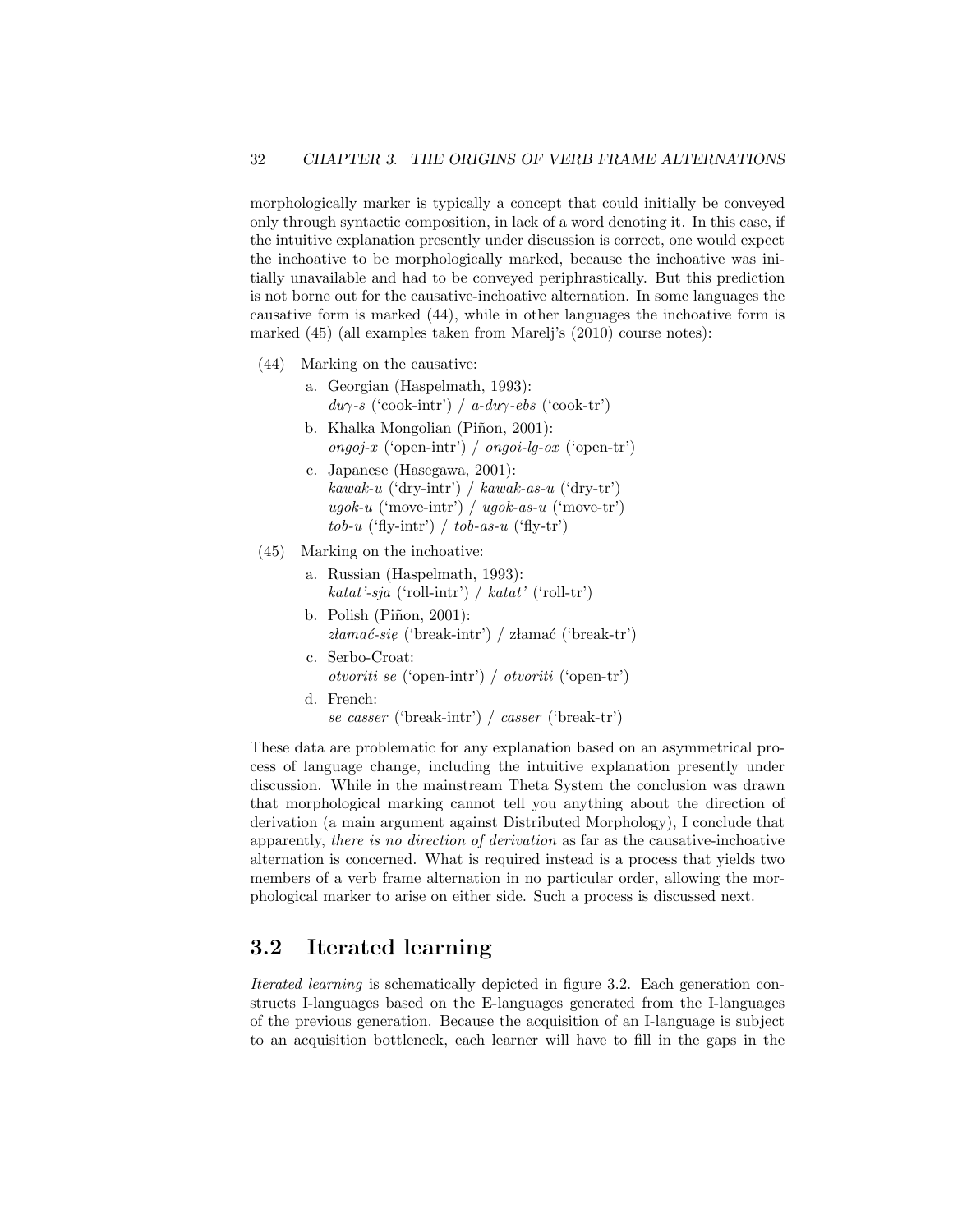

Figure 3.2: The iterated learning cycle. Roughly based on several illustrations in (Kirby and Hurford, 2001; Smith, Kirby and Brighton, 2003).

acquired data according to his/her inductive biases. Because generation after generation uses the same inductive biases to fill in the gaps, languages will eventually come to reflect such biases (Griffiths & Kalish, 2007; Rafferty, Griffiths, & Klein, 2009).

Universal Grammar, in generative linguistics, is an inductive bias: it allows learners to acquire a language despite Chomsky's (1965) poverty of the stimulus. Universal Grammar is a very rigid kind of inductive bias; it strictly separates the finite set of possible grammars from the infinite set of impossible grammars, thereby solving the logical problem of language learning (cf. chapter 1). As a result, all languages on Earth reflect Universal Grammar.

But weaker, negotiable inductive biases may also lead to language universals. Consider, for instance, the learner's expectation that similar signals have similar meanings and different signals have different meanings (the second conjunct corresponds to Pinker's (1984) 'Unique Entry Principle'); I will call this the regularity bias. The exaggeration of a weak bias through iterated learning has been attested in many computer simulations (e.g. Kirby & Hurford, 2002; Smith, 2003). The regularity bias drives generalisation; indeed, the same process through which lexicon operations can be acquired. Computer simulations confirm what one would expect by common sense: if generation after generation fills in the gaps of an acquired lexicon/vocabulary by means of generalisation, the signal-meaning mapping will become more and more regular.

As an example, consider briefly Kirby et al.'s (2008) iterated learning experiment with human participants.<sup>3</sup> In the experiment, human participants are asked to learn and then reproduce the names of visual stimuli of coloured, moving shapes. Learning is subject to a bottleneck (each learner observes only part of the lexicon) and the output of one learner was given as input to the

<sup>&</sup>lt;sup>3</sup>Because the experiment involves human participants, the underlying mechanics are not as transparent as those in computer simulations. However, the results are virtually identical, hence I can safely use them to illustrate what it means for a lexicon to be 'regularised' through iterated learning.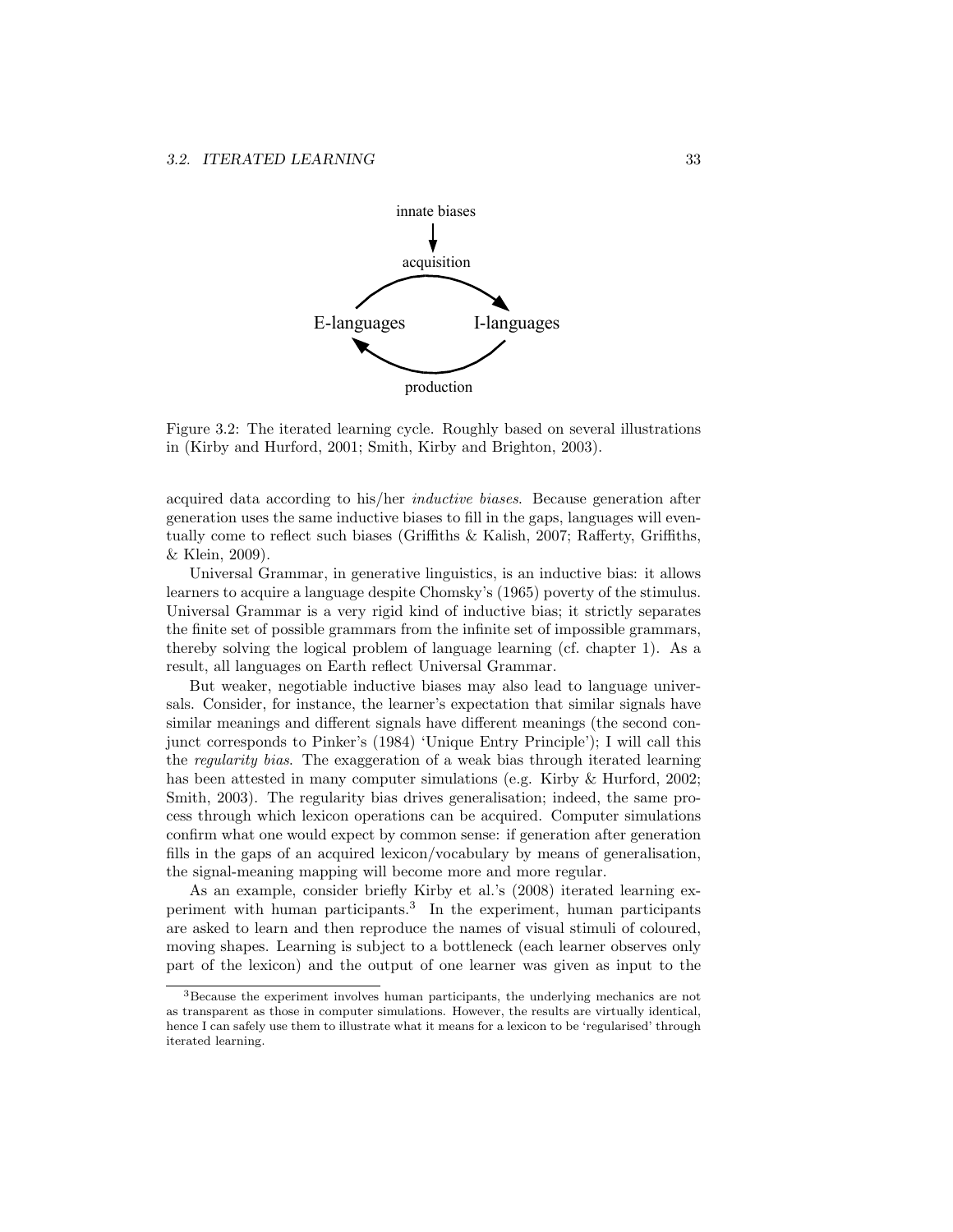

Figure 3.3: A signal-meaning mapping regularised through ten generations of iterated learning. Dashes are included for clarity, they were not there in the experiment. Adopted from (Kirby, Cornish and Smith 2008).

next learner, i.e. the language underwent iterated learning. Even though the first learner was presented with a lexicon in which the stimuli's names are completely arbitrary, after only ten generations the signal-meaning mapping exhibited a great degree of regularity, as witnessed in figure 3.3.

In this chapter I propose that verb frame alternations are nothing but regularities of the form-meaning mapping due to iterated learning. I will not discuss here whether Universal Grammar can be reduced to a set of weak biases like the regularity bias altogether, as suggested by Zuidema's (2002) 'how the poverty of the stimulus solves the poverty of the stimulus' (see Lidz, 2010 for some possible counterevidence). My aim is only to show that verb frame alternations, but one aspect of grammar, can be explained as the result of the regularity bias through iterated learning. This is my aim because I wish to support my account of the Theta System, and the regularity bias is much more parsimonious than a set of innate lexicon operations (this holds regardless of whether one assumes concept nativism). It is especially parsimonious because the bias can be independently motivated: it is not only necessary for the acquisition of morpho-phonological regularities and, I have proposed, for the acquisition of lexicon operations; it is also a very useful bias in general in a world that is quite predictable. Similar trees yield similar fruits (different trees yield different fruits), similar actions lead to similar reactions, and similar events have similar causes. Being the bias that drives generalisation, it may well be a fundamental property of neural processing.

The emergence of verb frame alternations through iterated learning is remarkably straightforward. Suppose that in the lexicon of a language all thematic forms of a verb have completely arbitrary, unrelated phonological labels - similar to the initial lexicon in Kirby et al.'s experiment. Through iterated learning and the regularity bias, phonologically unrelated lexical entries that share a large meaning component, such as causative and inchoative forms of the same core meaning, will come to share a large component of their signal. As a result, in most languages causative and inchoative verbs share a phonological stem; in English causative and inchoative forms are even completely indistinguishable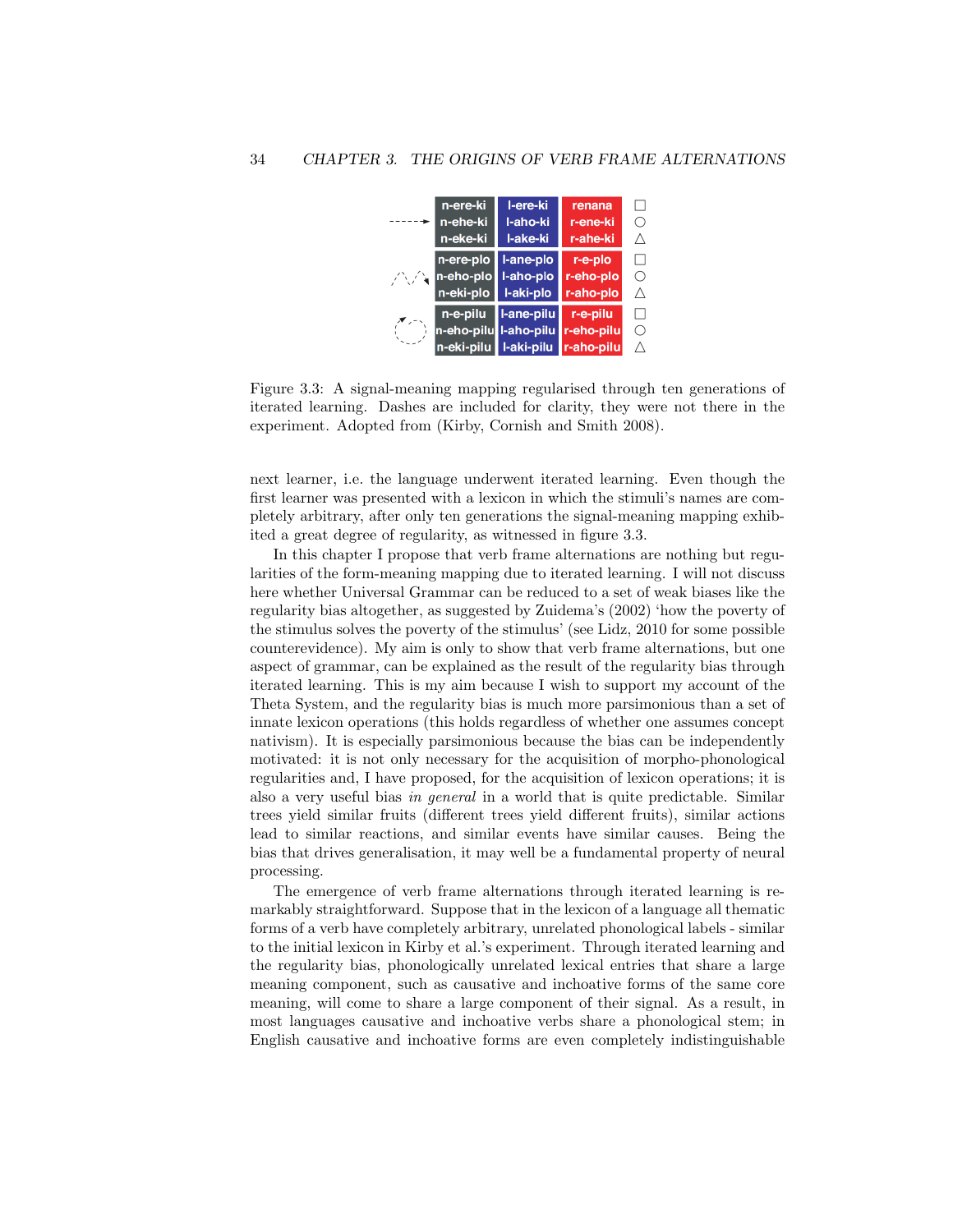|                        | $relt$ -tr                            |  |  |
|------------------------|---------------------------------------|--|--|
|                        |                                       |  |  |
|                        |                                       |  |  |
|                        | $rin$ -intr $spin$ -intr $spin$ -intr |  |  |
| $Time \longrightarrow$ |                                       |  |  |

Figure 3.4: A schematical depiction of verb frame alternations due to gradually accumulating language change. From initially unrelated causative and inchoative verbs, the pairs with similar core meanings converge phonologically due to iterated learning. The initial verb forms are fictitious.

(except by the number of arguments they take). (This view of emerging verb frame alternations is depicted very schematically in figure 3.4, though mainly for comparison with the intuitive explanation I rejected earlier (figure 3.1).)

How does iterated learning explain the morphological markers in (44) and (45), which proved problematic for the intuitive explanation? As I announced, the causative-inchoative morphology is not consistent cross-linguistically because there is no 'derivation' going on - causatives and inchoatives are equally basic (or equally derived).<sup>4</sup> Morphological marking may emerge on either the causative or the inchoative, via the following process. Differences in thematic form, such as the causative-inchoative distinction, are semantic differences like any other. As a result, the mapping between signal and causativity/inchoativity may become regular in precisely the same way in which the mapping between signal and shape/colour/motion became regular in Kirby et al.'s experiment. Iterated learning is neutral with respect to which form is marked. If some salient causatives happen to share a syllable, this syllable may spread over to the other causatives and become a causativity marker as in (44). If some salient inchoatives happen to share a syllable, this syllable may spread over to the other inchoatives and become an inchoativity marker as in (45). In sum, the data that posed a problem for the intuitive explanation are not problematic at all for an iterated learning account.

Based on this explanation of morphological marking through iterated learning, one would predict that other verb frame alternations show a similar level of cross-linguistic variation in marking. However, this prediction does not seem to

<sup>4</sup> I mentioned earlier that this is different from the conclusion drawn from the data in the mainstream Theta System, i.e. that morphological marking does not tell you anything about the direction of derivation. Instead, I maintain that morphological marking may tell you something about the direction of derivation - indeed, it is quite likely given how grammaticalisation works - but only if there is in fact derivation going on, which is simply not the case here. I propose that cross-linguistic variation in morphological marking can be used as a diagnostic for an origin in iterated learning.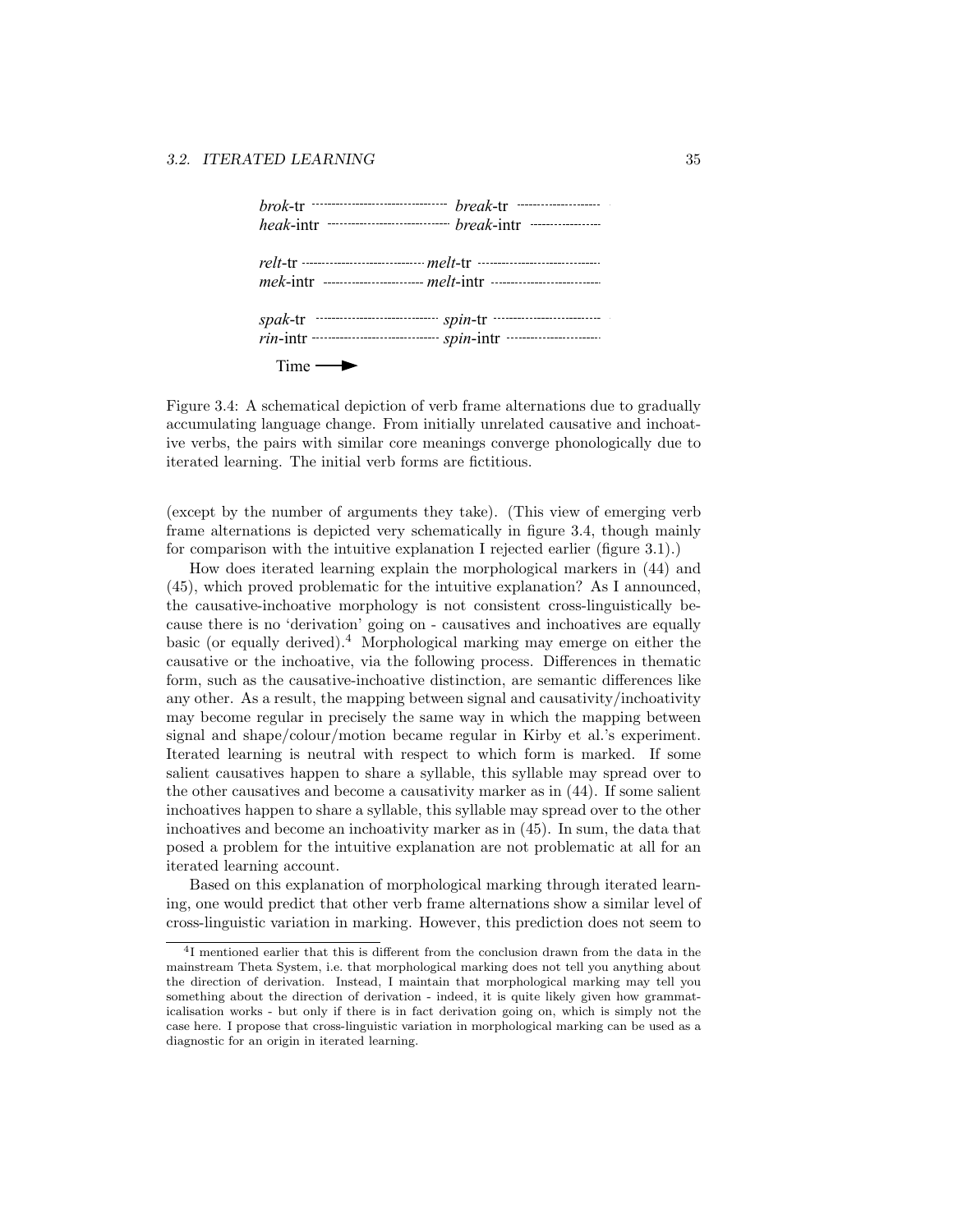be borne out for the parameterisable operations, i.e. operations that can take place 'in the syntax' such as reflexivisation. The answer to this question involves the Lexicon-Syntax Parameter, hence I will postpone it to section 3.4.

## 3.3 Universality

Why are verb frame alternations universal? If verb frame alternations derive from pairs of unrelated verbs that only accidentally share their root meaning, their universality must be explained by means of the universality of such concepts.<sup>5</sup> Universally, it is useful to have a word for wash-self, while a word for self-seeing would not be useful. Universally, it is useful to have a word for fight-eachother, while a word for break-eachother would not be useful. Cross-linguistically the most typical reflexives and reciprocals denote concepts that seem quite useful as reflexives. Typical reflexives are 'grooming' verbs such as wash, shave, equip and arm (Reinhart & Siloni, 2005). Typical reciprocals are verbs of competition (e.g. fight), joint action (e.g. communicate), connecting (e.g. combine) and dividing (e.g. separate) (Haspelmath, 2007). But what does 'useful' mean?

A lexical entry is useful for expressing the concept it conveys, if it is easier to retrieve the lexical entry from the lexicon and express it than to express the same concept periphrastically, i.e. compositionally in the syntax. For example, even though DISARM-SELF is used less frequently than SEE-SELF, DISARM-SELF may still exist as a lexical entry (like Dutch *ontwapenen*) while SEE-SELF does not, because relatively, compared to their non-reflexive alternates, DISARM-SELF may be more frequent than SEE-SELF. It is of course an empirical issue to see whether this sketchy account amounts to anything. An analysis of the relative frequencies of causatives, lexical reflexives and periphrastic reflexives in a corpus could support or disprove this, and perhaps reveal an adequate usefulness measure. One may even be able to estimate from the frequencies of lexical reflexives en periphrastic reflexives the computational cost of an additional thematic role assignment. I believe that something along these lines may be the case for reflexives and reciprocals, and a similar explanation may be available for agentive verbs ('walk the dog'). But I will leave an empirical validation of this idea for future research, and instead support the usefulness-based explanation of verb frame alternations by extending it to the causative-inchoative alternation.

Contrary to the relative usefulness of reflexives, reciprocals and agentive verbs, which is really a matter of world structure, the usefulness of inchoative verbs compared to their causative alternates can be captured in a well-defined principle, as I will show. It has proven to be difficult to discover the directionality of the underlying operation: is the causative derived from the inchoative (Dowty, 1979; Pesetsky, 1995) or is the inchoative derived from the causative (Chierchia, 1989; Levin & Rappaport-Hovav, 1995; Reinhart, 2000)? In the Theta System, the latter is assumed, enabling it to explain, among other things, the unaccusative behaviour of inchoatives. In the short remainder of this section

<sup>5</sup>Or, for the nativist, by means of the universality of vocabulary items for such concepts.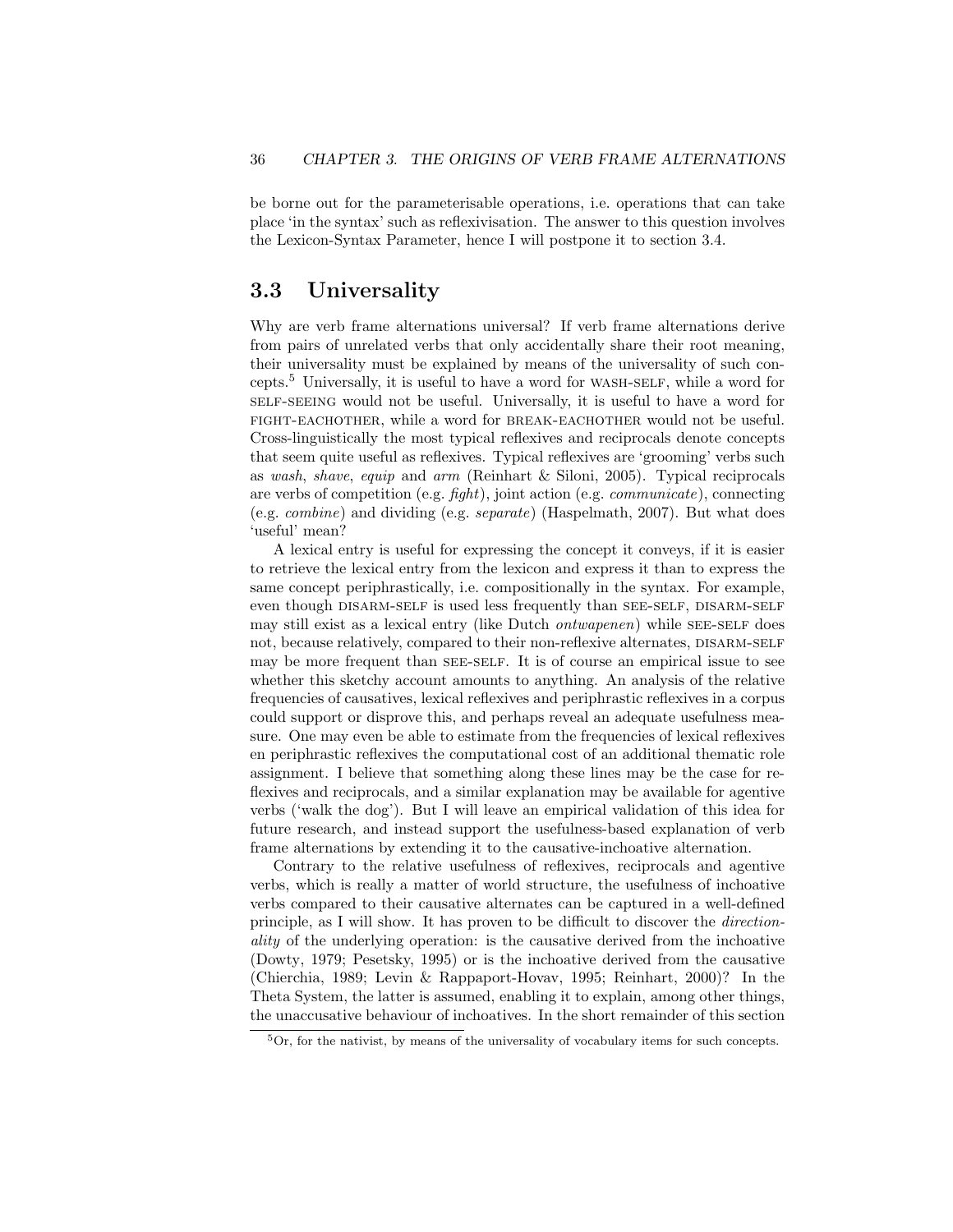I employ Rosch's (1978) take on concept usefulness to explain the origins of the causative-inchoative alternation and the directionality of the resulting lexicon operation.

Rosch shows that all basic-level concepts (such as CHAIR, as opposed to the subordinate ARMCHAIR or superordinate FURNITURE) are concepts that optimise the trade-off between within-category similarity (e.g. the similarity between rocking chairs, office chairs, lazy chairs and stools) and between-category similarity (e.g. the similarity between chairs, trees, houses and dogs). For that reason, basic-level concepts are more useful in everyday contexts (e.g. not a furniture shop) than more specific or more general concepts. Consequently, the following principle holds:

#### (46) Basic-level-preference principle:

If a language contains a lexical entry denoting a subordinate or superordinate concept, it will also contain a lexical entry denoting the corresponding basic-level concept.

Here 'preference' does not equal temporal precedence; it denotes only a synchronic, logical relationship between two kinds of lexical entries.

In a similar fashion, I propose that the pattern in (47) is responsible for the universality of the causative-inchoative alternation:

#### (47) Inchoative-preference principle:

If a language contains a verb denoting a concept  $X([-c], \theta, ...)$ , it also contains a verb denoting  $X(\theta,...)$ .

Why should this be so? A concept  $X([-c], \theta, ...)$  always entails a corresponding concept  $X(\theta,...)$ , but not vice versa. Hence,  $X(\theta,...)$  has a smaller reference and, therefore, a higher within-concept similarity. Intuitively, an additional  $[-c]$  role adds more variation to the concept. In addition, a concept  $X(\theta,...)$ has a lower between-concept similarity: an arbitrary instance of BREAK([-c-m]) and an arbitrary instance of  $BEND([-c-m])$  are, on average, less similar than arbitrary instances of their causative alternates. This is so because the  $[+c]$ roles of BREAK and BEND are identical, while the [-c-m] roles of, BREAK and bend, may differ in many s-selectional restrictions, for instance in their rigidity. In other words, the addition of a  $[+c]$  role to a concept will lower the concept's within-concept similarity and increase the concept's between-concept similarity, and hence make the concept less useful. Inchoatives are to causatives what basic level concepts are to superordinate concepts: more useful. Hence, inchoativepreference is to be expected just like basic-level-preference.

The inchoative-preference principle supports from a completely new angle the Theta System's assumption that there is a decausativisation operation, rather than a causativisation operation, and, for the first time, explains why this should be so.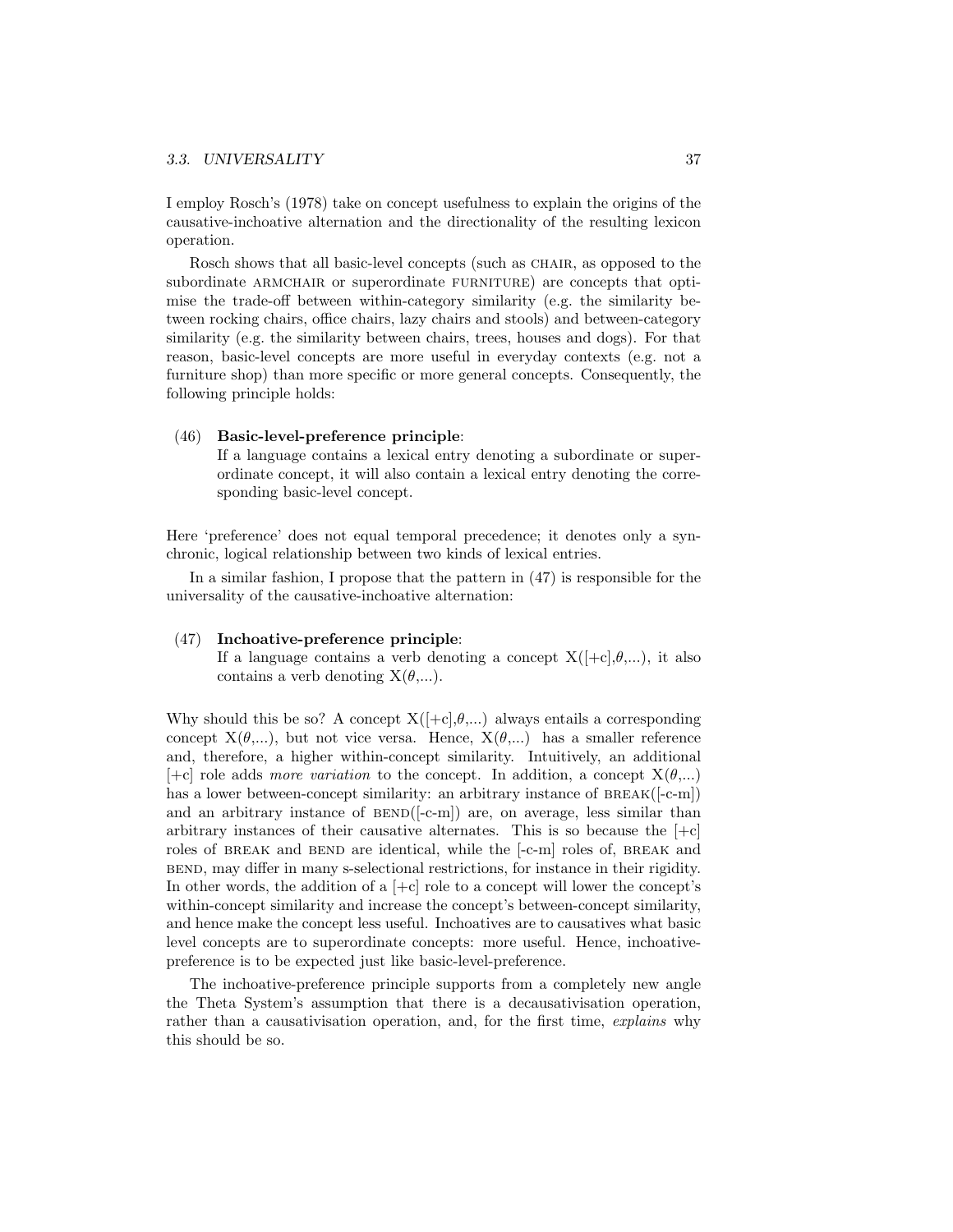## 3.4 The Lexicon-Syntax Parameter

Some operations, recall from chapter 1, may take place either in the lexicon or in the syntax, depending on the language, as captured by the Theta System's Lexicon-Syntax Parameter (48).

## (48) The Lexicon-Syntax Parameter:

UG allows thematic arity operations to apply in the lexicon or in the syntax

- (49) Some languages (Reinhart & Siloni, 2003, p.19):
	- a. Lexicon setting: Hebrew, Dutch, English, Russian, Hungarian
	- b. Syntax setting: Romance, German, Serbo-Croatian, Czech, Greek

Recall that the usefulness of a lexical entry depends on the availability of an alternative (e.g. periphrastic or otherwise syntactic) way to express its meaning. If a language has an efficient syntactic way for expressing e.g. reflexives, it is redundant to in addition have lexical reflexives. Romance languages such as French and Italian have a  $se/si$  clitic which can 'absorb' the remaining thematic role of a transitive verb, yielding a reflexive reading (in (Reinhart & Siloni, 2005) this is formulated in terms of checking thematic accusative case). Because Romance languages have this clitic, a reflexive meaning can be expressed efficiently in the syntax. As a result, lexical reflexives become redundant and will not survive the acquisition bottleneck.<sup>6</sup>

Cross-linguistically, two kinds of reflexive pronous can be distinguished: SELF-anaphora (himself, Dutch zichzelf ) and SE-anaphora (Dutch zich) (Reinhart & Reuland, 1993). In Dutch, a lexicon language, zich marks lexical reflexives. But, in addition, *zichzelf* can be used for expressing reflexives syntactically:

- (50) a. Hij waste zich. He washed SE 'He washed'
	- b. Hij waste zichzelf. He washed himself

Dutch seems to be a language that has lexical reflexives despite the availability of a productive, syntactic way of expressing reflexives. Is that already a counterexample, even despite our vague definition of 'efficient'? I believe not, for syntax languages, too, may have both a SE-anaphor and a SELF-anaphor. Consider German, for instance:

- (51) a. Er hat sich rasiert. He has SE shaved 'He shaved'
	- b. Er hat sichselbst rasiert. He has SELF shaved 'He shaved himself'

 $6$ Of course, the term 'efficiency', like 'usefulness', must be defined. I assume the working hypothesis that a suitable definition exists, though we have yet to find it in future research.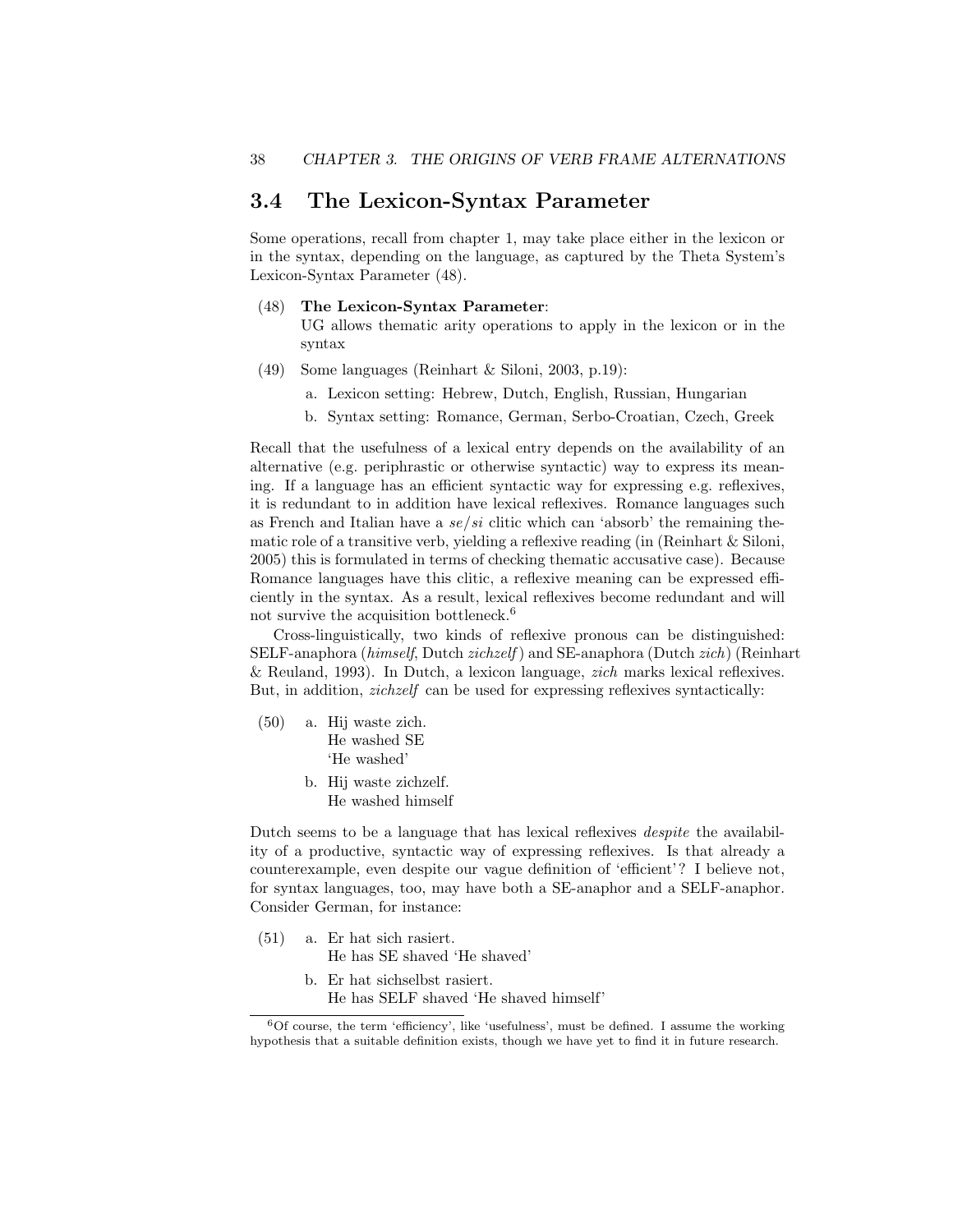Apparently, independently of the Lexicon-Syntax Parameter, it is useful to have both kinds of anaphor. Geurts (2004) suggests that this is due to a difference in their ability to bear stress (a difference that is more pronounced in Dutch than in German):

- (52) Unstressed:
	- a. Hij zag zich/zichzelf in de spiegel.
	- b. Er sah sich/sichselbst im Spiegel. he saw SE/SELF in the mirror
- (53) Stressed:
	- a. In de spiegel zag hij \*zich/zichzelf.
	- b. Im Spiegel sah er ?sich/sichselbst. In the mirror saw he SE/SELF

By contrast, the SE-anaphor used in Romance (syntax) languages to express reflexivity is an inflectional clitic, rather than a nominal like sich, and hence it cannot bear stress at all - clitics have to lean on (Greek klinein) another word (Gerlach, 2002). Hence, a similar apparent redundancy does not exist in Romance.

Reinhart and Siloni (2005) argue that all parameterisable operations share a single Lexicon-Syntax Parameter. That is, either they all take place in the lexicon, or they all take place in the syntax. This is to be expected if the same syntactic tool can be used for all operations. Indeed, Reinhart and Siloni show that the same clitic appears with reciprocals, unaccusatives, subject-Experiencer verbs, middles, impersonals and passives (illustrated in this order for Italian):

- (54) a. Giovanni e Maria si sono abbracciati. Giovanni and Maria SI are hugged 'Giovanni and Maria hugged each other'
	- b. La porta si chiusa. the door SI is closed 'The door closed'
	- c. Giovanni si preoccupa di questo. Giovanni SI worries of this 'Giobanni worries about this'
	- d. Questi vestiti si lavano facilmente. These suits SI wash easily 'These suits wash easily'
	- e. Si mangia le mele. SI eats the apples 'One eats the apples'
	- f. Si mangiano le mele. SI eat the apples 'The apples are (being) eaten'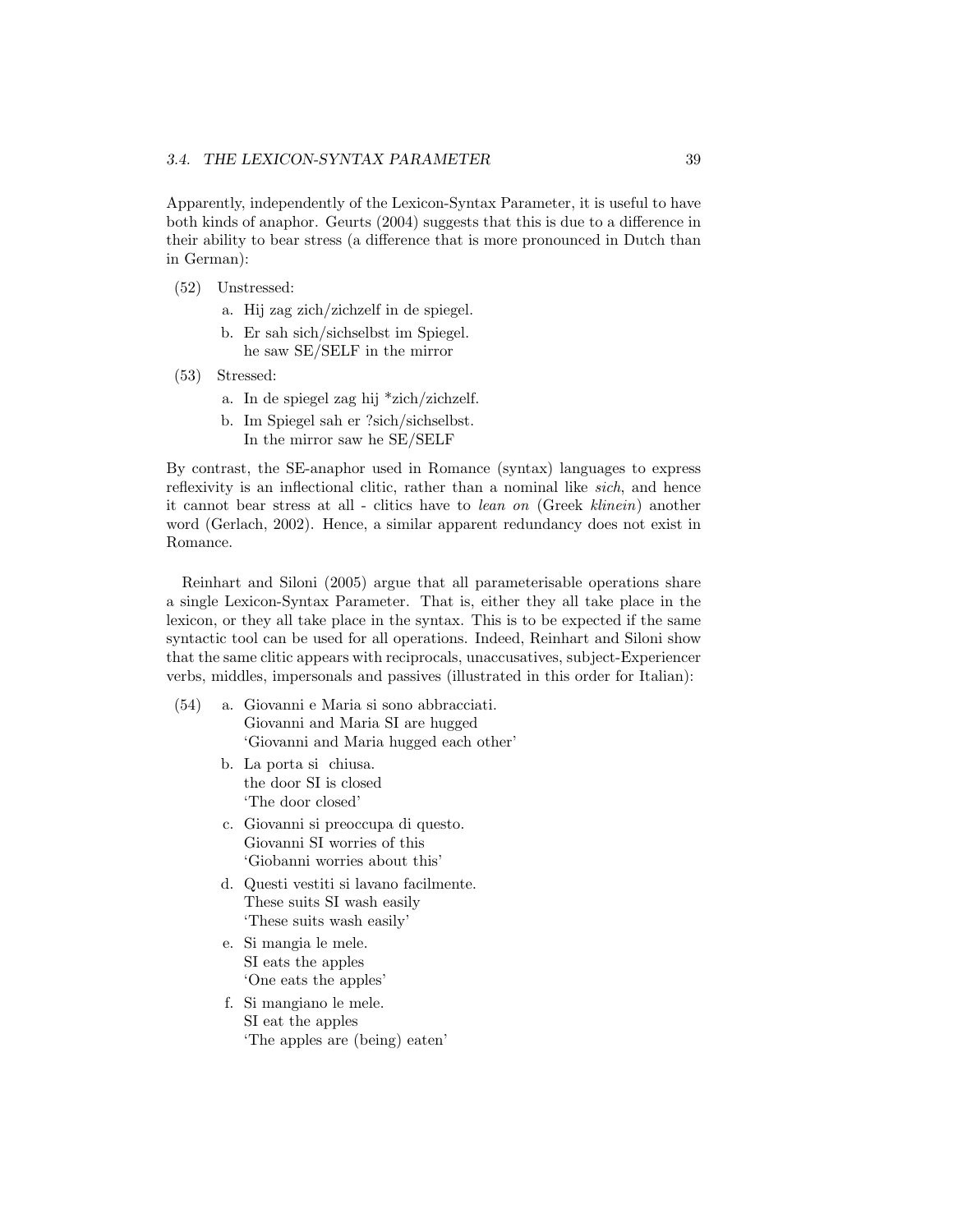### (pp.2-3)

The Lexicon-Syntax Parameter is not a stable parameter. Even closely related languages (like German and Dutch) vary in their setting of the Lexicon-Syntax Parameter. Because we do not have either only syntax languages or only lexicon languages, change must be able to occur in both directions. Since verb frame alternations are encoded lexically unless they can be encoded syntactically, the trigger for such change must be syntactic in nature. The availability of a new syntactic tool may switch the parameter from lexicon to syntax, and the disappearance of a syntactic tool may switch the parameter from syntax to lexicon. A process leading to the availability of a new syntactic tool may be grammaticalisation. Cross-linguistically, words denoting body tend to evolve into reflexive markers, which may subsequently evolve into anticausative, middle, passive and reciprocal markers (Heine & Kuteva, 2002).

In section 3.2 I left unexplained the fact that parameterisable operations such as reflexivisation appear more often to have cross-linguistically consistent derivational morphology. This fact is surprising, recall, because iterated learning does not give rise to consistent derivational morphology - after all, initially there is no derivation going on (this explained the cross-linguistic variation in morphological marking of the causative-inchoative alternation in (45) and (44)). The derivational morphology on parameterisable verb frame alternations is, I believe, a result of the instability of the Lexicon-Syntax Parameter. When a language becomes a syntax language, which I have argued is bound to happen, the lexical entries for reflexives and other parameterisable alternations are forgotten, because from that moment their meanings are expressed syntactically. Expressing those meanings in the syntax, as opposed to in the lexicon, requires a derivation proper. As a result, the verb frame alternations will gain consistent derivational morphology. When a syntax language then later changes back to a lexicon language, the syntactically introduced derivational morphology can be maintained, incorporated in the separate lexical entries for reflexives, reciprocals, etcetera.

## 3.5 Frozen forms

Sometimes an unaccusative entry is available in a language while a corresponding causative entry is not, as illustrated in the following examples (all from Horvath & Siloni, 2005):

- (55) collapse:
	- a. Hebrew: unaccusative hitmotet; transitive motet
	- b. Hungarian: unaccusative sszeesik; no transitive alternate
- $(56)$  WILT:
	- a. Hebrew: unaccusative naval; no transitive alternate
	- b. Hungarian: unaccusative elhervad; transitive elhervaszt
- $(57)$  VANISH: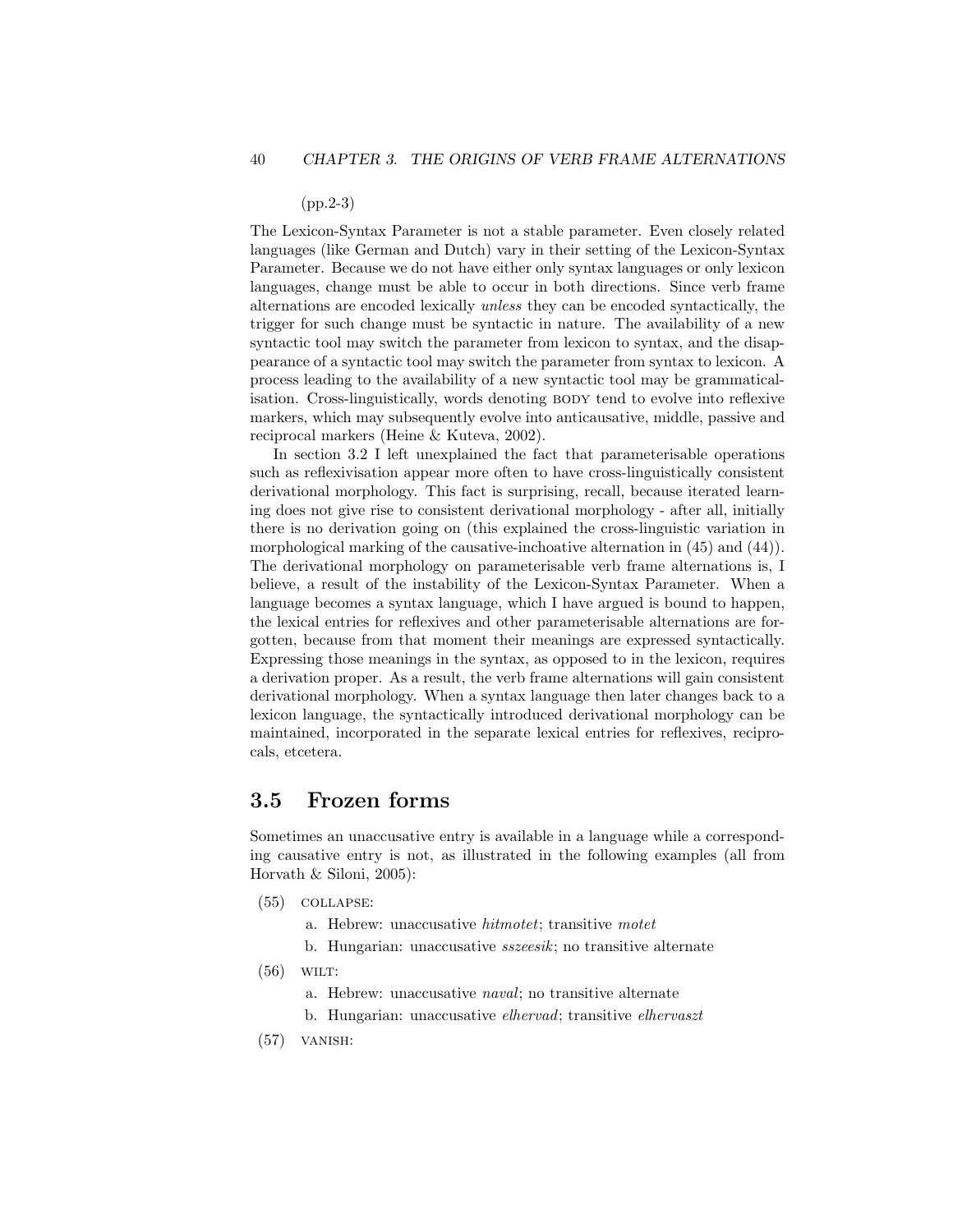- a. English: unaccusative vanish; no transitive alternate
- b. Hebrew: unaccusative ne'elam; transitive he'elim

Because in the mainstream Theta System, unaccusative intransitive verbs are all derived from a causative alternate, the absence of a causative alternate is problematic. This leads Horvath and Siloni (2005) to postulate in such cases a frozen entry, a concept that 'exists in the lexicon but cannot be inserted into syntactic derivations, and hence is not part of the actual vocabulary of the language'.

Horvath and Siloni formulate the following generalisation. Middles and adjectival passives do not exist if the transitive alternate is frozen, i.e. unavailable in the vocabulary, while inchoatives, reflexives and reciprocals do. For example, Hebrew hitkale'ax (SHOWER-REFL) does has a frozen causative alternate, as well as the reciprocal hitvake'ax (ARGUE-REC). In order to account for this, they propose the following account of a frozen entry:

(58) Frozen entry: An entry is frozen if one of its theta roles is inert, that is, inaccessible outside the lexicon.

Because the  $[-c]$  role of frozen causatives is inert, they hypothesise, only operations that remove this role may yield an entry that can be used in the syntax. Indeed, decausativisation removes the inert  $[-c]$  role entirely while the operations deriving middles and adjectival passives do not. Middles and adjectival passives, though not syntactically realising the [+c] role, do assign it in the semantics (Marelj, 2004; Reinhart & Siloni, 2005). The presence or absence of an Agent (a possible instantiation of the  $[-c]$  role) in the semantics licences an Instrument role or the adverb 'intentionally', as in the following examples:

- (59) a. Cause role present in syntax and semantics: Causative: Alan broke the window (intentionally) (with a rock)
	- b. Cause role present only in semantics: Middle: Potatoes peel easily (with a knife) Adjectival passive: The (intentionally) frozen pond
	- c. Cause role absent entirely: Inchoative: The window broke (\*intentionally) (\*with a rock)

Furthermore, reciprocalisation and reflexivisation are assumed to replace the external role by a new role entirely by bundling it with another role in the theta grid, thereby fixing its inertness. It follows that only inchoatives, reflexives and reciprocals exist with a frozen transitive alternate.

I believe that my account of the Theta System can explain the data without invoking such theory-internal entities as frozen entries and inert roles. In my account there is nothing strange in principle about inchoatives without a causative alternate. The inchoative-preference principle works only one-way, and through iterated learning, the inchoative verb is not 'derived' from the causative verb; both verbs are equally basic. But what about the generalisation that only inchoatives, reflexives and reciprocals exist without a fluid transitive alternate? I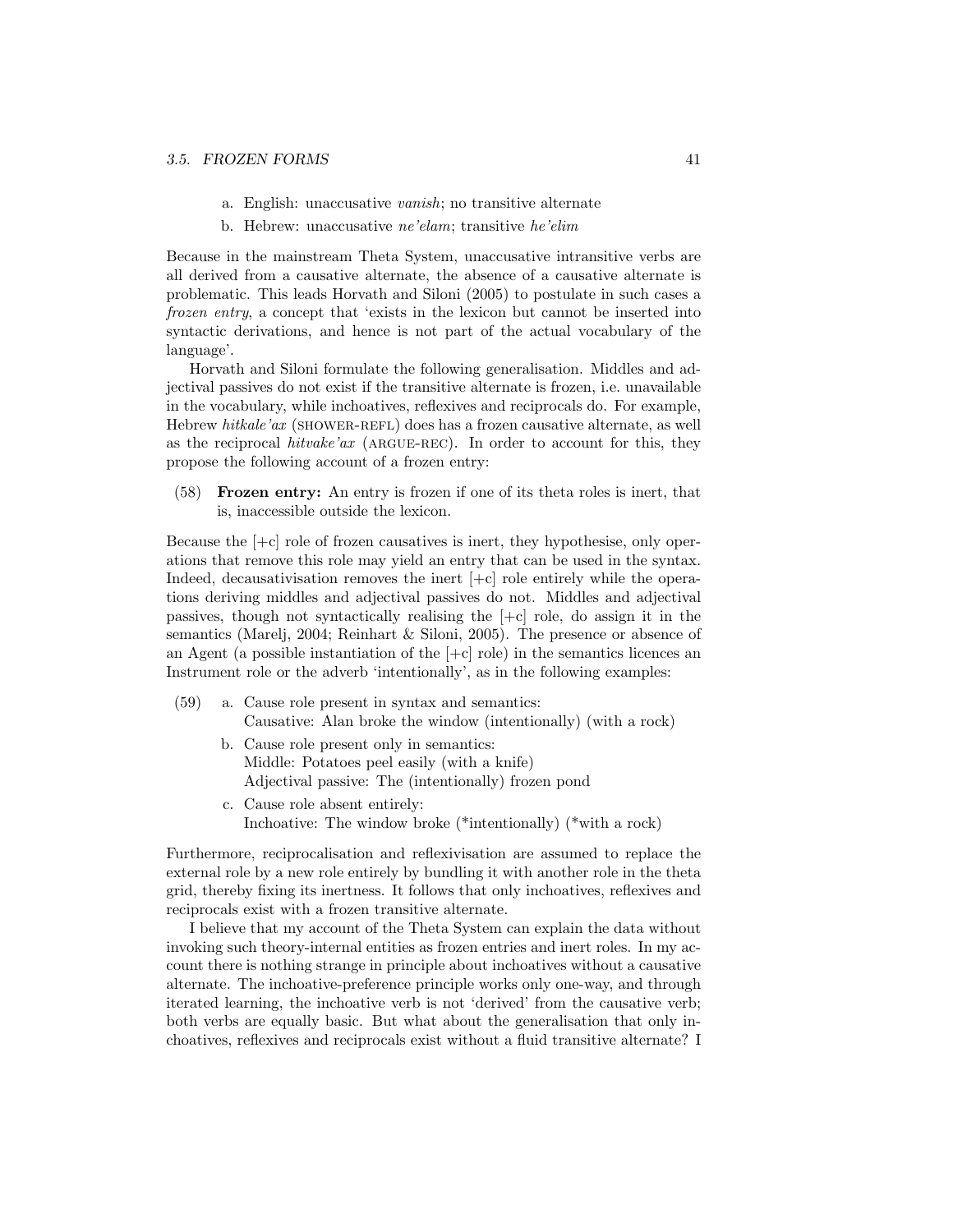believe this can be explained by pertaining to the usefulness of lexical entries again, as in section 3.3.

I propose that, if it is useful to talk about 'arbitrary humans' performing an action (as in middles), or about 'someone' performing an action (as in passives), then it is also useful to be able to talk about a particular human, say Alan or Bertrand, performing the same action. More specific lexical entries are typically more useful, but only if the kind of events they describe are still sufficiently frequent. For instance, a concept see-and-hear would be very specific, which is good, but it would also be very infrequent compared to both see, and hear, which is bad. Causative lexical entries are potentially much more specific than middles or passives, depending on the arguments they take, and, contrary to see-and-hear, the events described by a causative are no more infrequent than the events described by a passive or middle. Indeed, every event that can be described with a passive or a middle can also be described with a causative verb. Intuitively: SOMEONE and ARBITRARY HUMAN are not unlike superordinate concepts compared to a specific person. It follows that causative lexical entries are more useful to have as lexical entries than the corresponding passives or middles. As a consequence, if a language contains a passive or a middle entry, the language will also contain the corresponding causative alternate.

Earlier I explained the relation between causative and inchoative verbs: inchoatives are always more useful than causatives. How about reflexives and reciprocals? Unlike passives and middles, reflexives and reciprocals are sometimes more specific than their causative alternates, because some lexical reflexives and reciprocals have idiomatic meanings. For instance, a reciprocal situation of two boys kissing eachother's arms cannot be described with a lexical reciprocal as in 'the boys kissed', only periphrastically as in 'the boys kissed eachother'. And if they lack such an idiomatic meaning, at least they are not less specific than their causative alternates. Hence, whether reflexives and reciprocals are more or less useful than their causative alternates, depends on the frequency of the events they can describe, relative to the frequency of events which only their causative alternates can describe. Obviously, unlike the usefulness of passives and middles compared to causatives, the usefulness of reflexives and reciprocals cannot be stated as a general rule. Therefore, one would expect that, contrary to passives and middles, reflexives and reciprocals do occasionally occur without a causative alternate, especially if the situations they apply to are very frequent. Indeed, Hebrew hitkale'ax (SHOWER-REFL) and reciprocal hitvake'ax (ARGUErec), used by Horvath and Siloni (2005) to examplify reflexives/reciprocals with a frozen causative alternate, denote such typically reflexive and reciprocal events.

In sum, 'derived' forms may exist without a causative alternate because, in my iterated learning account, they are not in fact derived. Passives and middles never exist without a causative alternate, because their causative alternate is always more useful. Inchoatives, reflexives and reciprocals do exist without a causative alternate, because they can be more useful than their causative alternates. Hence, in my account of the Theta System, the machinery of frozen forms and inert theta roles can be dispensed with.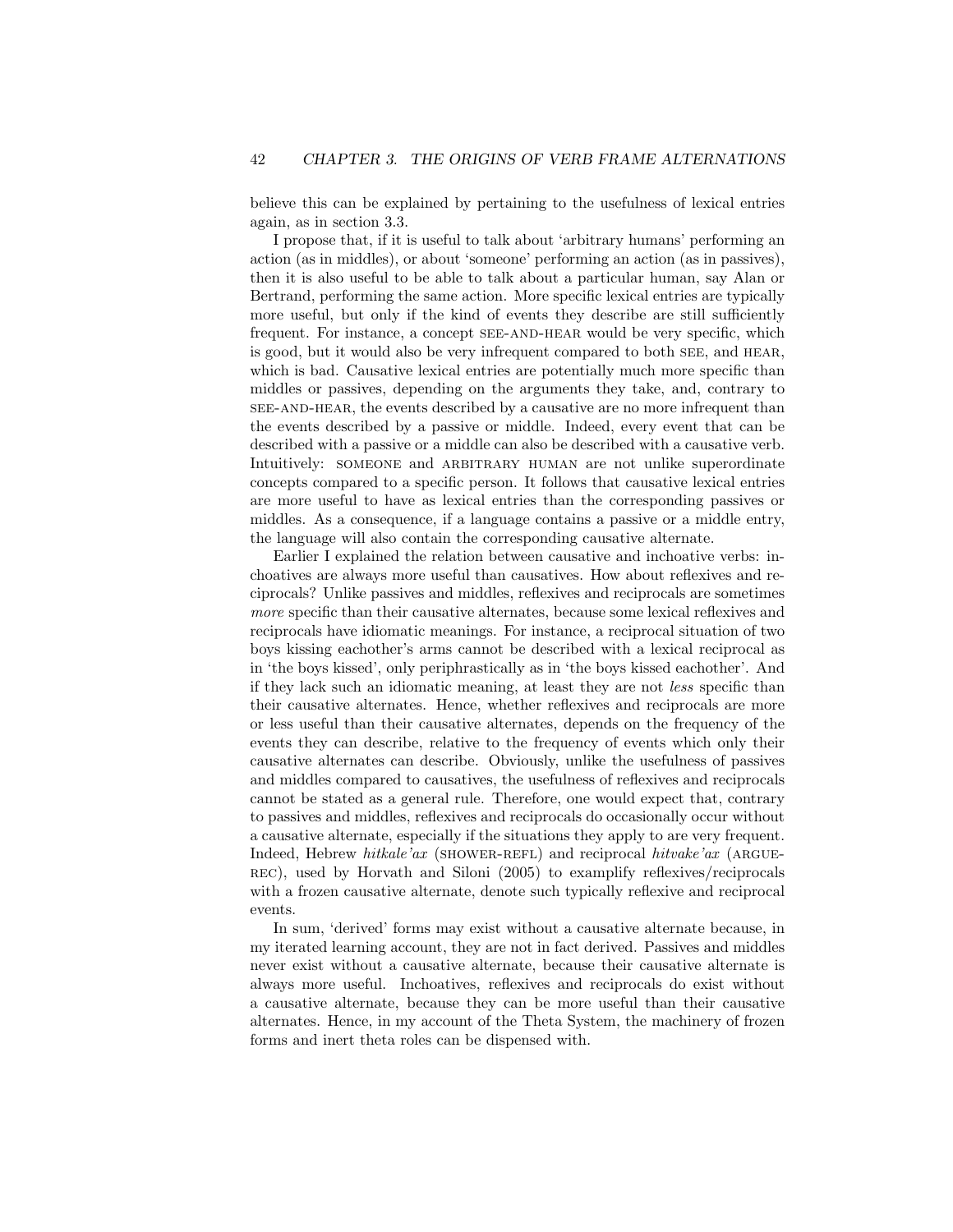## 3.6 Conclusion

Approaching the Theta System from a fresh angle and tentatively dropping some of its background assumptions has made available a parsimonious explanation of some of the postulates of the Theta System. The acquisition of lexicon operations is inevitable due to the emergence of verb frame alternations, and the emergence of verb frame alternations is inevitable due to the language acquisition bottleneck. Therefore the lexicon is inevitably active. The universality of acquired lexicon operations, the existence of decausativisation rather than causativisation, and cross-linguistic variation as well as universal properties of morphological marking can all be off-loaded to world structure, the language acquisition bottleneck and iterated learning. The Lexicon-Syntax Parameter follows from the redundancy of lexical entries in the presence of efficient syntactic tools, and changes in its setting can be tied to grammaticalisation. Finally, iterated learning predicts the very patterns that motivated the mainstream Theta System's postulation of frozen forms.

These explanations are available for the concept nativist, too. So far, the relevant data can be accounted for by assuming an acquired active vocabulary instead of an innate active lexicon. The combination of an innate, passive lexicon and acquired vocabulary operations may be able to replace the mainstream Theta System's innate active lexicon. The result would be an interesting and, I believe, more parsimonious take on the mainstream Theta System.

Nevertheless, some important questions remain unanswered. Now that lexicon operations have been demoted, in a way, to patterns of productive generalisation over lexical entries (or vocabulary entries), what can be maintained of the Theta System's interaction between lexicon operations and the linking procedure? What does it mean for a lexicon operation to apply either 'before' or 'after' the linking procedure (a difference that was invoked to explain the large class of intransitive unaccusative verbs)? And what are the origins of this linking procedure anyway? These questions are the topic of the next chapter.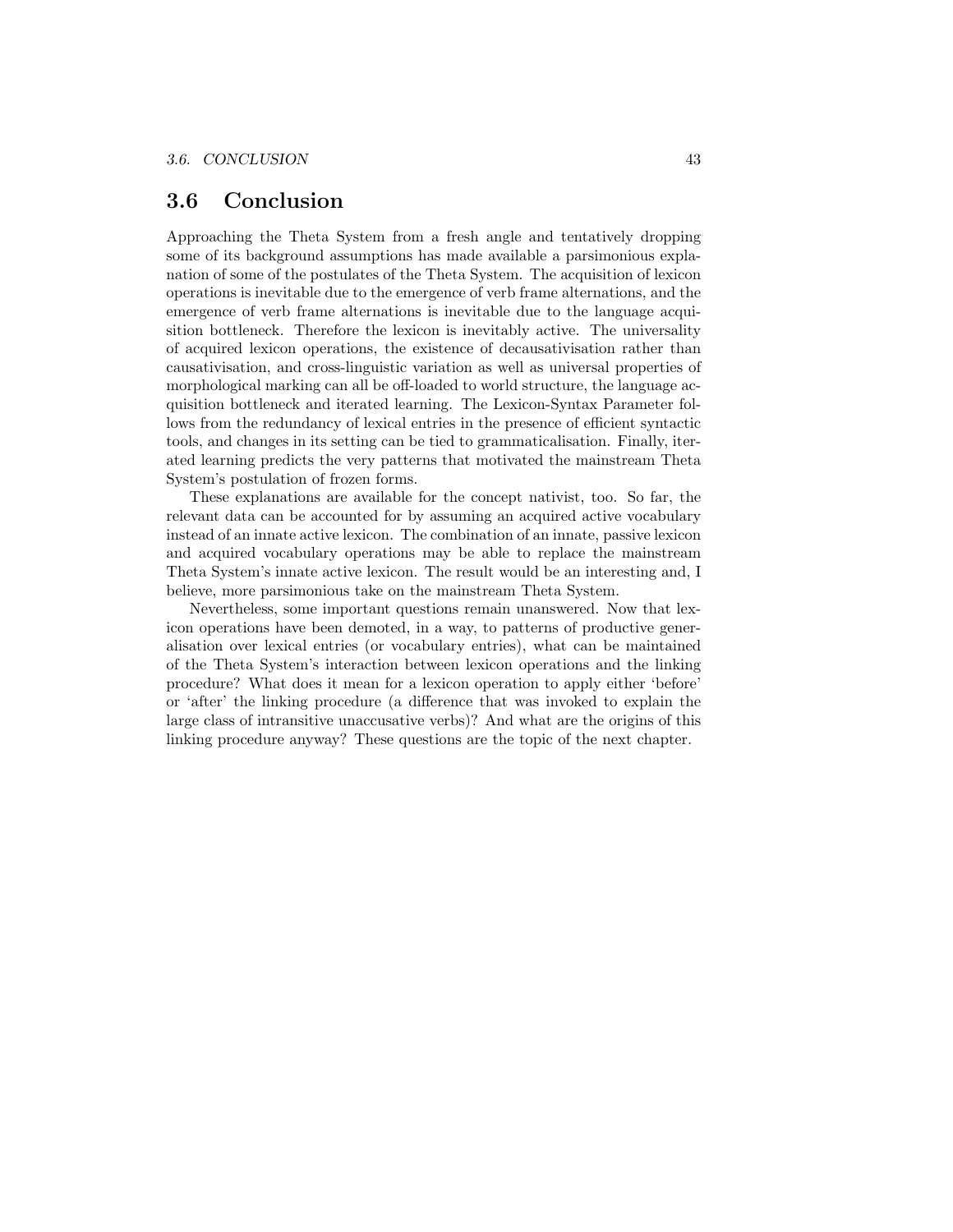## Chapter 4

# The linking procedure

## 4.1 Introduction

In this chapter I propose that the linking procedure, just like lexicon operations, may be acquired, and I explore the consequences of this claim for the postulates of the Theta System. Acquiring a linking procedure does not seem problematic. The language learner will acquire lexical entries including their phonology, their semantics and their occurrence in various syntactic contexts, i.e. their linking instructions. The learner can then generalise over thematic roles of lexical entries (e.g. Agents tend to be Subjects) and over lexical entries as a whole (e.g. if nothing rules this out, arguments merge externally), and use these generalisations to fill in the gaps in the acquired lexical entries. These may be generalisations over thematic roles (e.g. Agent to Subject, Theme to Object) or over lexical entries (e.g. argument of intransitive verb to Subject unless if there is a causative alternate). Indeed, the acquisition of linking generalisations in principle appears no less straightforward than the acquisition of lexicon operations. In this chapter I will assume, as a working hypothesis, that the linking procedure can be acquired.

However, a potential argument against an acquired linking procedure exists. Pinker (1989) proposes that the linking procedure must be innate in order to bootstrap the acquisition of syntax (contrasting with his earlier work, in which only some innate biases are deemed necessary (Pinker, 1984, 1987)). Therefore, in section 4.2 I evaluate Pinker's argument. I will conclude that the linking procedure need not be innate, and, hence, that I can maintain my working hypothesis. In section 4.3 I explain, assuming that the linking procedure is acquired, how iterated learning can account for split intransitivity. The subsection on split intransitivity will serve to reconcile the mainstream Theta System's account of unaccusative intransitive verbs with my account (an issue left open in the previous chapter). In section 4.4 I propose an explanation, in terms of iterated learning and linking regularities, for the fact that no two arguments of a verb ever bear the same thematic role (thematic distinctness). Section 4.5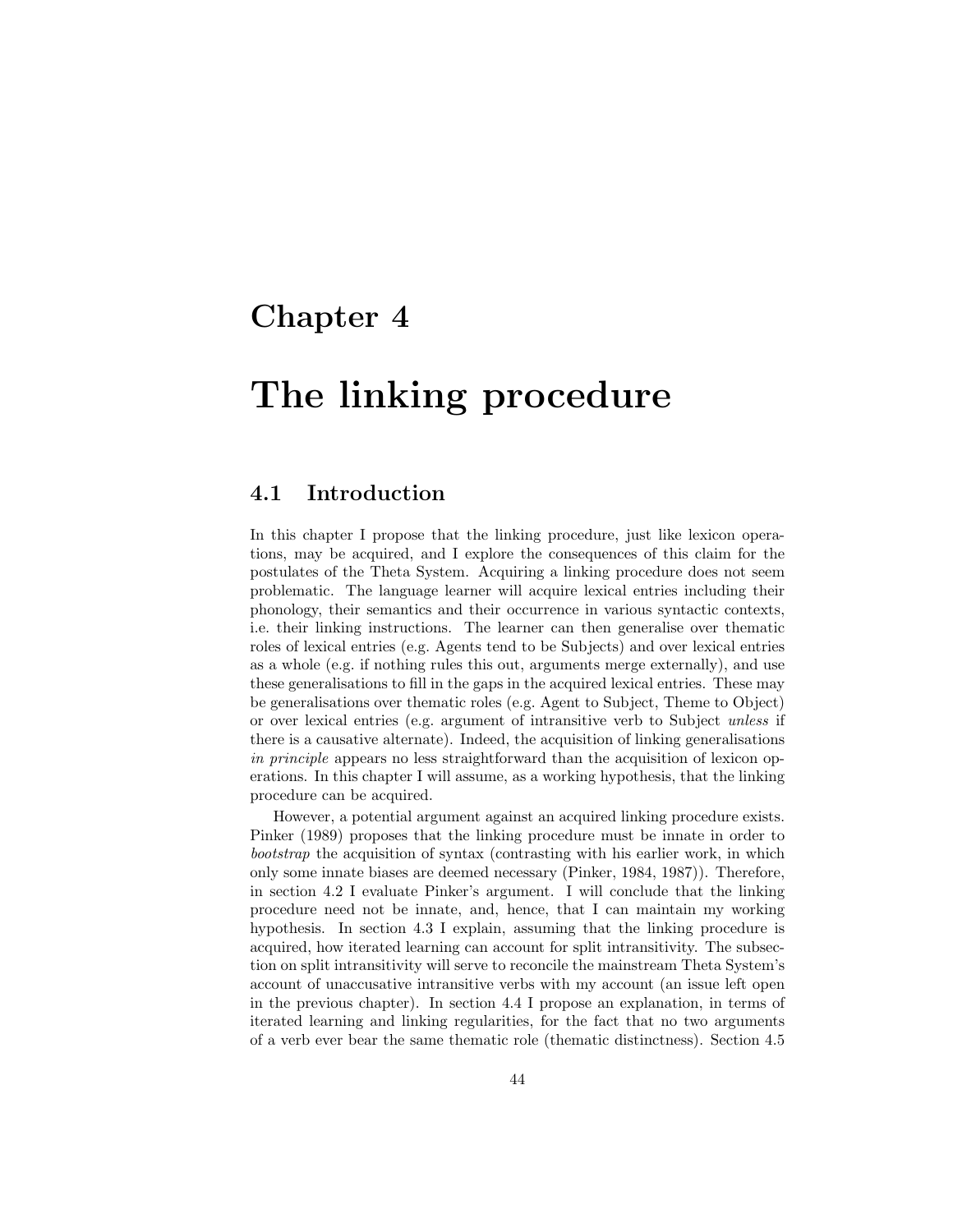#### 4.1. INTRODUCTION 45

contains a conclusion.

Note that the idea of an acquired linking procedure is orthogonal to the concept nativism debate - provided that, at least, a lexical entry's merging instructions are not innately specified, but added by the linking procedure later. Indeed, this was one of my assumptions from the start. Hence, the points I make in this chapter will be compatible with the concept nativist's view. An acquired linking procedure is not orthogonal, however, to the question of whether language is, perhaps primarily, a means for thought rather than communication. Though an acquired linking procedure is, I believe, compatible with a language primarily used for thought, establishing this requires the following brief section, in which I distinguish between two kinds of linking procedures.

## 4.1.1 Communication, thought and the linking procedure

Bickerton (1990) argues that language is primarily a means for thought, communication being a side-effect that turned out to be useful as well. Although this idea is by no means universally accepted (e.g. Deacon, 1997 for an opposite view), generative linguistics in general is not unsympathetic to the idea (e.g. Chomsky, 1986). Therefore I will briefly explain why I believe an acquired linking procedure is compatible with the language-for-thought view. After all, this is not trivial: how could language be primarily a means for thought if one of its fundamental building blocks, the link between lexicon and syntax, must be acquired first from utterances that are the result of communication? Well, perhaps there is an innate linking procedure as well as an acquired linking procedure, however redundantly this may sound.

I propose that linking regularities, while necessary for communication, are not necessary for thought. In using language for thought, the merging order of a lexical entry's arguments does not matter (much) for the resulting event semantics.<sup>1</sup> As long as the right thematic roles are assigned to the right arguments, it does not matter so much where in the syntax these arguments end up. For communication, however, it is important that the resulting syntactic structure is not only interpretable to the speaker, but also, in spoken form, comprehensible to the hearer. For communication to be reliable, the thematic role assignment of a verb to its arguments must be predictable from the sentence structure; i.e. there must be a regular linking procedure that all speakers of a language know and use.

Perhaps a pre-linguistic mind contains an innate linking procedure that is not conditioned on thematic roles, but on entirely different semantic criteria that are more relevant for thought. But when communication kicks in, this linking procedure is overruled by (or perhaps coexists with) an acquired, thematic-rolebased, culturally shared, linking procedure required for communication; i.e. a linking procedure as transparent as the Theta System's. In sum, the hypothesis

<sup>&</sup>lt;sup>1</sup>I am ignoring relevant differences pertaining to e.g. scope, control or pronoun resolution that may exist between Subject and Object. I speculate that in the absence of a regular linking procedure, these would have been the primary criteria determining the order of merger.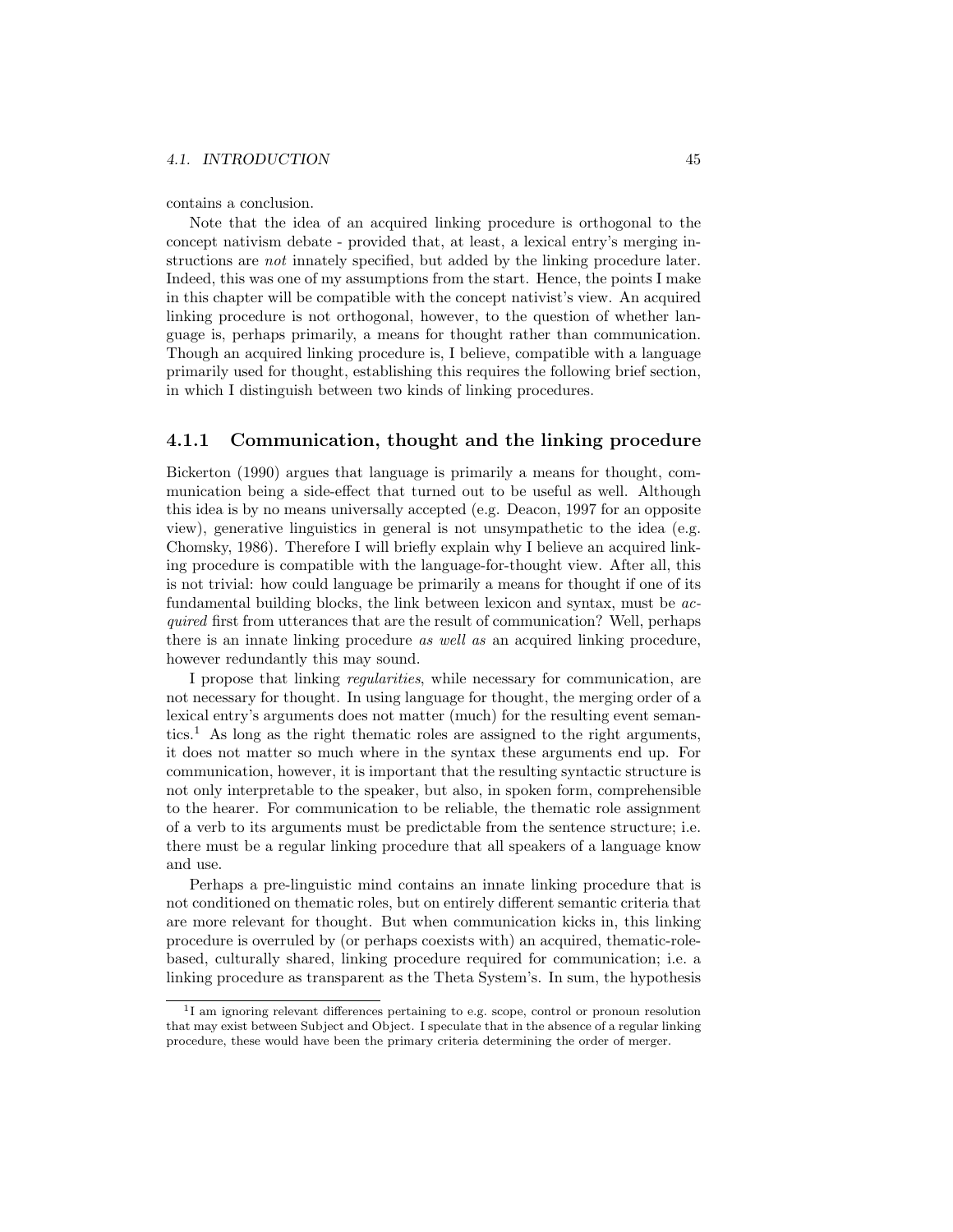that language is primarily a means for thought is compatible with an acquired linking procedure.<sup>2</sup>

## 4.2 The linking procedure and semantic bootstrapping

The bootstrapping problem in language acquisition is as follows (Pinker, 1984, 1987). Syntax is a symbolic system, in which the symbols are defined only with respect to other symbols in the same system. In (Pinker, 1984) such symbols are syntactic categories (noun, verb, etc.), grammatical functions (Subject, Object, etc.), cases (Nominative, Accusative, etc.), grammatical features (Tense, Number, etc.) and tree configurations (sister-of, etc.) (p.41). Although in current linguistic theories the inventory is somewhat reduced, the problem is the same. Each of these symbols can only be defined with respect to other symbols in the same system (for instance, the Subject is marked with Nominative case in the majority of languages). The problem for the language learner (and, as Pinker points out, for the field-linguist) is to break into this system of circular definitions.

The Semantic Bootstrapping Hypothesis advocated by Pinker claims that the metaphorical bootstraps by means of which the language learner pulls himself/herself out of this impasse are semantic in nature. It claims that the acquisition of syntax is at the onset guided by prototypical syntax-semantics correspondences like 'Subject is Agent' (Pinker, 1984, 1987) or by the linking procedure itself (Pinker, 1989). Of course, for the typical correspondences or the linking procedure to function as bootstraps, they cannot themselves be acquired and hence must be innate. Once the language learner has broken into the symbolic system, (s)he can then use syntactic distributional analysis to acquire the language-specific properties of e.g. Subject and Object. There is no concensus with respect to the validity of this solution to the bootstrapping problem, or even with respect to the reality of the bootstrapping problem (e.g. Gleitman, 1990; Rispoli, 1987). But if we suppose that semantic bootstrapping is indeed the mechanism that enables an infant to acquire syntax, I will give two arguments against Pinker's (1989) claim that the linking procedure is innate (I will call this 'deterministic semantic bootstrapping'), and indirectly in favor of Pinker's (1984, 1987) idea that innate biases must suffice (I will call this view 'probabilistic semantic bootstrapping').<sup>3</sup>

<sup>2</sup>A very interesting line of argument could be that a linking procedure like the Theta System's is so patently optimised for communication and not for thought, that its innateness would be incompatible with the idea that language is primarily a means for thought. But I cannot foresee whether this claim could be solidified, and in any case doing so would not be of particular relevance for the aims of my thesis.

 $3A$  speculative but interesting, third kind of bootstrapping hypothesis becomes available in light of the previous subsection: perhaps we bootstrap our way into syntax using our innate linking procedure for thought, after which this linking procedure is replaced with or accompanied by our acquired linking procedure for communication (which may share some rudimentary properties with the innate linking procedure, in order for semantic bootstrapping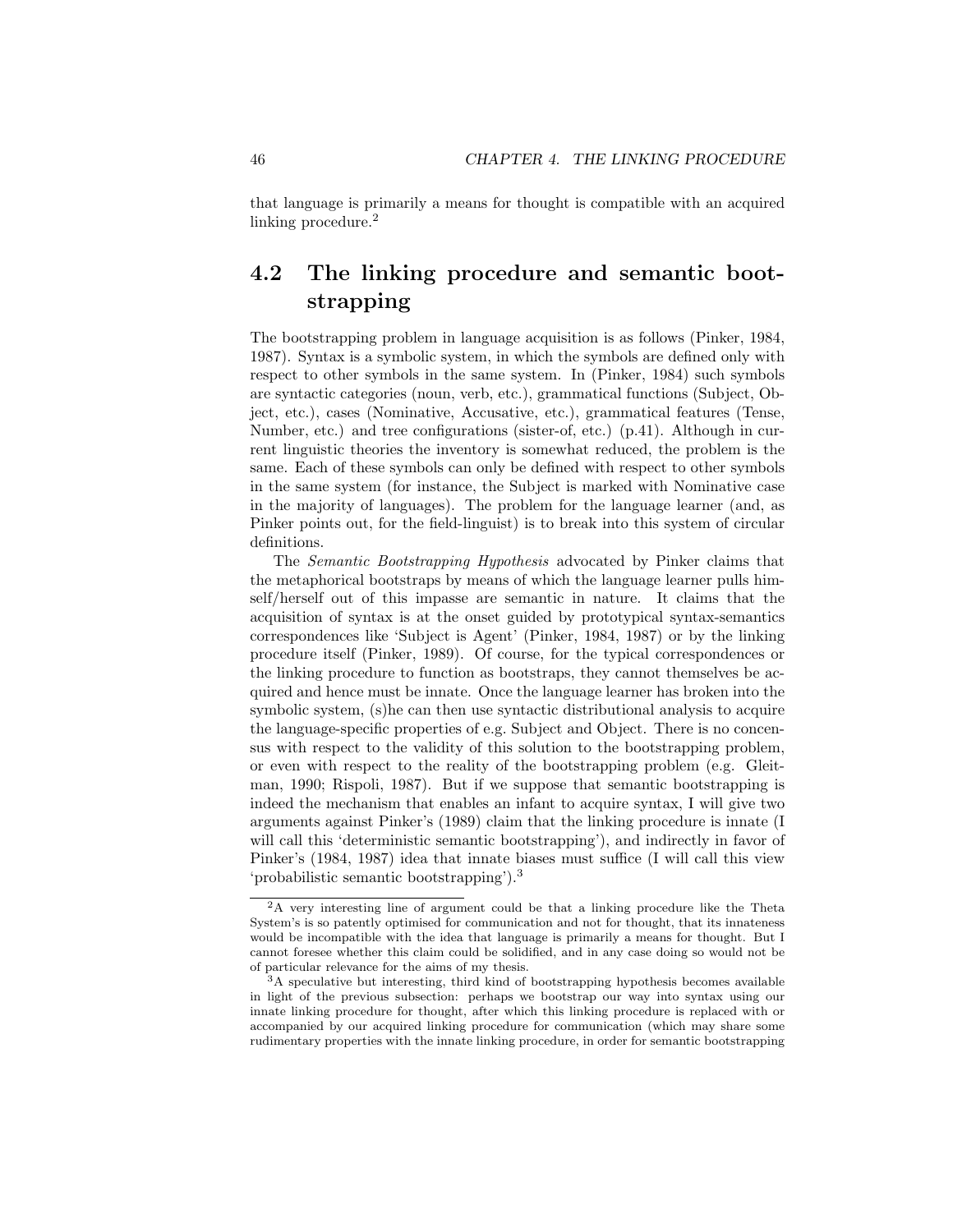#### 4.2. THE LINKING PROCEDURE AND SEMANTIC BOOTSTRAPPING47

First, for deterministic semantic bootstrapping to work, Pinker needs to assume that in addition to conceptual structure there is a separate level of semantic representation. Pinker assumes that, unlike conceptual structure, this autonomous level of semantic representation is sufficiently abstract and 'language-particular' for there to be a deterministic mapping to syntax. I have three objections to this separate semantic representation. First, it presupposes that there is a deterministic mapping between the symbols of syntax and nonsyntactic entities, in this case semantic predicates - precisely the opposite of what gave rise to the bootstrapping problem in the first place.

My second objection concerns Pinker's main argument in favor of an autonomous semantic representation. He observes, correctly I believe, that the world is not carved up along the same lines by cognition as it is by language. This is illustrated by the following examples:

- (60) a. The three-way distinction between handing, carrying and taking is unlikely to be as cognitively salient as the distinction between, say, throwing, kicking, and rolling, yet as far as the dative is concered, each of the first three belongs to a different class while the latter three belong to the same class.
	- b. The English language, but not its speakers when they are not speaking, must consider telling to be a different kind of activity than saying, shouting, talking or speaking, but the same kind of activity as quoting, leaking, asking, posing, or writing. Conversely, shouting is no more similar to yelling or screaming than it is to whispering and murmuring.
	- c. Baking a cake has to be construed as similar to building a house and writing a latter of recommendation but as dissimilar to warming a cake, burning a cake, or reheating a cake.
	- d. Betting has to be represented as being like envying, sparing, and begrudging but unlike selling, paying, or trading.

(Pinker, 1989, p.359)

If semantic representation and conceptual structure had been the same system, Pinker argues, surely the same conceptual distinctions would have been salient for both language and cognition. But while the examples are valid, Pinker seems to miss the point that language has adapted not only to reflect concepts as closely as possible (which increases language learnability) but also to convey concepts as reliably as possible (which increases language usability).<sup>4</sup> In order to convey concepts, obvious distinctions can be safely ignored while the more subtle distinctions must be explicitly encoded. For instance, there is no reason to linguistically encode (in a way other than the phonology of the words themselves) the difference between betting and envying/sparing/begrudging because

to work).

<sup>&</sup>lt;sup>4</sup>Recall that arguments based on learnability and usability, while irrelevant in the mainstream Theta System, are relevant in both my account and the concept nativist's account.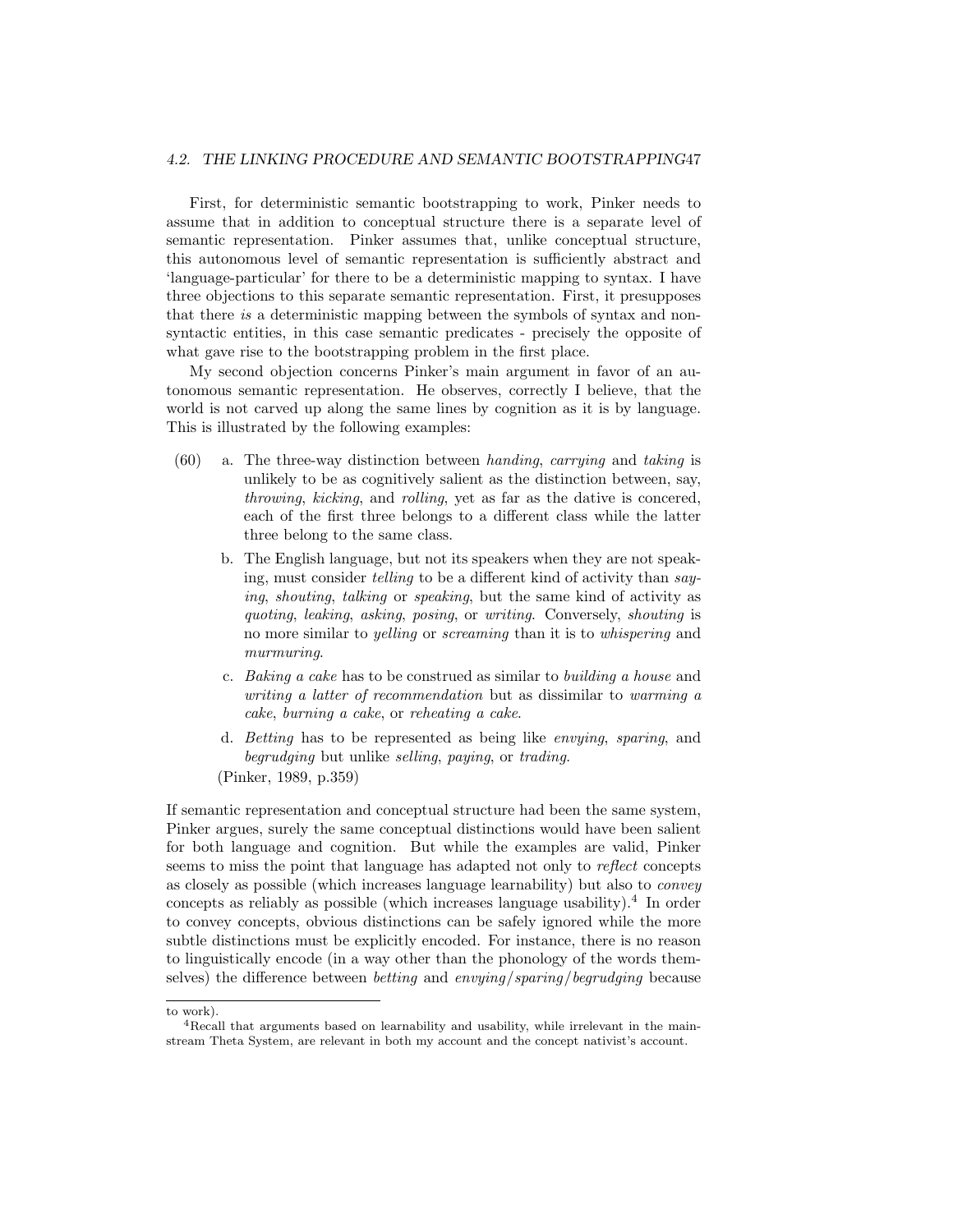there is no danger of confusing these concepts. Same for whispering, murmuring, yelling, shouting and screaming, which are all safely onomatopoeic. The difference between *betting* and *selling/paying/trading*, on the other hand, is so subtle that it must be explicitly encoded lest it be missed. And similarly the difference between saying, shouting, talking and speaking. Language does not exaggerate small differences between words because such differences happen to be important at some autonomous level of semantic structure, but because those differences are too small to leave implicit.

Third, Pinker acknowledges, a problem for the semantic bootstrapping hypothesis (both deterministic and probabilistic) are syntactically ergative languages. In syntactically accusative languages, which form a large majority, the argument of an intransitive verb patterns with the Subject of a transitive verb. In contrast, in syntactically ergative languages, no more than 5% of the world's languages (Marantz, 1984), the argument of an intransitive verb is treated like the Object of a transitive verb and distinctly from the Subject of a transitive verb. While bootstrapping the acquisition of ergative syntax seems very problematic for a learner who is innately endowed with a linking procedure attuned to accusative syntax, as deterministic semantic bootstrapping seems to require, it seems a lot less hopeless for probabilistic semantic bootstrapping. Indeed, Pinker himself proposes that syntactically ergative languages are the result of conflicting constraints/biases.

In light of these objections to Pinker's (1989) deterministic semantic bootstrapping, probabilistic semantic bootstrapping is the most promising solution to the bootstrapping problem, and the linking procedure can be independently acquired.

## 4.3 The origins of linking regularities

If the linking procedure is acquired, this raises the same chicken-and-egg problem as the acquisition of lexicon operations: do speakers acquire a linking procedure because the mapping from meaning to syntax is regular, or does the language exhibit such regularities because speakers have a linking procedure? As in chapter 3, I propose that gradually accumulating language change is to blame. Acquiring lexical entries with their linking instructions is subject to an acquisition bottleneck. Whenever a verb's linking instructions are not completely acquired, the language learner will fill in the gaps according to his/her inductive biases, such as the regularisation bias introduced in chapter 3. Iterated learning exaggerates the regularisation bias, leading to a regular linking procedure.

While this explains why each language has linking regularities, it does not yet explain why these should be the same linking regularities in every language. Because iterated learning makes languages converge on the language learners' inductive biases, giving an account of the near-universality of the linking regularities is a matter of identifying which biases are involved. In what follows, I will propose an explanation of the universality of split intransitivity in terms of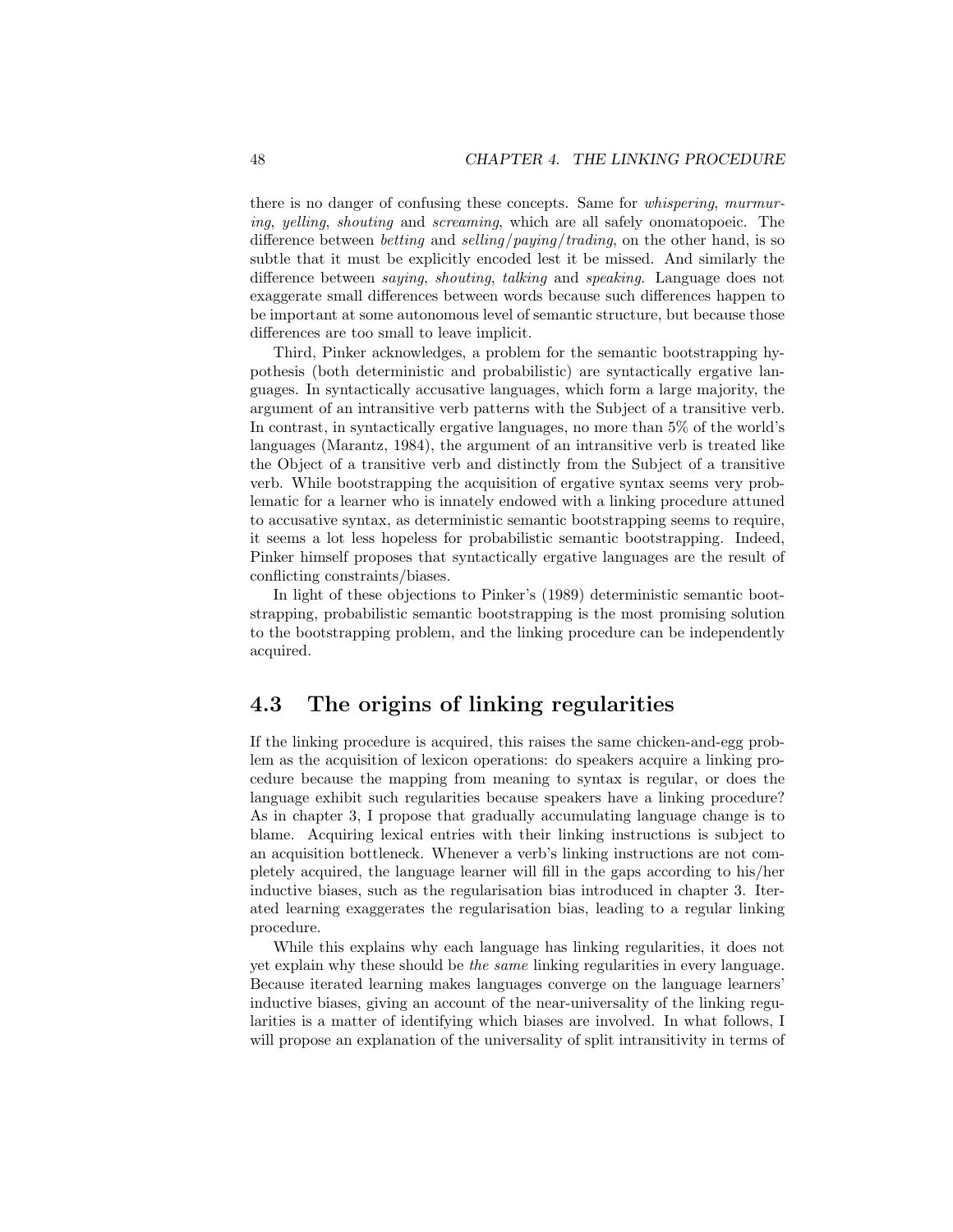### inductive biases.

Split intransitivity is the property of natural language that intransitive verbs display two kinds of behaviour. Some intransitive verbs trigger an *unergative* derivation: the single argument merges externally, i.e. in Subject position. Other intransitives trigger an unaccusative derivation: the single argument merges internally, i.e. in Direct Object position. There are a number of diagnostics for unaccusativity. In Dutch, selection of auxiliary  $zijn$  ('be') and an available impersonal passive are two such diagnostics:

- (61) Unaccusative:
	- a. De gevallen/gestorven/gebroken/verdwenen man. The fallen/died/broken/disappeared man
	- b. De man is/\*heeft gevallen/gestorven/gebroken/verdwenen. The man is/has fallen/died/broken/disappeared

#### (62) Unergative:

- a. De \*gekomen/\*gedwaalde/\*gebloosde man. The came/wandered/blushed man
- b. De man \*is/has gekomen/gedwaald/gebloosd. The man is/has came/wandered/blushed

Many of the syntactic differences between unergative and unaccusative verbs can be explained by assuming that the argument of an unaccusative is, underlyingly, an Object (Perlmutter, 1978). In other words, the differences between unergative verbs and unaccusative verbs are the result of differences in linking.

Reinhart (2000) shows that these differences in linking cannot be, as would be ideal, accounted for in terms of differences in s-selection. For instance, a generalisation in terms of thematic roles would not be able to explain the existence of Theme unergatives in addition to unaccusatives, which also take a Theme:

- (63) a. Agent unergatives: walk, run, eat, etc.
	- b. Theme unergatives: sweat, glitter, tremble, rattle, etc.
	- c. Unaccusatives: break, slide, defrost, bend, etc.

In order to account for the differences in linking, the mainstream Theta System's linking procedure contains two main deviations from what would be the most straightforward, i.e. pure Agent-Subject, Theme-Object alignment. First, the argument of an intransitive verb without a causative alternate is 'left unmarked' and merges externally, regardless of its role, triggering an unergative derivation. This is an instance of the generally accepted merge-over-move principle motivated by cognitive economy. Second, the argument of what I have so far called an inchoative verb - an intransitive verb with a causative alternate - appears to inherit its linking instructions from the causative alternate.<sup>5</sup> Although this

<sup>5</sup>While this is not a component of the marking or merging procedure (see (16) and (17) in chapter 1), I treat this interaction with lexicon operations as part of the Theta System's 'linking procedure in the broad sense', because, indeed, it affects linking.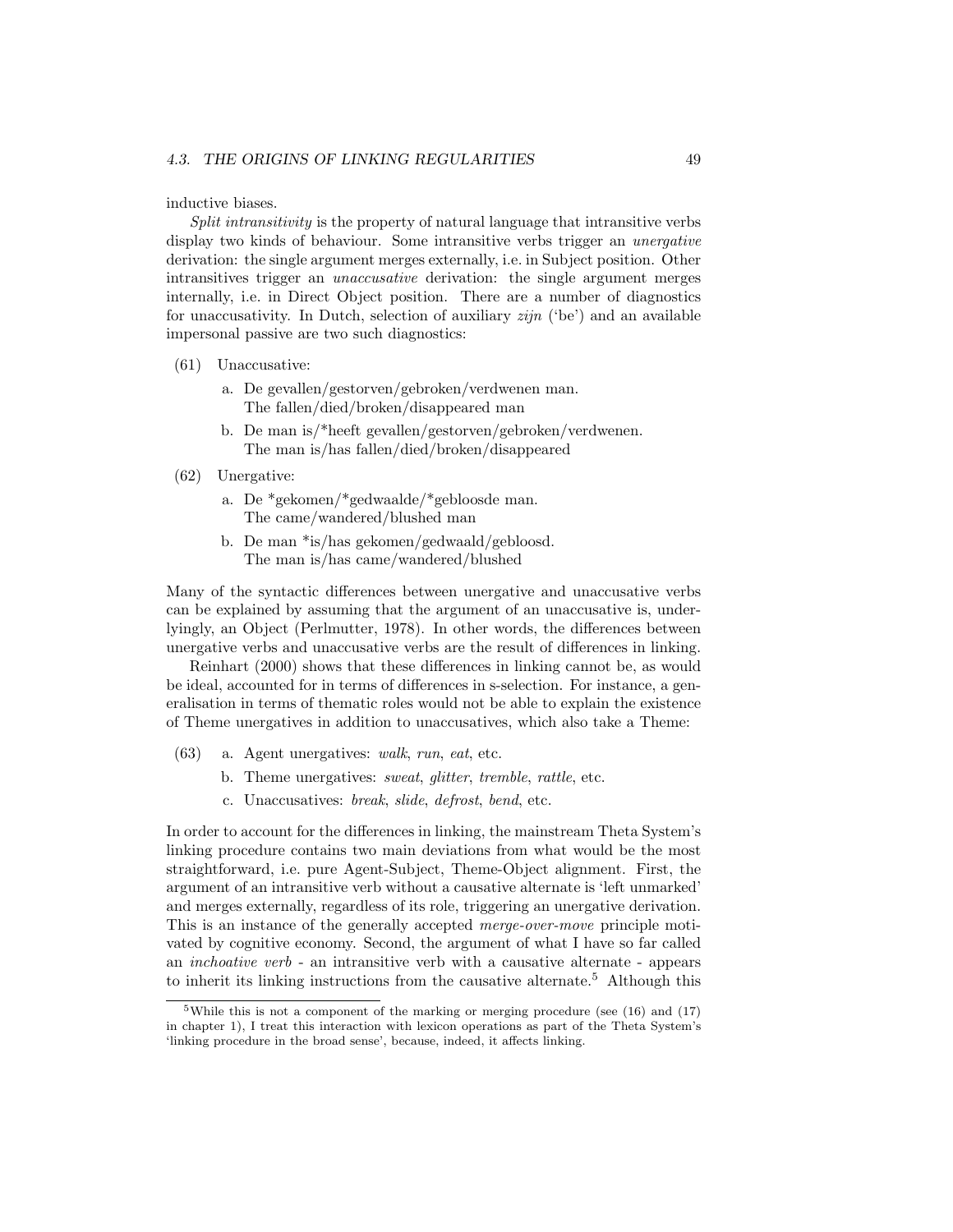inheritance is only visible if the argument merges internally, triggering an unaccusative derivation (64a), it makes sense to assume that a similar inheritance occurs for verbs like worry, which also have a causative alternate but trigger an unergative derivation (64b).

- (64) a.  $break([+c]_1[-c-m]_2)$ : Alan broke the window break( $[-c-m]_2$ ): The window<sub>i</sub> broke <sub>i</sub>
	- b.  $worry([-c]_1[-c+m])$ : The war worried Bertrand worry([-c+m]): Bertrand worried

In the mainstream Theta System this inheritance is explained, recall from chapter 1, by assuming that Decausativisation does not create a new concept, and hence applies 'after the marking procedure', while, for instance, Agentivization does create a new concept, and hence applies 'before the marking procedure' (Reinhart, 2002). But in the account of the Theta System that I explore, this explanation cannot be maintained. First, the difference between concept-creating and non-concept-creating operations does not translate to a view of lexicon operations as productive generalisation. Second, if both the linking procedure and lexicon operations are productive generalisation, there is no one applying before the other, at least not systematically for a whole class of verbs.

Instead, because I assume that the linking procedure is acquired, I have no choice but to acknowledge that the generalisation 'intransitive verbs with a causative alternate inherit their linking instructions from it' is as much part of the linking procedure as the generalisation 'if nothing rules this out, merge externally' is - both are generalisations, hence both can be acquired and productively applied. While this may appear to be begging the question, this change in perspective allows us to move the burden of explanation from the individual's grammar to inductive biases and iterated learning; a strategy that seemed to work well in the previous chapter.

First, let me introduce some terminology. Dowty (1989) formally defines a thematic role as a set of entailments of a group of predicates with respect to one of the arguments of each. If the group of predicates is relevant for argument projection, for instance all the verbs that project the role bearer as a subject, Dowty calls the resulting thematic roles L-thematic roles. Presumably, the theta clusters all denote L-thematic roles. If the 'group' of predicates contains only one predicate, Dowty, following (Marantz, 1984; Riemsdijk & E, 1986), calls the resulting thematic roles *individual thematic roles*, which I will abbreviate as 'I-thematic roles'. For example, the verb break has the I-thematic roles Breaker and Breakee, which logically contain the L-thematic roles Cause and Theme.

Based on this distinction, I introduce the following terminology. The Lthematic alignment bias is the expectation that identical L-thematic roles merge in identical syntactic positions.<sup>6</sup> The I-thematic alignment bias is the expectation that identical I-thematic roles merge in identical syntactic positions. Both biases are instantiations of the more general expectation that similar forms

<sup>6</sup>This bias corresponds to M. C. Baker's (1988) Uniformity of Theta Asignment Hypothesis (UTAH). However, it is only a bias, an expectation, not a rigid linking procedure.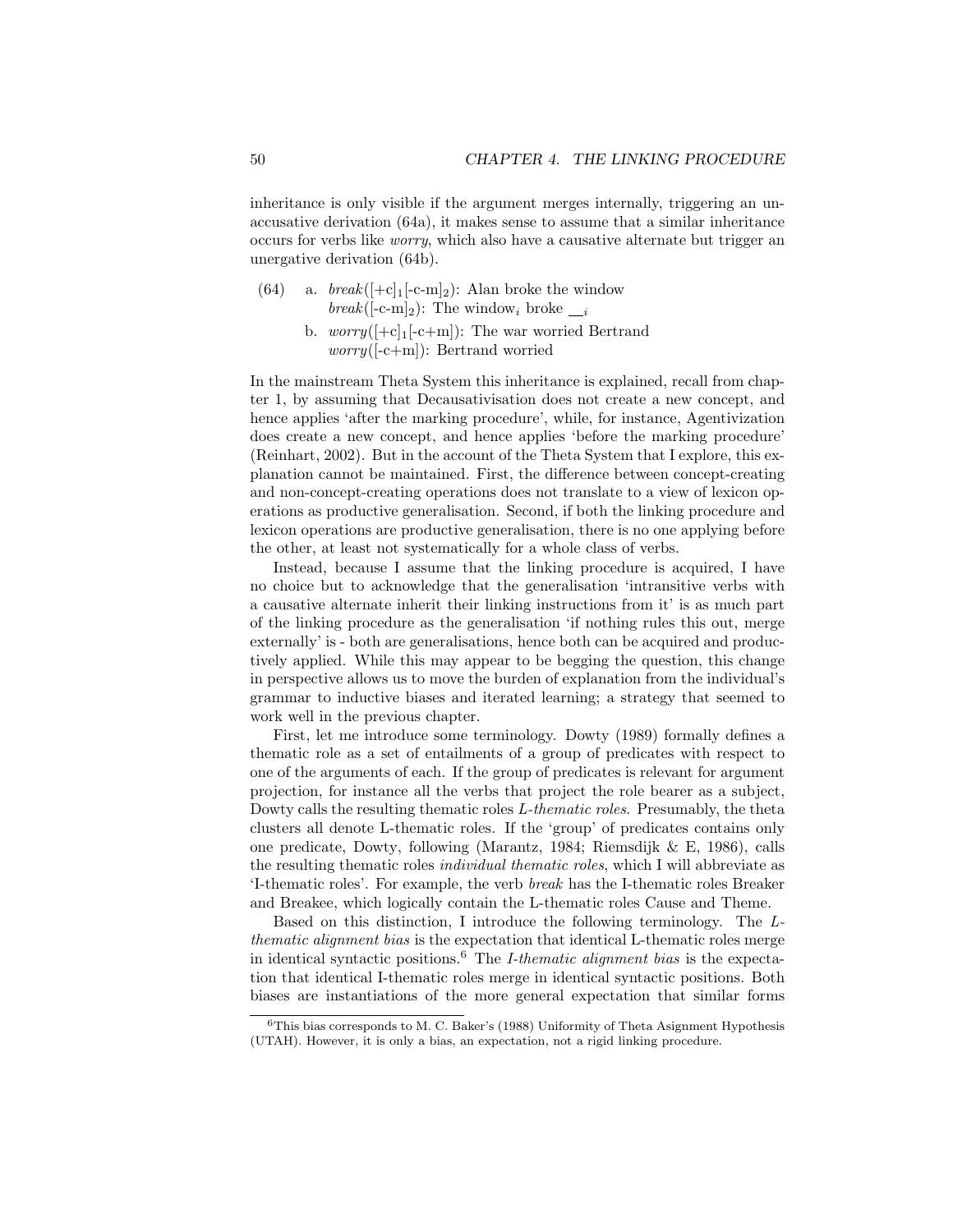have similar meanings (cf. section 3.2); assigning them different names is only for clarity in what follows. The I-thematic alignment bias is of course more powerful than the L-thematic alignment bias; for instance, the Breakee arguments of intransitive break and transitive break are much more similar than the Theme arguments of *glitter* and *break*. In addition, there is an *economy bias:* it is more economical to merge the argument of an intransitive verb in Subject position immediately, rather than via the Object position (as in an unaccusative derivation).

The table in (65) summarises how these biases interact for each kind of intransitive verb. For Agent unergatives, I-thematic alignment is irrelevant (there is no causative alternate with the same I-thematic role), and economy (merge over move) and L-thematic alignment (Agents of transitive verbs are also Subjects) are both satisfied. For Theme unergatives, I-thematic alignment is again irrelevant, economy is satisfied while L-thematic alignment is violated (Themes of transitive verbs are Objects, not Subjects). The existence of Theme unergatives in English suggests that the economy bias is stronger than L-thematic alignment. However, this is a close and perhaps accidental victory, as the group of Theme unergatives exhibits considerable cross-linguistic variation in their syntactic behaviour as well as within-language 'fluidity' (Sorace, 2004; Levin & Rappaport-Hovav, 1995). For unaccusatives, I-thematic alignment is relevant (there is a causative alternate for such verbs) and it overrules the economy bias violation.

|      |                         | I-thematic |         | L-thematic |
|------|-------------------------|------------|---------|------------|
|      |                         | alignment  | Economy | alignment  |
| (65) | Agent/Cause unergatives |            |         |            |
|      | Theme unergatives       |            |         |            |
|      | Unaccusatives           |            |         |            |

Each kind of intransitive verb is a best fit to these three competing biases. But, crucially, it is not the individual language learner who optimises his/her lexicon in this fashion. The individual learner will do so only to fill in the gaps that are due to the acquisition bottleneck. The biases are exaggerated by iterated learning, leading ultimately to the three-way partition of verbs that is captured in the Theta System's linking procedure. This account of linking regularities does not require that a decausativisation operation applies after the marking procedure, or that the individual speaker makes the merge-over-move decision every time an unergative verb is used. Rather, these are patterns that have emerged incrementally over many generations, acquired and applied by the individual language learner through productive generalisation.

The translation of the mainstream Theta System's linking procedure to my account of the Theta System has been remarkably easy - so easy, in fact, that one might wonder what is gained by making this translation. Foremost, it shows that the Theta System's empirical coverage can maintained, without postulating an innate linking procedure and innate lexicon operations, without requiring that some lexicon operations apply after and others before linking, without requiring that only one thematic form of each verb concept is lexically stored, and without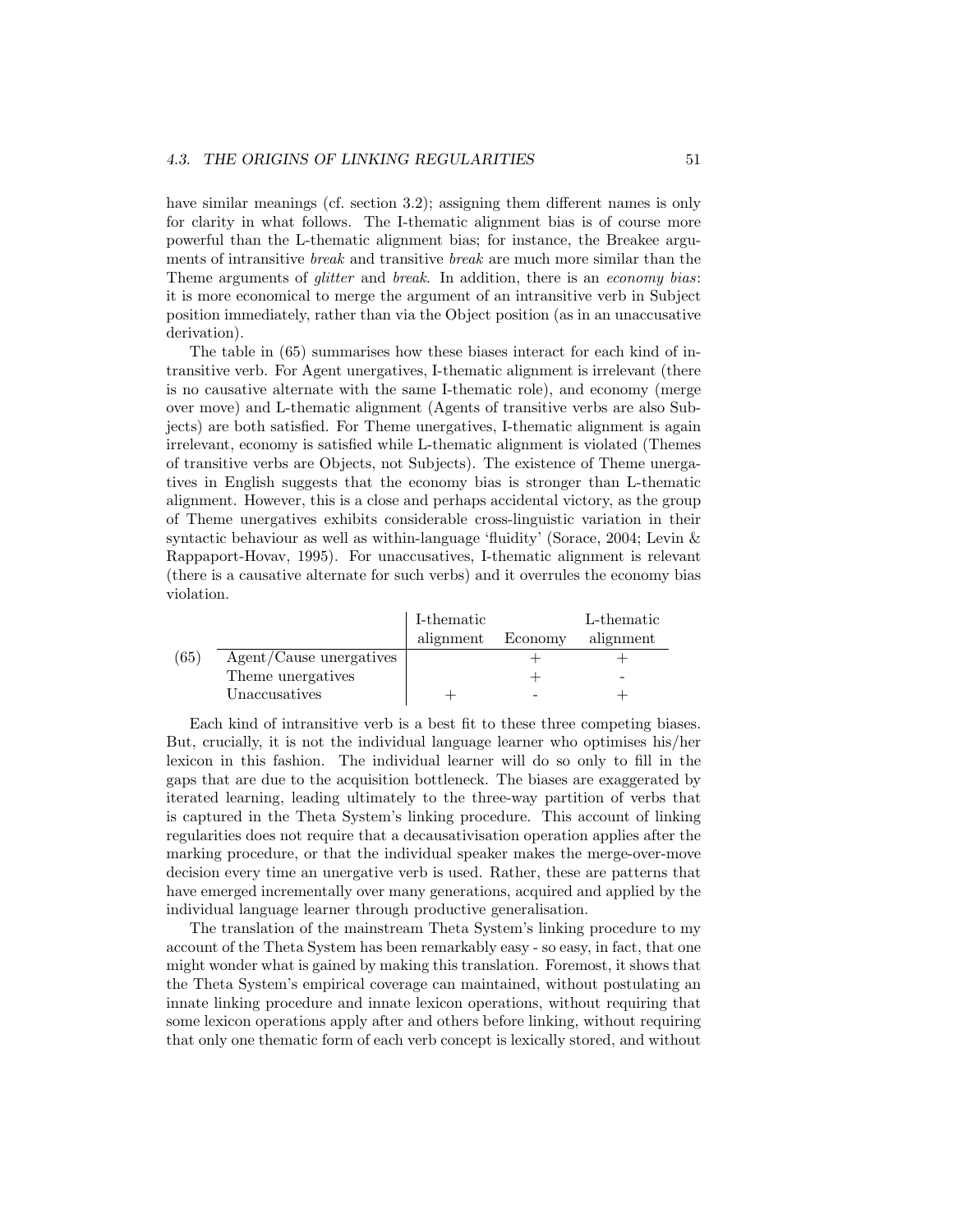assuming that lexical entries do not contain their own linking instructions. And all this is compatible, by the apropriate substitutions, with what I have been calling 'my account' as well as the concept nativist's account of the Lexicon.

## 4.4 Thematic distinctness

There is a close relation between the linking procedure, which links a verb's arguments to syntactic positions based on their thematic roles, and the fact that verbs never assign the same role to more than one argument. I will call the latter universal property of verbs thematic distinctness (Dowty's (1989) 'distinctness', Parsons' (1990) 'uniqueness').<sup>7</sup> In the Theta System, thematic distinctness is formulated as the Identity Constraint (IC) (66). Marelj (2002) assumes, in order to account for the behaviour of double Object constructions (which I will not treat in this thesis), that the IC holds at the interface between the lexicon and syntax as well as at the interface between syntax and the inference system.

#### (66) Identity Constraint (IC):

Two identical theta-roles cannot realize on the same grid. (Marelj, 2002, p.2)

Thematic distinctness or the IC implies that there are no verbs such as hypothetical skick, which is like kick but with two Agents, such that 'John skicked the ball Bill' means that John and Bill both kicked a ball (example from Carlson, 1984). But while thematic distinctness is assumed in most accounts of linking, its origins and universality are only rarely the topic of inquiry (Carlson, 1998).

It is useful to subdivide the notion 'thematic distinctness' according to the division drawn by Dowty (1989) between L-thematic roles and I-thematic roles, explained in section 4.3. Summarising, an I-thematic role is the set of entailments of a verb with respect to one of its arguments. For instance, break has I-thematic roles Breaker and Breakee. L-thematic roles like Agent and Theme contain only the entailments relevant for linking (c and m, in the Theta System). Following this division, I distinguish L-thematic distinctness from I-thematic distinctness:

## (67) a. L-thematic distinctness:

No verb has two arguments that bear the same L-thematic role

#### b. I-thematic distinctness:

No verb has two arguments that bear the same I-thematic role

L-thematic distinctness is equivalent to the IC, and it is the strongest property; it entails I-thematic distinctness. If a verb assigns distinct L-thematic roles

<sup>7</sup>Carlson seems to mistake the first clause of Kaplan and Bresnan's (1982) Uniqueness, which states that a lexicon-syntax mapping must assign a unique grammatical function (Subject, Object, etc.) to each of a predicate's arguments, with thematic distinctness as he intends it. Thematic distinctness is a property of verbs while Kaplan and Bresnan's Uniqueness is a property of the linking procedure, which follows straightforwardly from the fact that clauses in natural language happen to have only one of each syntactic position, i.e. one Subject, one Object and one Indirect Object.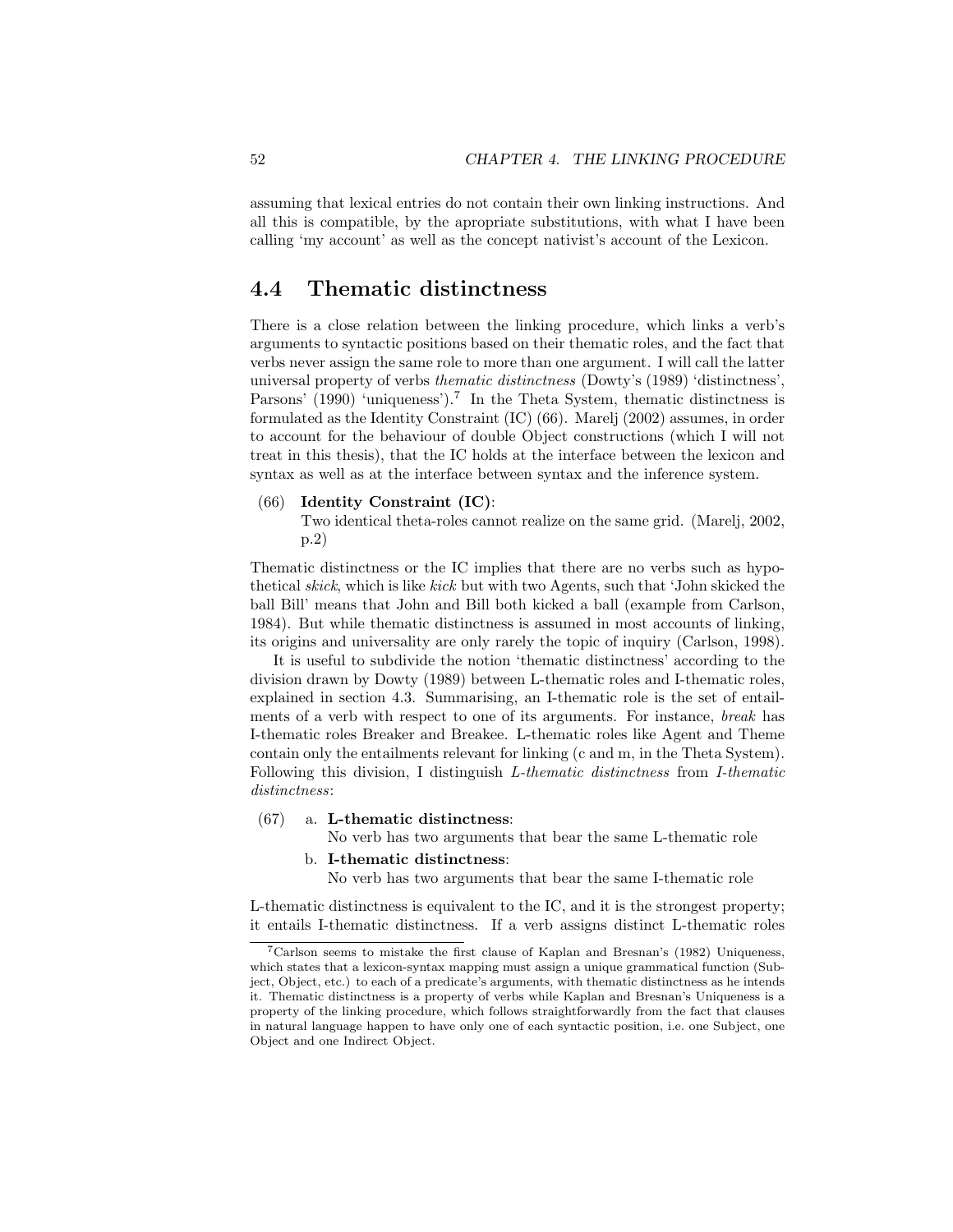(i.e. roles distinct with respect to one or more features relevant for argument projection) it automatically assigns distinct I-thematic roles (i.e. roles distinct with respect to any features). In the literature, the discussion of thematic distinctness has been limited to L-thematic distinctness.

In this section I try to explain why all languages exhibit L-thematic distinctness. The structure of this section is as follows. In section 4.4.1 I review and reject an argument raised in (Parsons, 1990). In section 4.4.2 I propose a new explanation of L-thematic distinctness in terms of iterated learning. It will turn out that, although L-thematic distinctness entails I-thematic distinctness, iterated learning can explain L-thematic distinctness only if I-thematic distinctness is independently explained. In section 4.4.3, in search of an independent explanation of I-thematic distinctness, I review Carlson's (1998) proposal that thematic roles serve the individuation of events. Rejecting it as an explanation of I-thematic distinctness, I propose a new explanation in section 4.4.4 based, again, on iterated learning.

Both explanations in terms of iterated learning will turn out to be remarkably straightforward, so why bother rejecting Parsons' and Carlson's (1998) accounts first? Because those two accounts seem to support that the IC holds not only as a property of lexical entries, but also at the level of inference; and I believe that that is not the case.

## 4.4.1 Parsons (1990): event semantics

——

In her discussion of the Identity Constraint, Marelj (2004) quotes the following footnote from (Parsons, 1990), here with a little context:

[...] thus, each event possesses at most one Agent, at most one Experiencer, and so on.<sup>5</sup> (p.74)

5. This requirement of uniqueness is practically forced on us by the type of logical forms employed. [...] Suppose we were to label as themes both the direct and the indirect objects. Then, the logical form of a sentence containing both such items would be logically equivalent to the sentence with the direct and indirect object interchanged. If you gave a fish to Mary, you would thereby give Mary to a fish. (p.293)

The term 'event' in Parsons' work denotes the event variable in event semantics; it does not denote event in any language-independent sense, e.g. events in our categorisation of the world. This contrast is important to keep in mind, because in section 4.4.3 I review Carlson's (1998) argument, in which 'event' seems to denote something in our categorisation of the world.

There are two readings. First, the 'suppose'-sentence in the above quote can mean the following: suppose we were to label as Themes both the direct and the indirect objects of a verb like give. I will call this the particular reading because it involves a particular (hypothetical) lexical entry. The second reading is more general: suppose the grammatical positions Direct Object and Indirect Object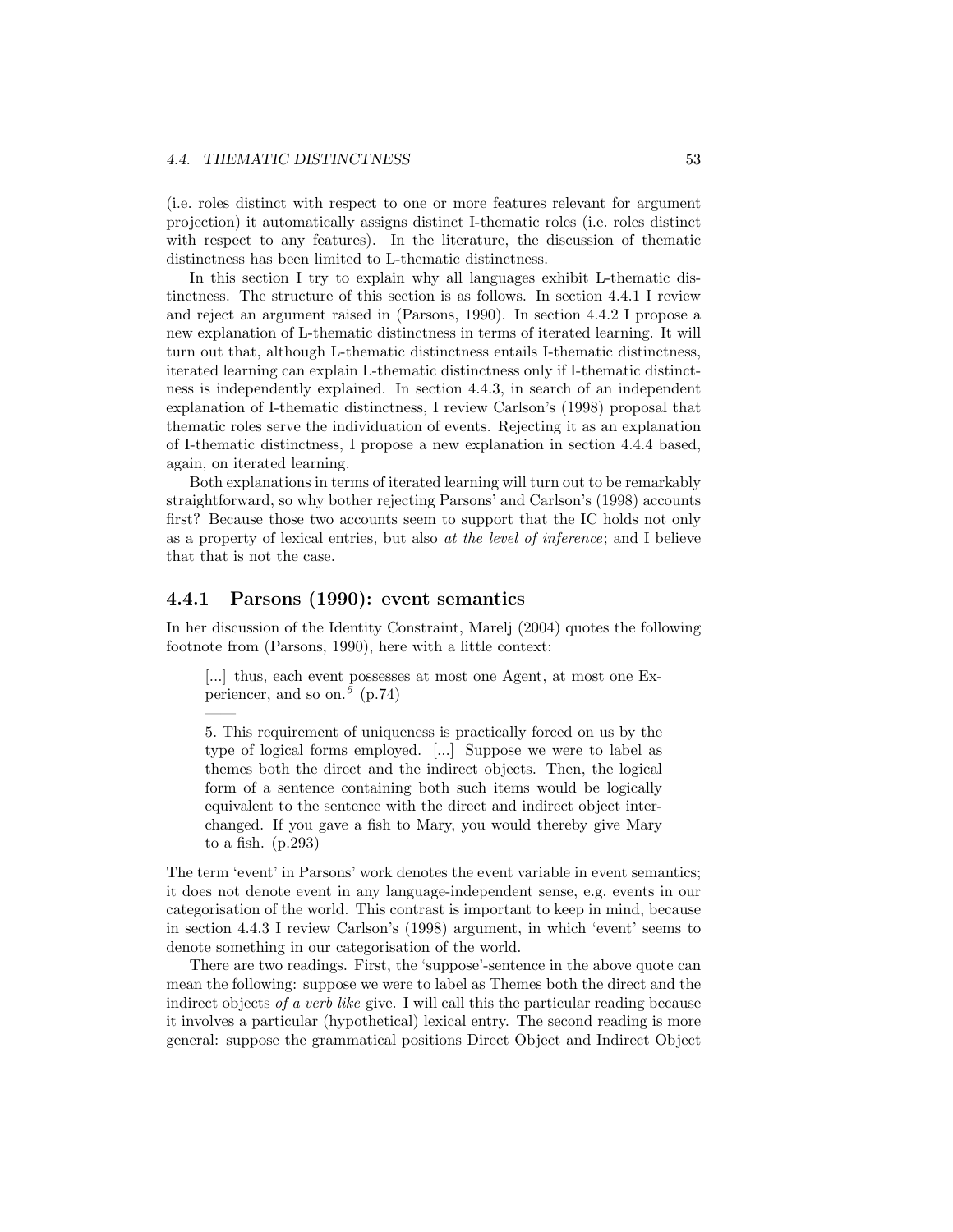are associated with the same L-thematic role in general, independently of the verb give. Although I believe that the particular reason is as Parsons intends it, I will treat both readings to show that, either way, his argument does not work.

## The particular reading

Suppose we were to label as Themes both the direct and the indirect object of a verb like give. In Parsons's event semantics, this would yield the following logical forms for each 'fish-giving' sentence:

- (68) a. Alan gave a fish to Mary  $\exists e \text{ GIVE}(e) \land \text{Agent}(\text{alan}, e) \land \text{Theme}(\text{mary}, e) \land \text{Theme}(\text{the fish}, e)$ 
	- b. Alan gave Mary to a fish  $\exists e \text{ GIVE}(e) \land \text{Agent}(\text{alan}, e) \land \text{Then}(e)$   $\land$  Theme(mary, e)

(68a) and (68b) are logically equivalent; one would entail the other. But as Parsons acknowledges in the first sentence of his footnote, the fish-example goes wrong due to the type of logical forms employed. In particular, it goes wrong due to Parsons' assumption that the logical form of a sentence contains only the L-thematic roles. As I explained in chapter 1, L-thematic roles need not be considered in any way cognitively real. The fact that the linking procedure is sensitive only to the semantic features c and m does not mean that only these features are assigned to a verb's arguments in the syntax and passed on to logical form: after all, all the other (I-thematic role) entailments are still there at the level of interpretation. If both the direct and indirect object of give were Themes, as Parsons asks us to imagine, this would not mean that both arguments would be indistinguishable at the level of interpretation; it would only mean that the Given and the Givee are indistinguishable for the linking procedure. Indeed, a more adequate representation of the logical form might be one in terms of I-thematic roles:<sup>8</sup>

- (69) a. Alan gave a fish to Mary  $\exists e$ GIVE $(e) \wedge$ Giver(alan, e)  $\wedge$ Givee(mary, e)  $\wedge$ Given(the fish, e)
	- b. Alan gave Mary to a fish  $\exists e$ GIVE $(e) \wedge$ Giver(alan, e)  $\wedge$ Givee(the fish, e)  $\wedge$ Given(mary, e)

Obviously, (69a) and (69b) are logically distinct. Even if Givee and Given would somehow both fall under the same L-thematic role Theme, one sentence would still not entail the other. Hence, although Parsons's footnote may support L-thematic distinctness in his particular implementation of event semantics, this is only a theory-internal explanation of a theory-internal kind of thematic distinctness.

<sup>8</sup>This may appear redundant, but (68a) and (68b) may contain redundancy too: it seems impossible to conceptualise the meaning of the conjunct give $(e)$  without conceptualising an Agent doing the giving.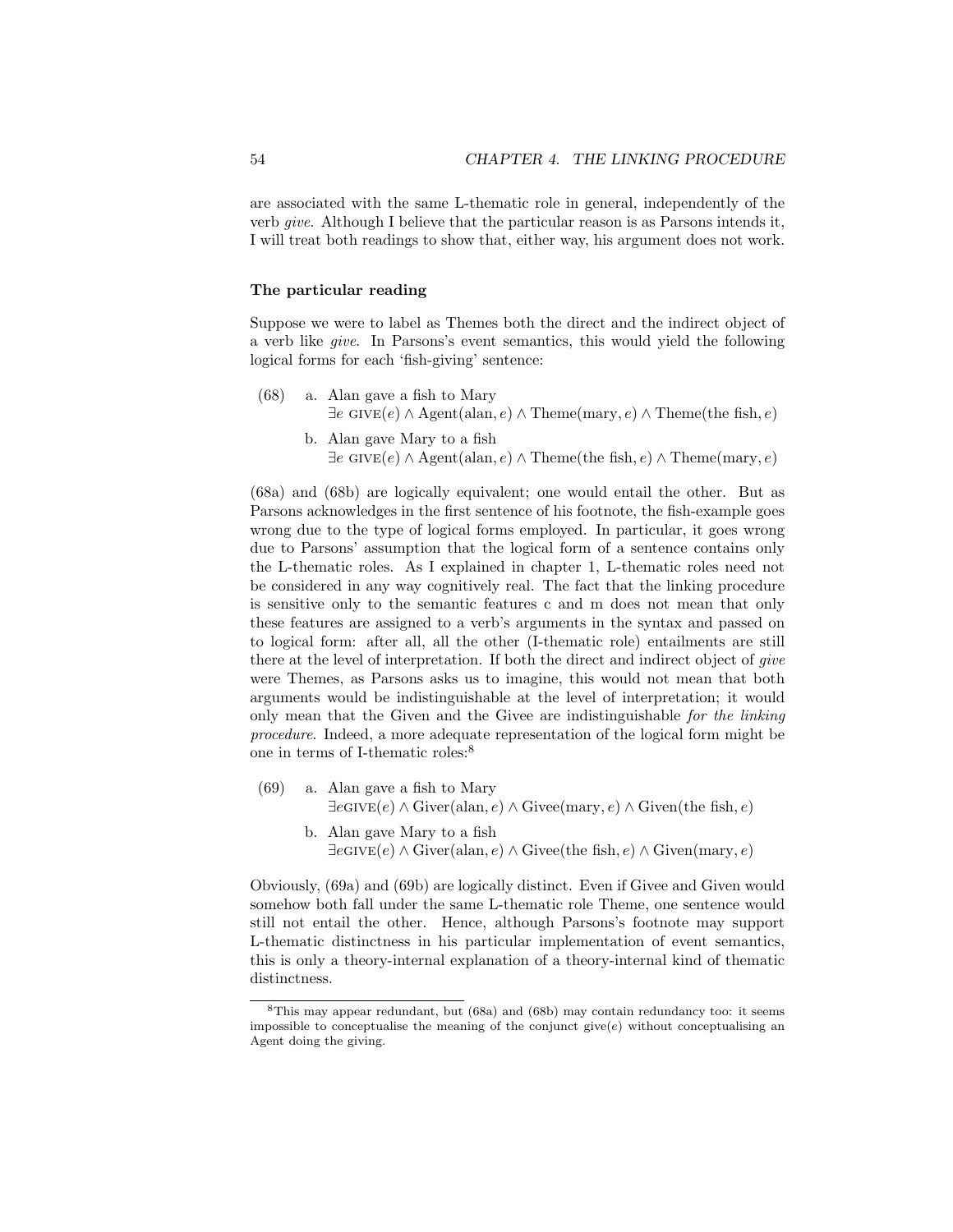### The general reading

According to the general reading, Parsons asks us to suppose that Direct Object and Indirect Object are associated with the same L-thematic role, i.e. Theme, independent of lexical entries. It is unclear to me how this could yield an argument in favor of L-thematic distinctness as I have defined it, as a property of lexical entries, but I will evaluate the argument nevertheless.  $9$  Supposing that Direct Object and Indirect Object are both associated with Theme would mean that the linking procedure does not distinguish between Direct Object and Indirect Object, and that an argument labeled Theme could end up in either position. Similarly to my objection against the particular reading, this does not mean that the Direct Object and Indirect Object of a given verb are therefore indistinguishable at the level of interpretation - that is an artefact only of Parsons' event semantics.

## 4.4.2 L-thematic distinctness through iterated learning (almost)

We need an alternative explanation for L-thematic distinctness. Labeling two arguments as Theme, as Parsons (1990) asks us to imagine, does not matter for the level of interpretation except in his implementation of event semantics. It does matter, however, for the linking procedure. If both the Givee and the Giver were Themes (supposing, for the sake of this example, that the linking procedure would not be sensitive to the Givee-Giver distinction), language learners would not be able to decide which argument goes where, except when acquiring the verb in its entirity from direct evidence. Through iterated learning, lexical entries that cannot be reliably acquired except from direct evidence tend to undergo change or disappear from a language. This is the reason we observe L-thematic distinctness in today's languages.<sup>10</sup>

However simple, this explanation has so far been overlooked. For instance, Tenny (1994) argues that Dowty's (1991) approach based on the arguments' resemblance to prototypical roles will not give rise to L-thematic distinctness, and regards this as an advantage of her own Aspectual Roles approach. But it is easy to see that Dowty's (1991) approach, too, gives rise to L-thematic distinctness. After all, a lexical entry that takes two arguments with the same number of Proto-Agent and Proto-Patient entailments cannot be reliably acquired except from direct evidence. Turning Tenny's argument around, it may even be an

<sup>9</sup> Instead, if valid, it would be an argument in favor of the converse of M. C. Baker's (1988) Uniformity of Theta Asignment Hypothesis (UTAH). The UTAH states that identical thematic relationships between items are represented by identical structural relationships between those items at the level of deep structure. Hence, the converse of the UTAH is that different structural relationships are associated with different thematic relationships. Parsons asks us to imagine that this converse does not hold because Direct Object as well as Indirect Object are associated with Theme, and he then shows that this goes wrong.

 $10$ To view this explanation from a different perspective: a hypothetical 'proto-language' that lacked linking regularities may not have had L-thematic distinctness either. Similarly, if what I hypothesised at the beginning of this chapter is correct, language as used for thought need not exhibit L-thematic distinctness either.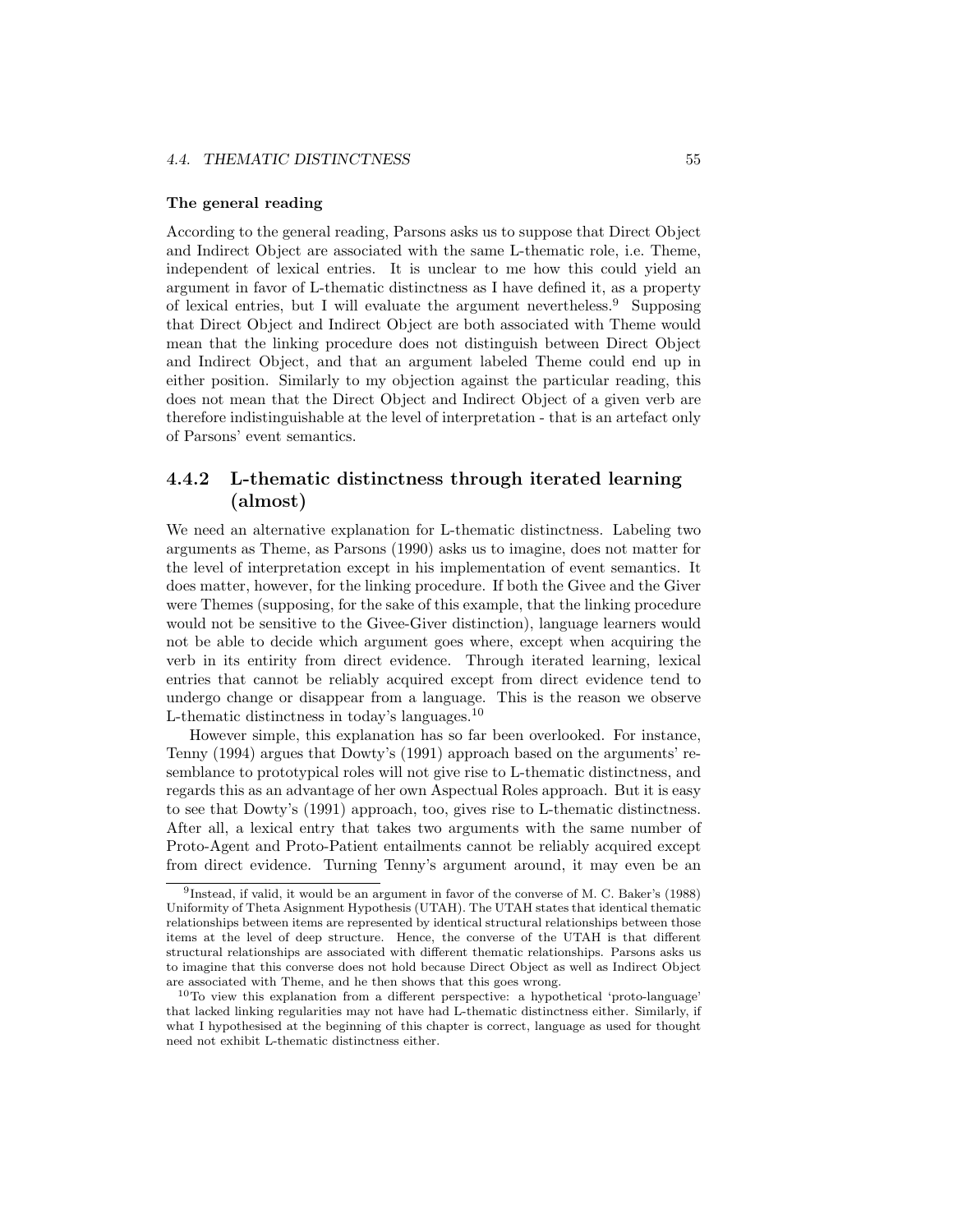advantage of Dowty's approach that, contrary to the theory of Aspectual Roles, it does not have thematic distinctness built-in from the start.

Note, however, the 'almost' in the title of this section. If two arguments bear the same I-thematic role, it does not matter which argument goes where, so they may as well bear the same L-thematic role. Even if we would assume like Parsons (1990) that it is L-thematic roles, not I-thematic roles, that are assigned to arguments and end up in logical form, the logical indistinguishability of two arguments would only be a problem if both arguments bear different I-thematic roles, as in the case of *give* (Givee is not identical to Given). But consider again the hypothetical verb skick, meaning kick with two Agents doing the kicking, both bearing the same I-thematic role:

- (70) a. Alan skicked the ball Bill  $\exists e$ KICK $(e) \land \text{Agent}(\text{alan}, e) \land \text{Then}(\text{the ball}, e) \land \text{Agent}(\text{bill}, e)$ 
	- b. Bill skicked the ball Alan  $\exists e$ KICK $(e) \land \text{Agent}(\text{bill}, e) \land \text{Then}(\text{the ball}, e) \land \text{Agent}(\text{alan}, e)$

Obviously, (70a) and (70b) are logically equivalent. But the difference with give is that here it does not matter, because the sentences do in fact mean the same. Even replacing the L-thematic roles in the logical form by I-thematic roles, as I have proposed in my discussion of Parsons' argument, would not make a difference.

In sum, iterated learning leaves open the possibility for verbs that violate L-thematic distinctness to survive the bottleneck, provided they assign identical I-thematic roles; such verbs need not be reliably acquired in order to be usable. For my explanation of L-thematic distinctness to be complete (and similar for Parsons' (1990) explanation, if it had been valid), I-thematic distinctness must be independently explained (paradoxically, despite L-thematic distinctness entailing I-thematic distinctness). In what follows I reject a rather complex explanation of I-thematic distinctness and give a new explanation in terms of iterated learning.

## 4.4.3 Carlson (1998): event individuation

Carlson (1998) does not distinguish explicitly between I-thematic roles and Lthematic roles, although his examples seem to be aimed primarily at L-thematic roles. Since L-thematic distinctness implies I-thematic distinctness, either version of Carlson's argument would, if valid, end our search for the origins of I-thematic distinctness.

Carlson's (1998) explanation of thematic distinctness is as follows. By assumption, we organise the world around us by means of events as we do with things. Just like we can count the number of things in a room, we can count the number of events in a room.<sup>11</sup> Carlson assumes that we count the number

<sup>11</sup>As mentioned earlier, this notion of 'event' is different from Parson's (1990). Events for Carlson are non-linguistic, conceptual entities used for carving up the world in meaningful pieces. Events for Parsons are formal, linguistic entities: variables in the event semantic representation of a logical form.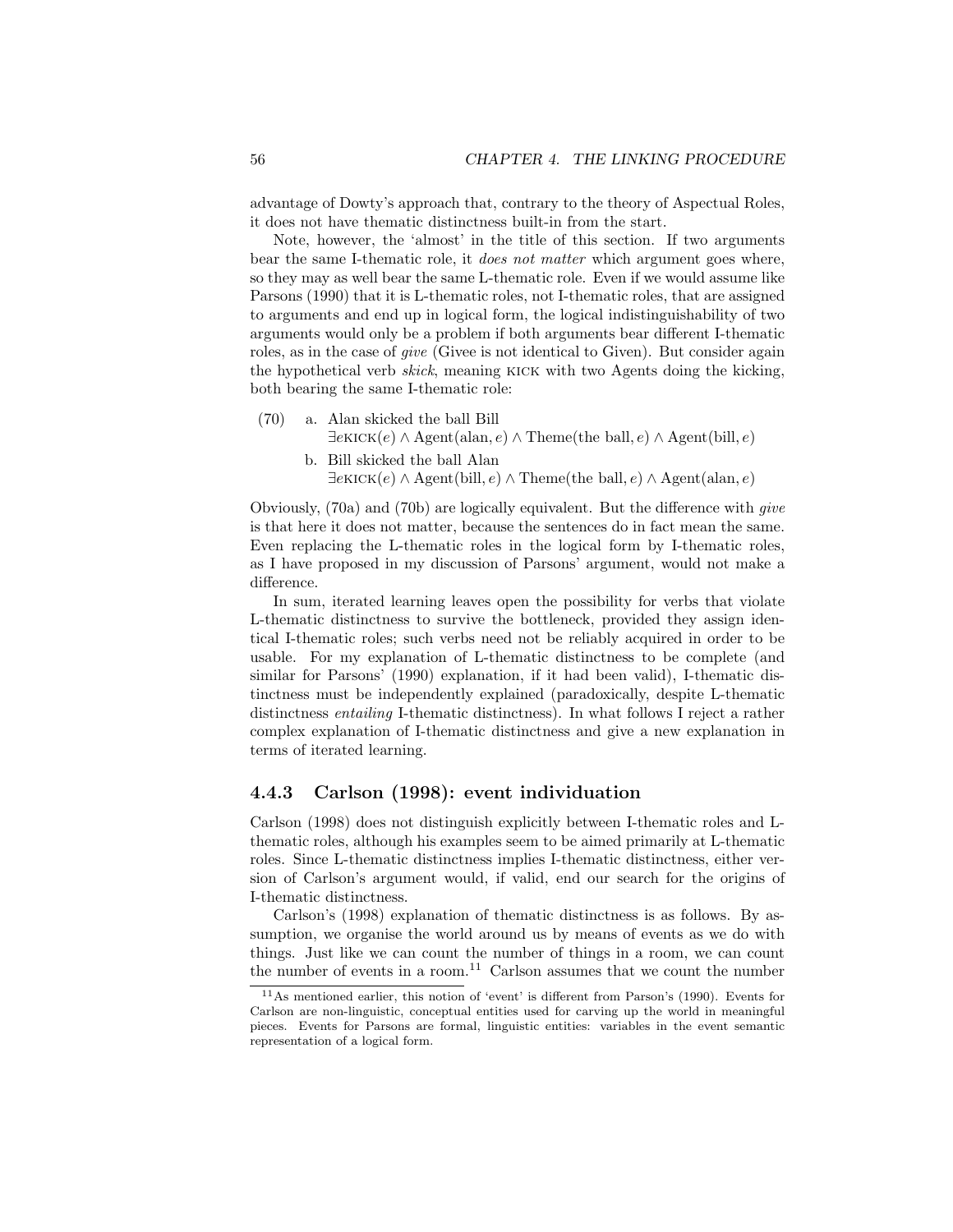of events in a room by counting the number of event participants that bear the same thematic role, i.e. we *individuate events* by identifying the roles of event participants. If the existence of e.g. two Agents or two Patients is asserted, we can infer that there must be two separate events:

- (71) Two Agents, two events:
	- a. Alan walked through the park
	- b. Bertrand walked through the park
- (72) Two Patients, two events:
	- a. Alan kissed Bertrand
	- b. Alan kissed Mary

As a further illustration, adopted from Carlson, the sentences in (73), which share an Instrument participant, can jointly describe a single event, while the sentences in (74) can only describe two different events because they have different Instruments:

- (73) One Instrument, one event:
	- a. John illuminated the room with the light
	- b. John alerted the burglar with the light
- (74) Two Instruments, two events:
	- a. John flipped the light switch with his finger
	- b. John illuminated the room with the light

If we assume the strong, L-thematic role version of Carlson's argument, his examples support the argument only when the set of L-thematic roles is as he assumes. For instance, the sentences in (75) can jointly describe the same event, because, Carlson argues, the light switch, the room and the burglar bear different L-thematic roles in the event, i.e. Patient, Location and Experiencer, respectively.

- (75) a. John flipped the light switch
	- b. John illuminated the room
	- c. John alerted the burglar
	- (from (Lombard, 1985))

But when recast in terms of feature clusters, this example does not support the argument anymore. The light switch and the room would bear the same theta cluster: [-c-m]. Neither participant is a sufficient condition for the event to take place (-c) and their mental states (if present at all) would be irrelevant for the event  $(-m)^{12}$  The Theta System is not the only approach under which the light switch and the room bear the same thematic role. Under Dowty's (1991)

 $12$ The verb *illuminate* also has an 'experiencer'-reading, so its lexical specification may contain the underspecified [-c] rather than [-c-m], allowing for a [-c+m] expansion of the cluster. But even if this is the case, it would not contradict the point at hand, which concerns thematic roles at the level of interpretation rather than in the lexical entry.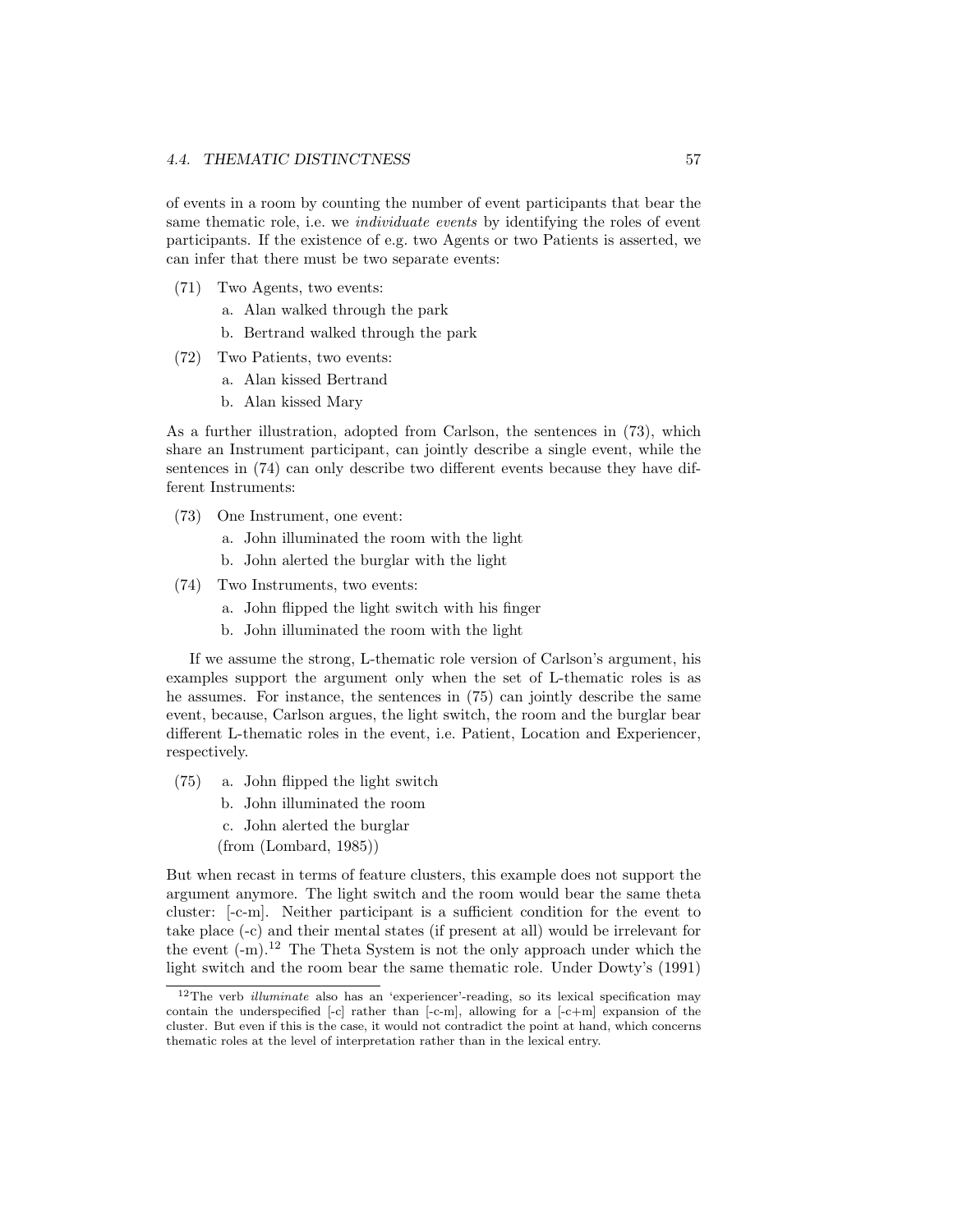approach both participants have the same Proto-Patient properties (change of state and causal affectedness) and under Tenny's (1994) classification both participants bear the MEASURE role. <sup>13</sup>

In an attempt to rescue this example we could instead assume the weak, I-thematic role version of Carlson's claim. That is, one interprets the sentences in (75) as referring to the same event, because each argument bears a distinct I-thematic role: Flippee, Illuminatee and Alertee. However, if I-thematic roles individuate events, the pair of sentences in (76) would be expected to jointly refer to the same event; after all, Alan and Bertrand bear different I-thematic roles (Flipper and Alerter, respectively):

- (76) a. John flipped the light switch with his left hand.
	- b. Alan alerted the burglar with the light.

Carlson's examples are not very promising for an account of thematic distinctness in terms of event individuation, but they are not decisively against it either.

Instead, consider the formal structure of Carlson's argument. There are two premises. First, any event in the real world has at most one entity playing a given thematic role (such that thematic roles can be used for event individuation). Second, each verb expresses only one event. It follows logically from these premises that each verb has at most one entity playing a given thematic role, i.e. that thematic distinctness holds. The second premise is well-motivated, but the first premise is more speculative, and I believe it is false or, at least, unmotivated.

According to the first premise, we are unable to conceptualise events in a way that involves multiple participants with the same role. For instance, we are unable to conceptualise a collision of two objects, a shaking-hands of two people, a marrying of two people, or a cooperative piano-carrying as involving multiple participants with the same role. The claim is not that such events in the real world are never purely symmetrical, but that even if they were truly symmetrical (for instance in a computer simulation), we would still be unable to conceptualise them as such. This is a strong claim on 'something the mind cannot do'. Although I cannot prove it wrong, I can question Carlson's (1998)

- (1) Two Instruments, one event:
	- a. John flipped the light switch with his left hand
	- b. John alerted the burglar with the light
- (2) Two Instruments, one event:
	- a. John searched the room with the light
	- b. John carried the light with his left hand

But this only shows that, as Carlson himself acknowledges, evaluating such data is an empirical matter and not one of intuition. My counterexample does by no means prove that L-thematic roles do not individuate events.

<sup>&</sup>lt;sup>13</sup>Even when using the set of L-thematic roles assumed by Carlson, some variations on his examples do not seem to match his predictions. In (1) two different participants, John's left hand and the light, bear the Instrument role, yet as far as I can tell both sentences could refer to the same event of John flipping the light switch, thereby alerting the burglar.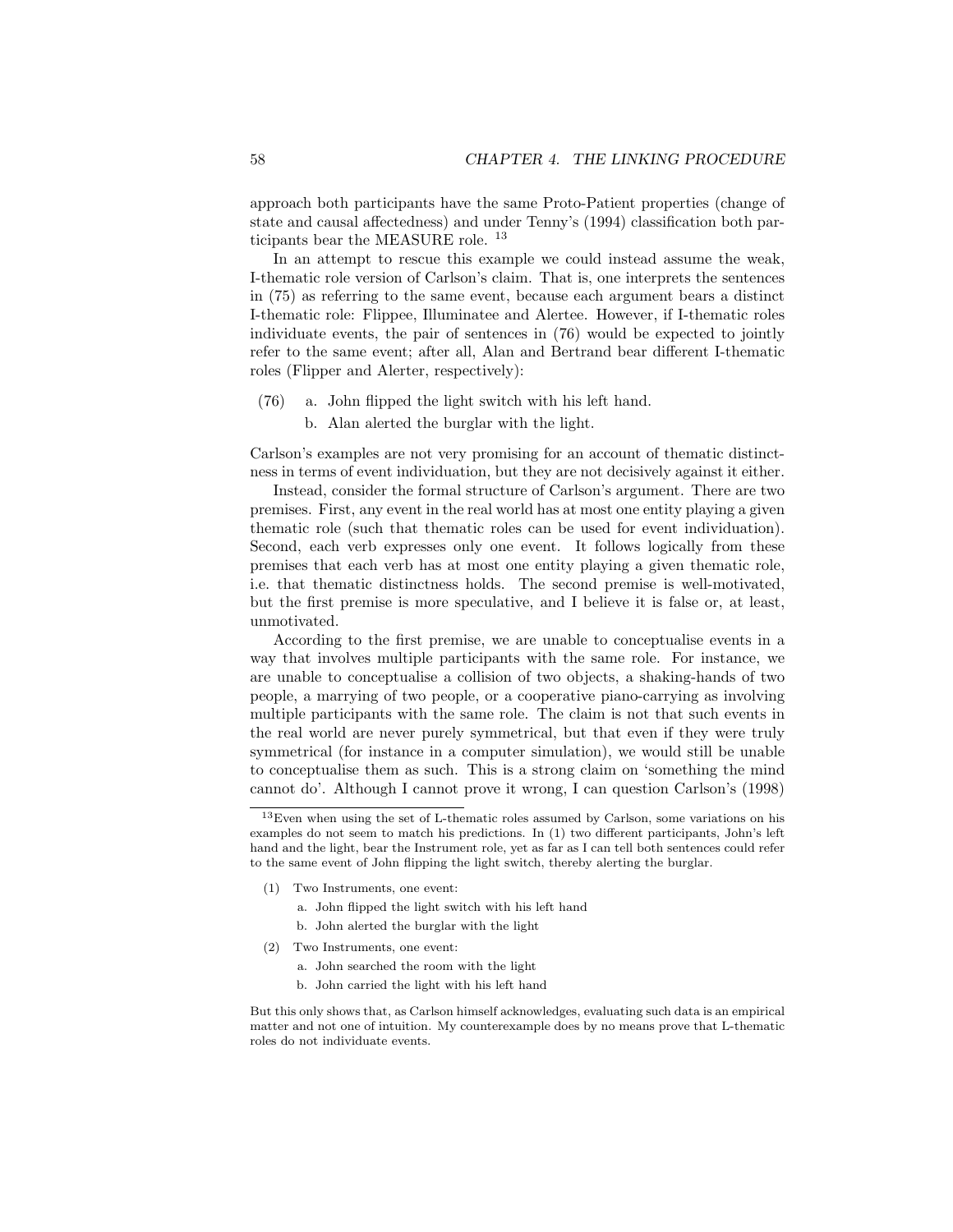motivation. The only motivation Carlson (1998) provides for this cognitive inability is linguistic in nature. For instance, Carlson argues, correctly I believe, that only one thematic role is being assigned to the Subject in 'the boys carried the piano up the stairs' (i.e. the boys collectively are a Piano-Carrier) and to the Subject in 'Alan and Bertrand shook hands' (i.e. Alan and Betrand collectively are a Mutual-Hands-Shaker). But events are encoded like this linguistically not because we cannot conceptualise events as having multiple participants with the same role, but because we happen to lack verbs that assign the same thematic role to multiple participants. In other words, Carlson's argument is circular, because his motivation for the first premise assumes precisely the property he is trying to explain: thematic distinctness.

In conclusion, I reject Carlson's explanation of thematic distinctness in terms of event individuation. This does not mean that I deny that thematic roles are used as a heuristic in deciding whether two sentences can describe the same event or not - indeed, it would be surprising if we did not use such salient meaning components for this purpose. But Carlson's slogan 'two Agents, two events' is only a heuristic. The mapping between events and event participants is insufficiently rigid to explain the universality of L-thematic distinctness or, weaker but sufficient for our purposes, I-thematic distinctness.

## 4.4.4 I-thematic distinctness through iterated learning

Instead of relying on event individuation, I propose that I-thematic distinctness is the result of a much more fundamental property of the mind: the regularity bias, i.e. the expectation that different forms have different meanings. Indeed, this is the same bias that guides productive generalisation in the acquisition of lexicon operations and the linking procedure. Because clauses have only one of each syntactic position (Subject, Direct Object, Indirect Object), two arguments of a verb will inevitably be linked to different syntactic positions (this is the first clause of Kaplan and Bresnan's (1982) 'Uniqueness'). The language learner is biased to expect that a difference in syntactic position correspond to difference in semantics. Because iterated learning exaggerates biases, the regularity bias leads to I-thematic distinctness (but not necessarily to L-thematic distinctness, which I argued earlier is a separate result of iterated learning).

## 4.5 Conclusion

An explanation of the origins of the linking procedure in terms of acquisition and iterated learning, has enabled my account of the Theta System to explain and in essence maintain some of the mainstream Theta System's core mechanisms. Like lexicon operations, the linking procedure may be but an instance of productive generalisation over patterns in E-language. The mainstream Theta System's solution for split intransitivity in terms of an innate linking procedure and its interaction with lexicon operations, translates remarkably well into an explanation of split intransitivity through iterated learning. It is compatible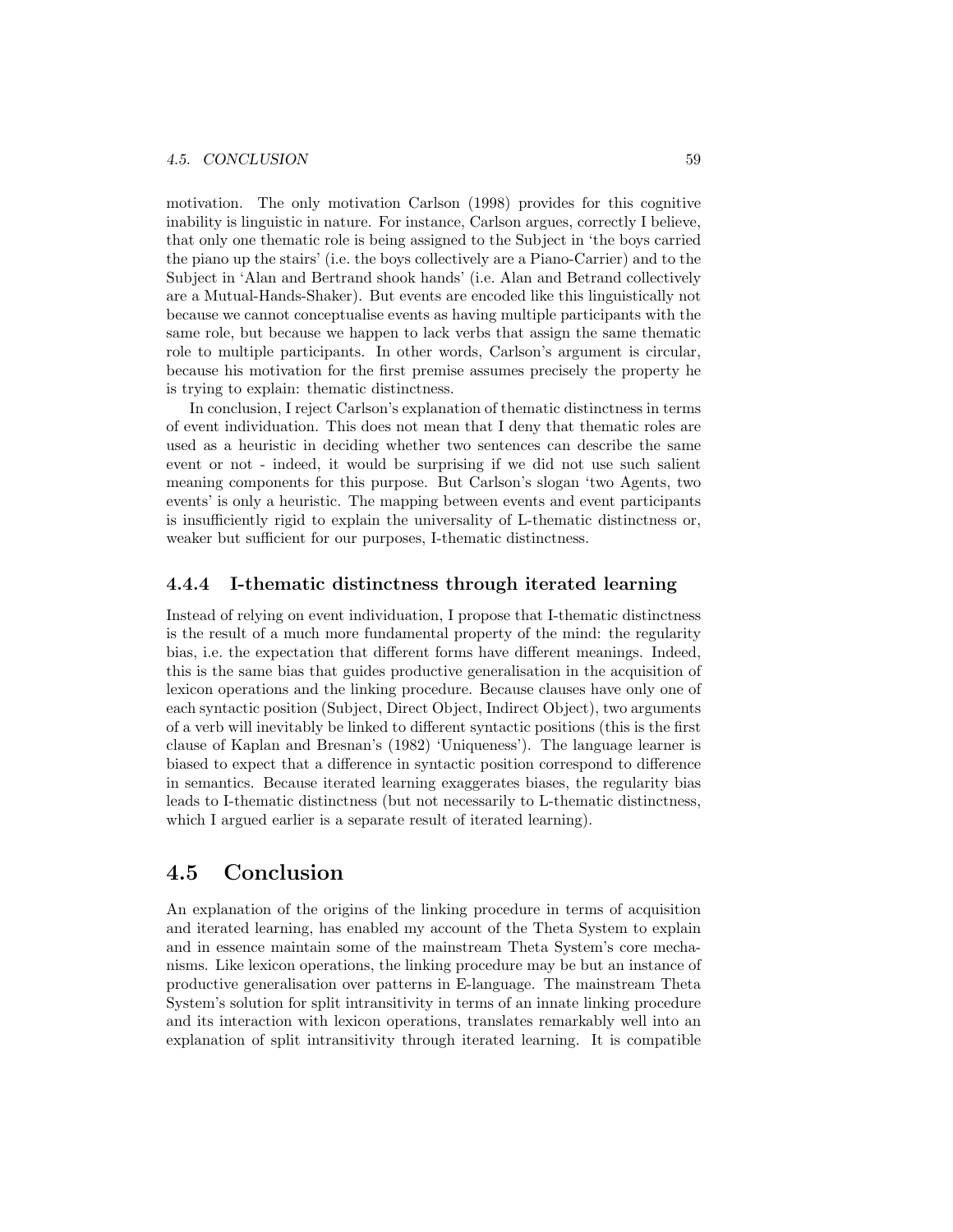also with the concept nativist's account.

Furthermore, in the presence of linking regularities (be they innate or acquired), the Theta System's Identity Constraint, or thematic distinctness, is a consequence of iterated learning. However, the Identity Constraint that emerges through iterated learning is a property only of lexical entries; it does not hold at the interface between syntax and inference, as has been assumed wrongly (or without motivation) by Parsons (1990) and Carlson (1998). Marelj's reason for postulating the the IC holds also at the interface to the interfence system, is that it enables here to account for the behaviour of doublel Object constructions in the Theta System. But an evaluation of that argument and an new account of double Object constructions without pertaining to IC at the level of inference, is, I feel, beyond the scope of my thesis. (For a possible mode of explanation that I have pursued in some detail, and that I believe may lead towards a partial answer, see (Arad, 1998)).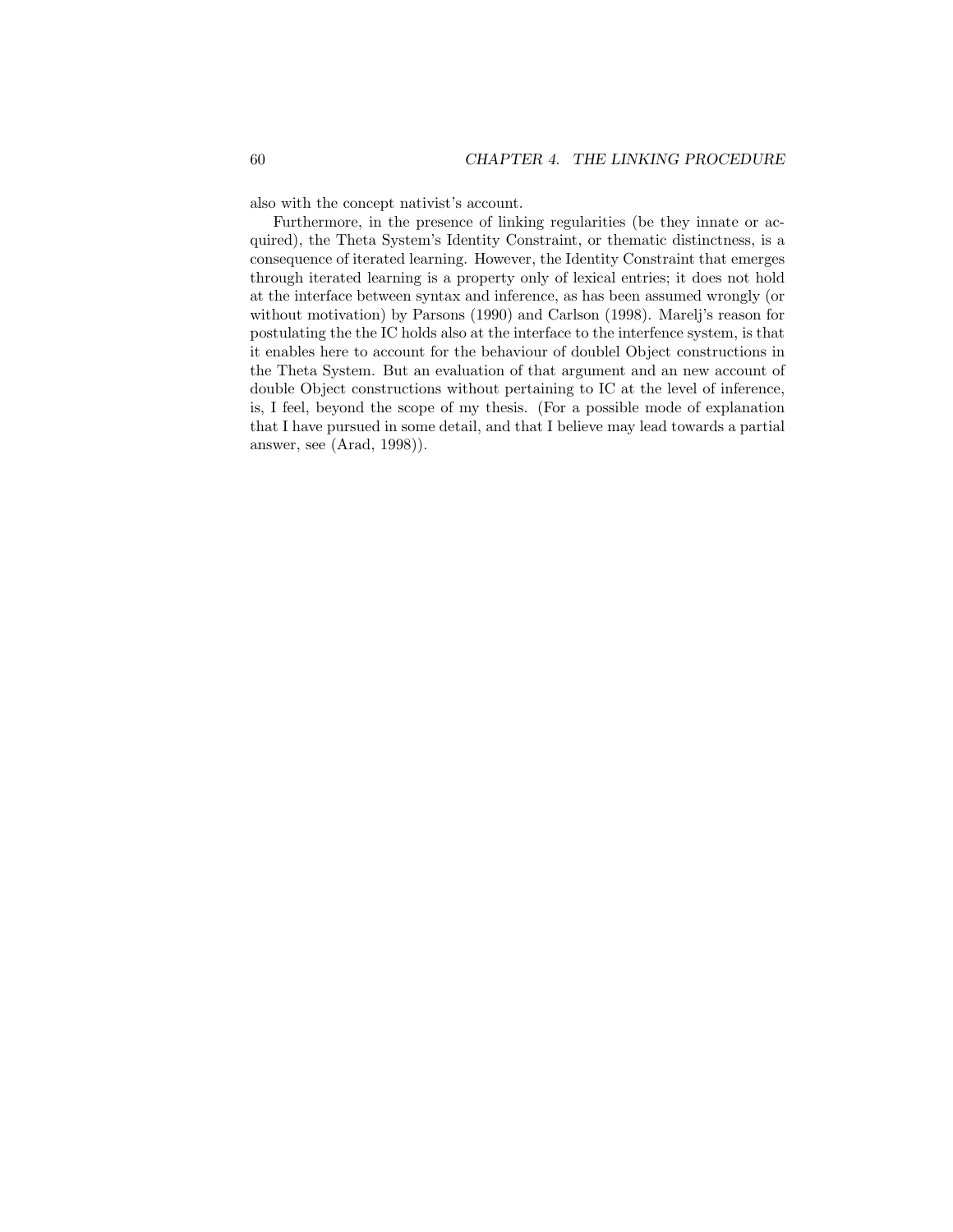## Chapter 5

# Conclusion

The exploration in this thesis has been motivated by three aspects of the mainstream Theta System that I found unsatisfying: the combination of concept nativism with lexicon operations, the stripped-down lexicon, and its reliance on Universal Grammar for the explanation of language universals. With regard to the first aspect, I considered two possible alternatives:

- There are no lexicon operations; or
- Concepts are not innate.

I adopted, as a working hypothesis, the second option, and explored whether the postulates of the Theta System could be explained as patterns due to an acquisition bottleneck. From this new perspective I have provided the following explanations for the core postulates of the Theta System:

- Verb frame alternations emerge through iterated learning due to the regularity bias. Ultimately, verb frame alternations seem to reflect world structure, which I formulated in terms of the usefulness of lexical entries. The causative-inchoative alternation, unlike the causative-reflexive and causative-reciprocal alternation, can be characterised by conditioning the usefulness of the inchoative entry on that of the causative entry, in a way similar to basic-level concepts and superordinate concepts. This yields an a-priori argument why decausativisation, and not causativisation, should exist as a lexicon operation.
- The Lexicon-Syntax Parameter seems to follow straightforwardly from the redundancy of lexical entries in the presence of efficient syntactic tools, where I left 'efficient' to be defined, and changes in its setting can be tied to grammaticalisation. I have suggested that relative frequencies of thematic forms may be used to estimate the computational cost of thematic role assignment (*zich* vs. *zichzelf*).
- Instead of postulating frozen forms and inert roles, I have shown that concept usefulness, though only qualitatively and partially defined, can be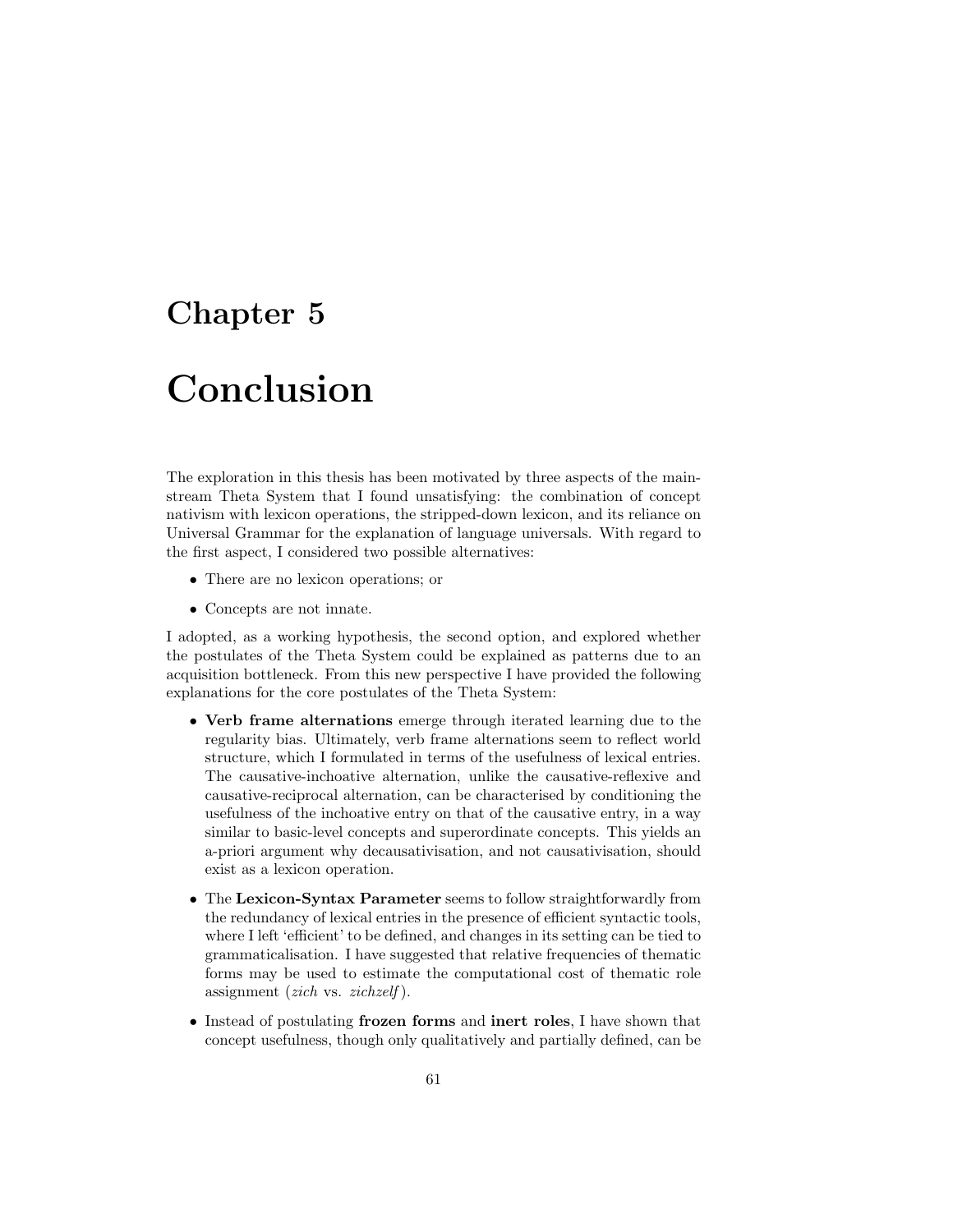used to predict that passives and middles never appear without a causative alternate, while reflexives, reciprocals and inchoatives sometimes do.

- Morphological markers may appear on either side of a verb frame alternation, not because the concept of derivational morphology is wrong per se, but because, in the case of verb frame alternations through iterated learning, there is no derivation proper. A more uniform preference of morphological markers is predicted for parameterisable operations, in which case the markers are the result of grammaticalisation.
- The linking procedure and its interaction with lexicon operations translate remarkably well into an explanation of split intransitivity through iterated learning, in terms I-thematic role alignment and L-thematic role alignment, both the regularity bias in disguise, and an economy bias. Tentatively, I have suggested that the linking procedure for thought and the linking procedure for **communication** may be sensitive to an entirely different range of properties, and the first may be innate while the second is acquired.
- The Identity Constraint emerges through iterated learning, though in two parts: I-thematic distinctness emerges through iterated learning due to the regularity bias, while L-thematic distinctness emerges as a necessity for reliable communication. The Identity Constraint through iterated learning is a property of lexical entries; I have shown that two arguments based on/in favor of an Identity Constraint at the interface between syntax and inference, are flawed.

Summarizing, in my account none of the core postulates of the Theta System I have investigated require innateness. Two innate biases suffice: economy (for explaining Theme unergatives) and regularity (for almost anything). In my account, these biases, the language acquisition bottleneck and world structure together shaped the lexicon-syntax interface.

But 'my account' is not the only one I have investigated. In between the lines, I have tried to show that the same set of explanations is available not only for what I have called 'my account', but also for yet another take of the Theta System, which maintains not lexicon operations but concept nativism. The concept nativist's account places the burden of constrained verb frame alternations not on the lexicon but on the vocabulary. Recall that this not an a priori strange assumption to make; after all, only those innate concepts with a corresponding vocabulary entry are visible to linguists - for all we know there could be many more which the speaker never utters. The view that this assumption leads to is one of a passive, innate lexicon with an active, acquired vocabulary. The lexicon and the vocabulary together match my definition of an active lexicon, and from this perspective, too, the postulates of the Theta System I have investigated can all be explained as a consequence of two biases, the acquisition bottleneck and world structure.

The concept nativist's account and my account are equivalent except for the concept nativism. I could have written this thesis instead on the concept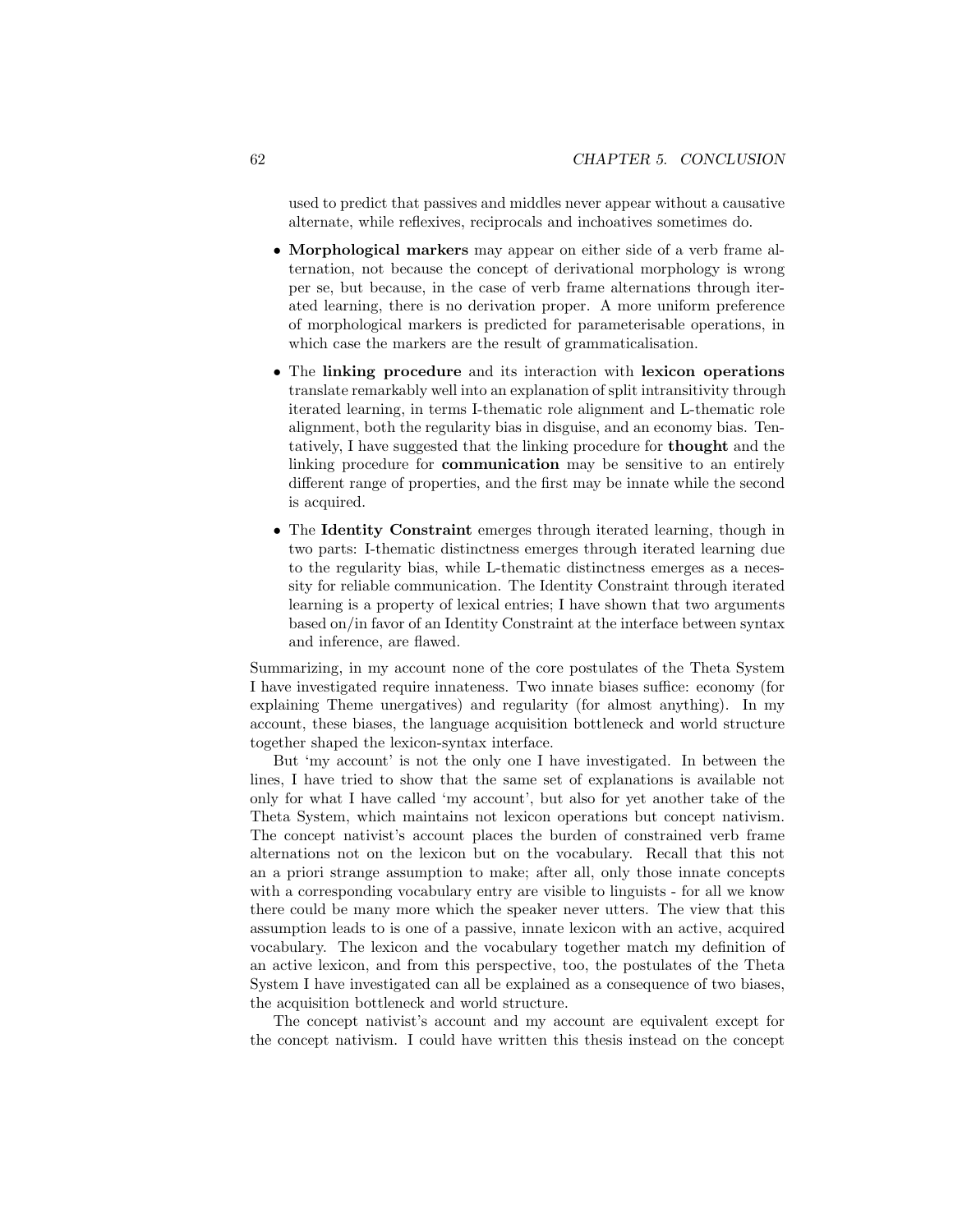nativist's account entirely, demoting what I have been calling 'my account' to a loose collection of footnotes. Perhaps that would have been a more tranparent way of presenting the same ideas, but it would have required an explicit distinction between vocabulary and lexicon everywhere throughout the thesis. Frankly, I was expecting until fairly recently that the concept nativist's account would fail when the linking procedure came into play - I had not foreseen this happy ending in which both accounts are consistent.

On the other hand, perhaps this tells us something. Perhaps the fact that two accounts can be virtually equivalent, and internally consistent, except for one fundamental assumption, suggests that this fundamental assumption could be taken more light-heartedly. Perhaps all lexical entries are innate to a certain degree and acquired to a certain degree, and there is no clear border between an active lexicon and an active vocabulary. When does 'acquiring concepts by means of innate constraints' change into concept nativism proper? In light of this gradience, does it really matter for theories of language acquisition whether what one acquires is a lexical entry, or a link between an innate lexical entry and a vocabulary entry? Let us call this concept-semi-nativist account of the Theta System the 'opportunist account', and its active/passive lexicon/vocabulary a 'lazy lexabulary'.

To me - but I have had considerable discussion about this - it appears that the differences in background assumptions between the opportunist account and the mainstream Theta System only concern (i) the separate storage of all thematic forms, and (ii) the lexical storage of linking instructions, both of which I motivated in the introduction. If, as a consequence, the opportunist account need not postulate anything except an acquisition bottleneck on lexabulary entries, a regularity bias and an economy bias, it appears to me that this is the more parsimonious approach. However, I am at the same time aware that many of the explanations I have proposed in this thesis lack the specificity required for a fair comparison. Ultimately, a comparison of the opportunist account and the mainstream Theta System must involve an empirical evaluation. It will be harder for the opportunist account, with all its gradience, to yield black-orwhite predictions. I suspect it will be harder for the Theta System, with all its innate rigidity, to account for gradience phenomena, such as semantic drift or fluid intransitivity.

More generally, I hope that this thesis, despite my initially radical nonnativist position and despite my aim being much more modest, has contributed to an understanding of the modes of explanation available in between the two traditional bridgeheads, nativism and non-nativism.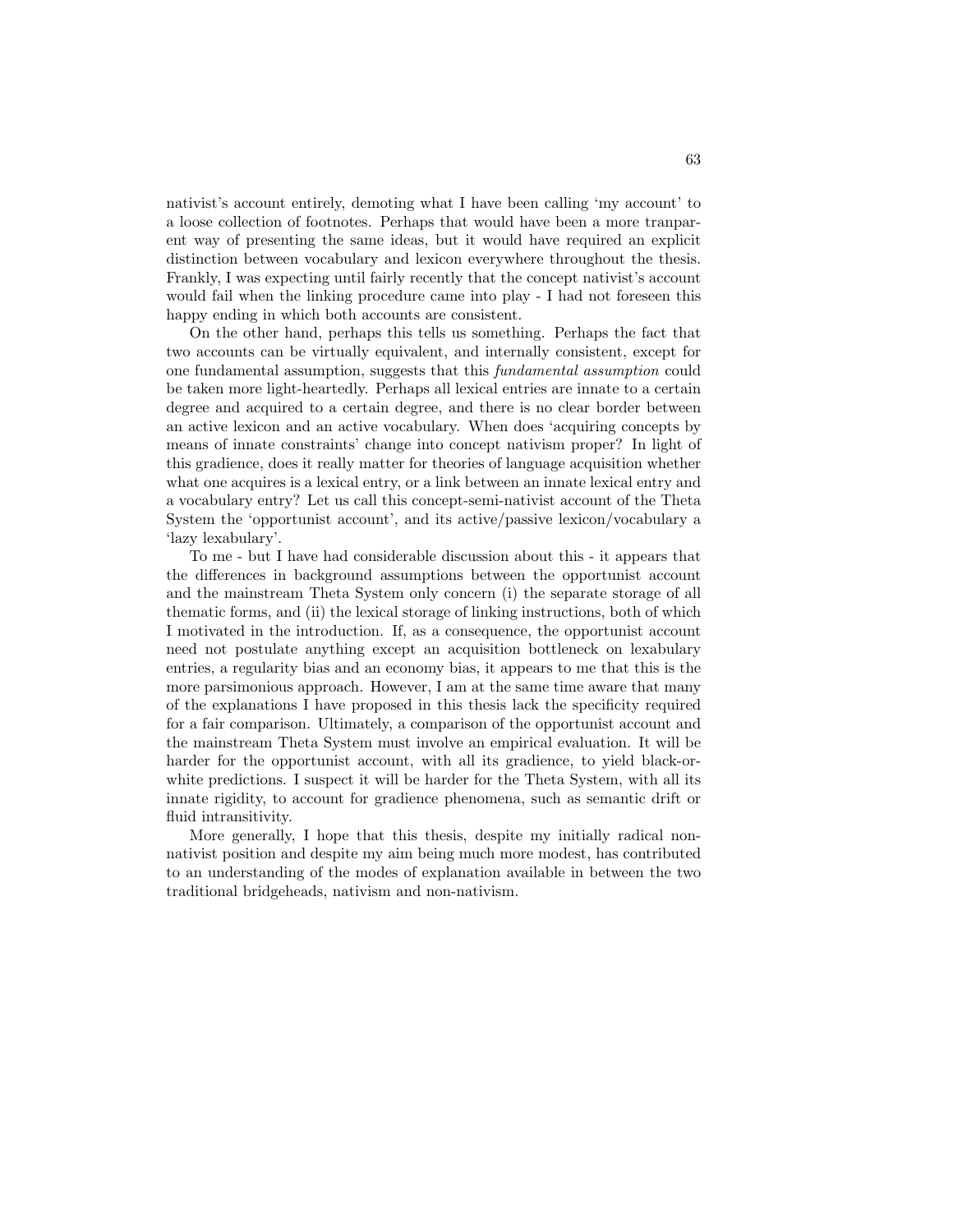## References

Arad, M. (1998). Ucl working papers in linguistics 10 (1998).

- Baker, C. L. (1979). Syntactic theory and the projection problem. Linguistic Inquiry, 10, 533–581.
- Baker, M. C. (1988). Incorporation: A theory of grammatical function changing. Chicago: University of Chicago Press.
- Benua, L., & Borer, H. (1996). The passive/anti-passive alternation. paper presented at glow, athens.
- Bickerton, D. (1990). Language and species. University of Chicago Press.
- Borer, H. (2004). The grammar machine. In A. Alexiadou, E. Anagnostopoulou, & M. Everaert (Eds.), The unaccusativity puzzle: Studies on the syntaxlexicon interface. Oxford University Press.
- Borer, H. (2005). Structuring sense the normal course of events. New York: Oxford University Press, Inc.
- Bowerman, M. (1982). Children's mental representation of events: some clues to structures and categories from recurrent speech errors. Stanford Psychology Department Colloquium.
- Carlson, G. N.  $(1984)$ . On the role of thematic roles in linguistic theory. Linguistics, 22 , 259-279.
- Carlson, G. N. (1998). Thematic roles and the individuation of events. In S. Rothstein (Ed.), Events and grammar (p. 35-51). Kluwer.
- Chater, N., Reali, F., & Christiansen, M. (2009). Restrictions on biological adaptation in language evolution. Proceedings of the National Academy of Sciences, 106, 1015-1020.
- Chierchia, G. (1989). A semantics for unaccusatives and its syntactic consequences. Ms. Cornell University.
- Chierchia, G. (1995). The variability of impersonal subjects. In E. Bach, E. Jelinek, A. Kratzer, & B. H. Partee (Eds.), Quantification in natural languages (Vol. 1, p. 107-143). Dordrecht: Kluwer Academic Publishers.
- Chomsky, N. (1965). Aspects of the theory of syntax. Cambridge, MA: MIT Press.
- Chomsky, N. (1986). Knowledge of language: its nature, origin and use. New York: Praeger.
- Chomsky, N. (1995). Minimalist program. Cambridge, MA: MIT Press.
- Chomsky, N. (1997). Language and problems of knowledge. *Teorema*,  $XVI/2$ , 5-33.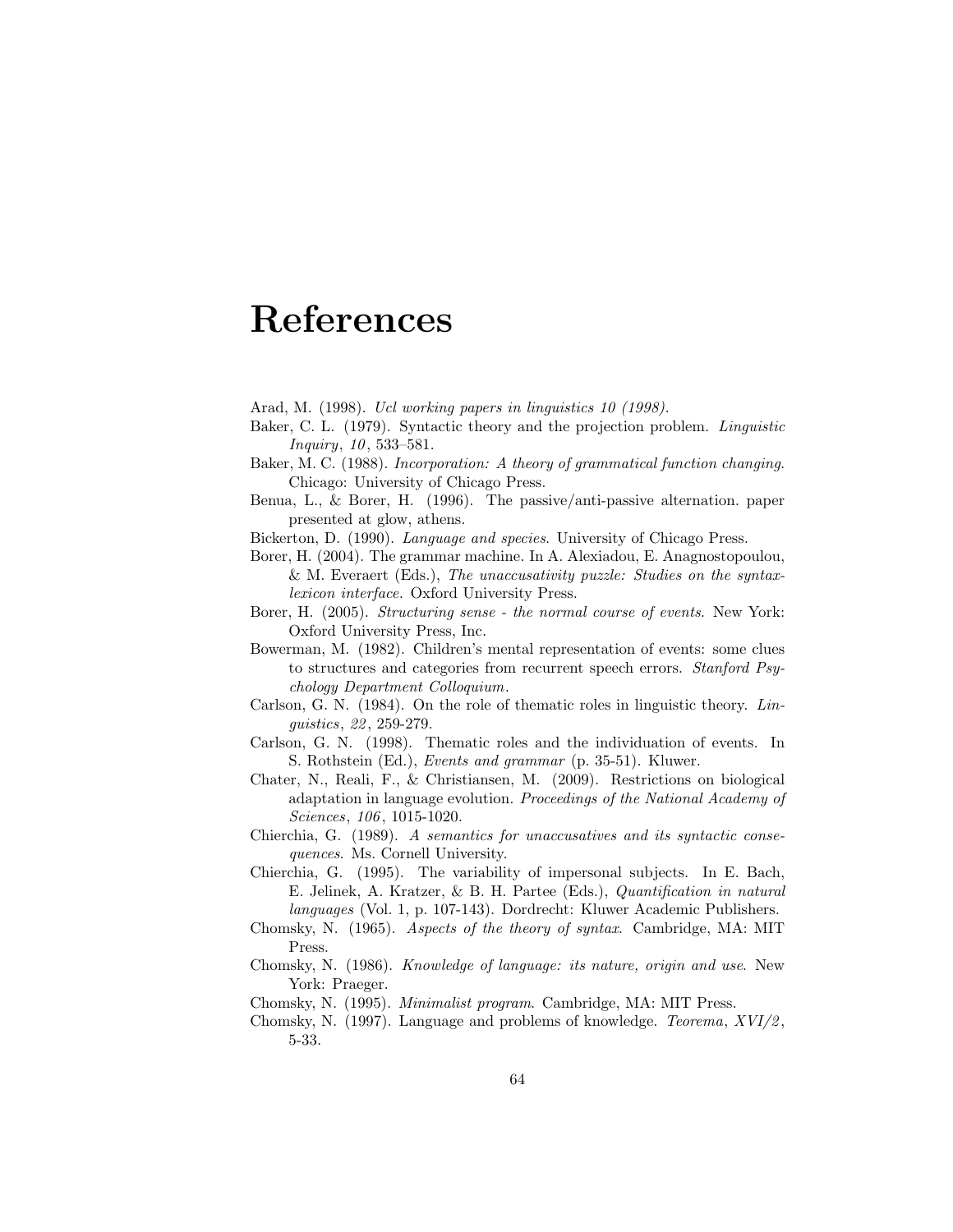#### References 65

- Davidson, D. (1967). The logical form of action sentences. In N. Rescher (Ed.), The logic of decisions and action (p. 81-95). Pittsburgh, PA: University of Pittsburgh Press.
- Deacon, T. W. (1997). The symbolic species: The co-evolution of language and the brain. W.W. Norton.
- Dimitriadis, A. (2004). An event semantics for the theta system. Ms., Utrecht Institute of Linguistics OTS.
- Dowty, D. (1979). Word meaning and montague grammar. Studies in Linguistics and Philosophy, 7 .
- Dowty, D. (1989). On the semantic content of the notion 'thematic role'. In G. Chierchia, B. Partee, & R. Turner (Eds.), Property theory, type theory and natural language semantics. Dordrecht: Reidel.
- Dowty, D. (1991). Thematic proto-roles and argument structure. Language, 67 , 547-619.
- Fitch, W. T., Hauser, M. D., & Chomsky, N. (2005). The evolution of the language faculty: clarifications and implications. *Cognition*, 97, 179-210.
- Fodor, J. A. (1983). The modularity of mind. Cambridge, MA: Bradford Books, MIT Press.
- Fodor, J. A. (2000). The mind doesn't work that way: the scope and limits of computational psychology. Cambridge, MA: MIT Press.
- Foster, K. I. (1979). Levels of processing and the structure of the language processor. In W. Cooper & E. Walker (Eds.), Sentence processing: Psycholinguistic essays presented to merrill garrett. Hillsdale, N.J.: Erlbaum.
- Gerlach, B. (2002). Clitics between syntax and lexicon. John Benjamins Publishing Company.
- Geurts, B. (2004). Weak and strong reflexives in dutch. In P. Schlenker & E. Keenan (Eds.), *Proceedings of the essili workshop on semantic ap*proaches to binding theory, nancy, france.
- Gleitman, L. R. (1990). The structural sources of verb meaning. Language acquisition, 1, 3-55.
- Griffiths, T. L., & Kalish, M. L. (2007). Language evolution by iterated learning with bayesian agents. Cognitive Science, 31, 441-480.
- Grimshaw, J. (1981). Form, function, and the language acquisition device. In C. Baker & J. McCarthy (Eds.), The logical problem of language acquisition (p. 165-182). Cambridge, MA: MIT Press.
- Grimshaw, J. (1990). Argument structure. Cambridge, MA: MIT Press.
- Hale, K., & Keyser, S. (2002). Prolegomenon to a theory of argument structure. Cambridge, MA: MIT Press.
- Hasegawa, N. (2001). Causatives and the role of v: Agent, causer, and experiencer. In K. Inoue  $\&$  N. Hasegawa (Eds.), *Linguistics and interdisciplinary* research. Kanda University of International Studies.
- Haspelmath, M. (1993). More on the typology of inchoative/causative verb alternations. In B. Comrie & M. Polinsky (Eds.), Causatives and transitivity (studies in language companion series, 23) (p. 87-120). Amsterdam: Benjamins.
- Haspelmath, M. (2007). Further remarks on reciprocal constructions. In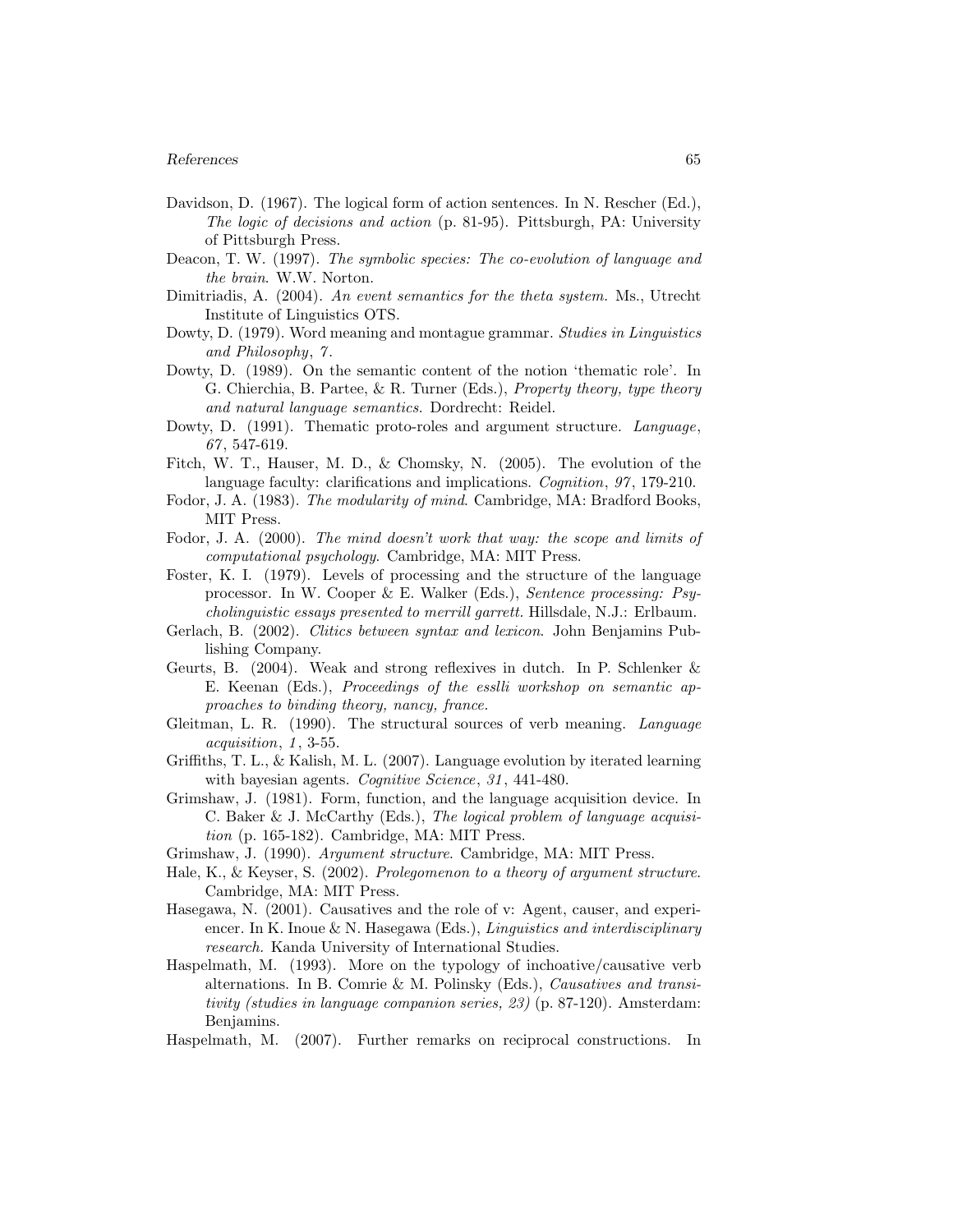V. P. Nedjalkov (Ed.), Reciprocal constructions. 5 vols. (p. 2087-2115). Amsterdam: Benjamins.

- Hauser, M. D., Chomsky, N., & Fitch, W. T. (2002, 11). The faculty of language: What is it, who has it, and how did it evolve? Science, 298, 1569-1579.
- Heine, B., & Kuteva, T. (2002). World lexicon of grammaticalization. Cambridge University Press.
- Horvath, J., & Siloni, T. (2005). Active lexicon: Adjectival passives. Paper presented at the Semitic Workshop, Glow 28, University of Geneva.
- Jackendoff, R. S. (1987). The status of thematic relations in linguistic theory. Linguistic Inquiry, 18 , 369-411.
- Jackendoff, R. S., & Pinker, S. (2005). The faculty of language: What's special about it? *Cognition*,  $95(2)$ , 201-236.
- Kaplan, R. M., & Bresnan, J. (1982). Lexical-functional grammar: A formal system for grammatical representation. In J. Bresnan (Ed.), The mental representation of grammatical relations (p. 173-281). Cambridge, MA: MIT Press.
- Kirby, S., Cornish, H., & Smith, K. (2008). Cumulative cultural evolution in the laboratory: an experimental approach to the origins of structure in human language. Proceedings of the National Academy of Sciences, 105.
- Kirby, S., & Hurford, J. (2002). The emergence of linguistic structure: An overview of the iterated learning model. In A. Cangelosi & D. Parisi (Eds.), Simulating the evolution of language (p. 121-148). Springer Verlag, London.
- Kirchner, R. (1996). Synchronic chain shifts in optimality theory. Linguistic Inquiry, 27:2, 341-350.
- Levin, B., & Rappaport-Hovav, M. (1995). Unaccusativity: At the syntax-lexical semantics interface / linguistic inquiry monograph 26. Cambridge, MA: MIT Press.
- Lidz, J. (2010). Language learning and language universals. *Biolinguistics*,  $\angle 4:2$ , 201-217.
- Lombard, L. (1985). How not to flip the prowler: Transitive verbs of action and the identity of actions. In E. LePore & B. McLaughlin (Eds.), Truth and interpretation. Blackwell, Oxford.
- Marantz, A. (1984). On the nature of grammatical relations. Cambridge, MA: MIT Press.
- Marelj, M. (2002). Rules that govern the coocurences of theta-clusters in the theta system. Theoretical linguistics, 28.3 , 357-374.
- Marelj, M. (2004). Middles and argument structure across languages. Unpublished doctoral dissertation.
- Oehrle. (1976). The grammatical status of the english dative alternations. Unpublished doctoral dissertation.
- Parker, A. R. (2006). Evolution as a constraint on theories of syntax: The case against minimalism. Unpublished doctoral dissertation, Theoretical and Applied Linguistics, The University of Edinburgh.
- Parsons, T. (1990). Events in the semantics of english: A study in sub-atomic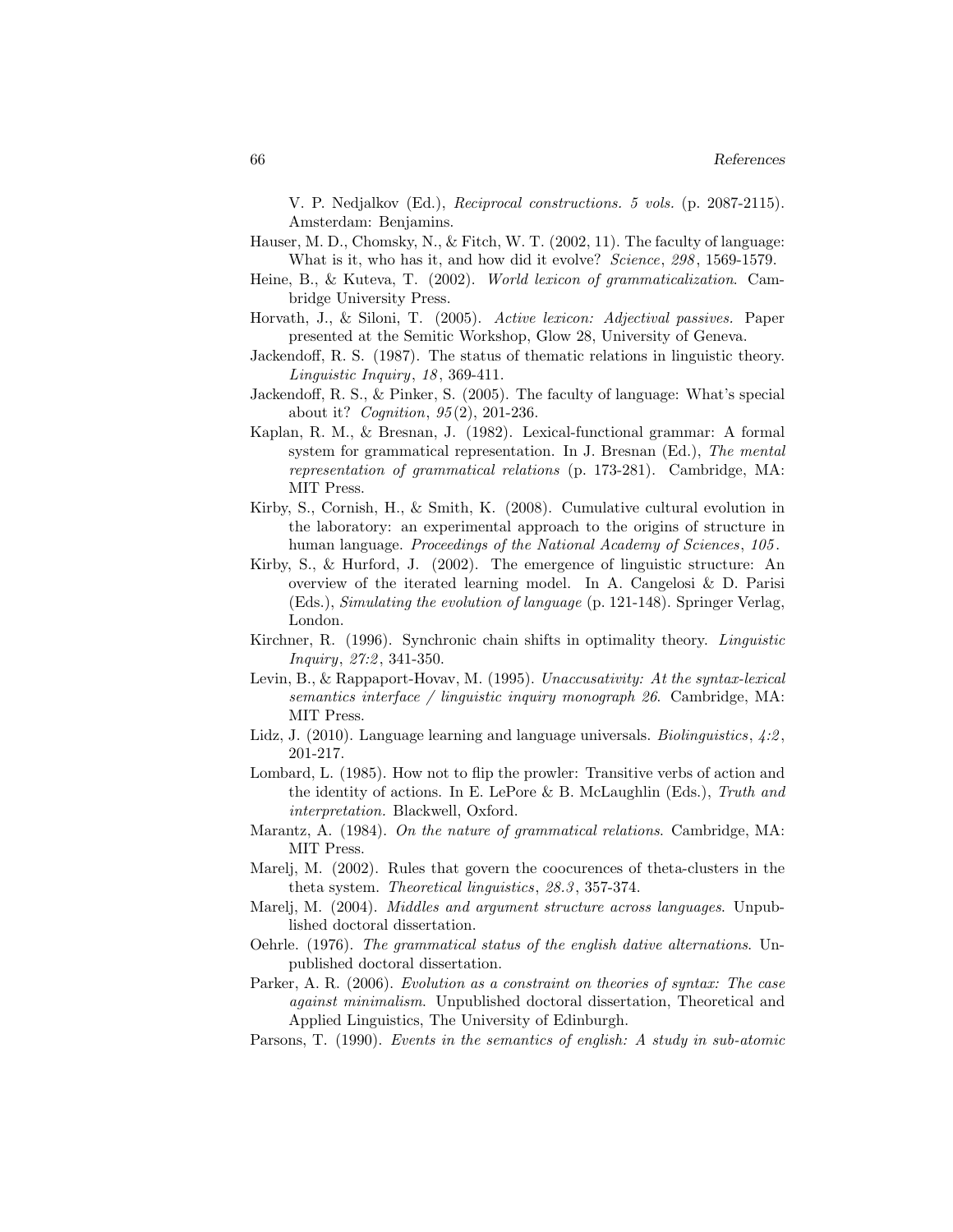#### References 67

semantics / current studies in linguistic series 21. Cambridge, MA: MIT Press.

- Perlmutter, D. (1978). Impersonal passives and the unaccusative hypothesis. In Proceedings of the fourth annual meeting of the berkeley linguistics society (p. 157-189). Berkeley Linguistic Society, University of California, Berkeley.
- Pesetsky, D. (1995). Zero syntax: experiencers and cascades. Cambridge, MA: MIT Press.
- Pinker, S. (1984). Language learnability and language development. Cambridge, MA: Harvard University Press.
- Pinker, S. (1987). The bootstrapping problem in language acquisition. In B. MacWhinney (Ed.), Mechanisms of language acquisition. Hillsdale, NJ: Erlbaum.
- Pinker, S. (1989). Learnability and cognition: the acquisition of argument structure. Cambridge, MA: MIT Press.
- Pinker, S., & Jackendoff, R. S. (2005). The faculty of language: what's special about it? Cognition, 95 (2), 201-236.
- Piñon, C. (2001). Modelling the causative-inchoative alternation. Linguistische Arbeitsberichte, 76 , 273293.
- Plate, T. (2002). Distributed representations. In Encyclopedia of cognitive science. Macmillan Reference Ltd.
- Pustejovsky, J. (1995). The generative lexicon. Cambridge, MA: MIT Press.
- Pylkkäanen, L. (1997). The linking of event structure and grammatical functions in finnish. In M. Butt & T. Holloway-King (Eds.), Proceedings of the  $lfg97$ conference. San Diego, CA: University of San Diego.
- Rafferty, A. N., Griffiths, T. L., & Klein, D. (2009). Convergence bounds for language evolution by iterated learning. Proceedings of the 31st Annual Conference of the Cognitive Science Society.
- Reinhart, T. (1991). Lexical properties of ergativity. Lecture presented at the conference on lexical structure, Utrecht.
- Reinhart, T. (2000). The theta system: syntactic realization of verbal concepts. OTS working papers in linguistics, Utrecht University.
- Reinhart, T. (2002). The theta system: an overview. Theoretical Linguistics, 28(3), 229-290.
- Reinhart, T., & Reuland, E. (1993). Reflexivity. Linguistic Inquiry, 24 , 657- 720.
- Reinhart, T., & Siloni, T. (2003). Thematic arity operations and parametric variations. OTS working papers in linguistics, Utrecht University.
- Reinhart, T., & Siloni, T. (2005). The lexicon-syntax parameter: reflexivization and other arity operations. Linguistic Inquiry, 36.3 , 389-436.
- Reuland, E. (2010). Imagination, planning, and working memory: The emergence of language. Current Anthropology.
- Riemsdijk, H. van, & E, W. (1986). Introduction to the theory of grammar. Cambridge, MA: MIT Press.
- Rispoli, M. (1987). The acquisition of transitive and intransitive action verb categories in japanese. First Language, 7, 183-200.